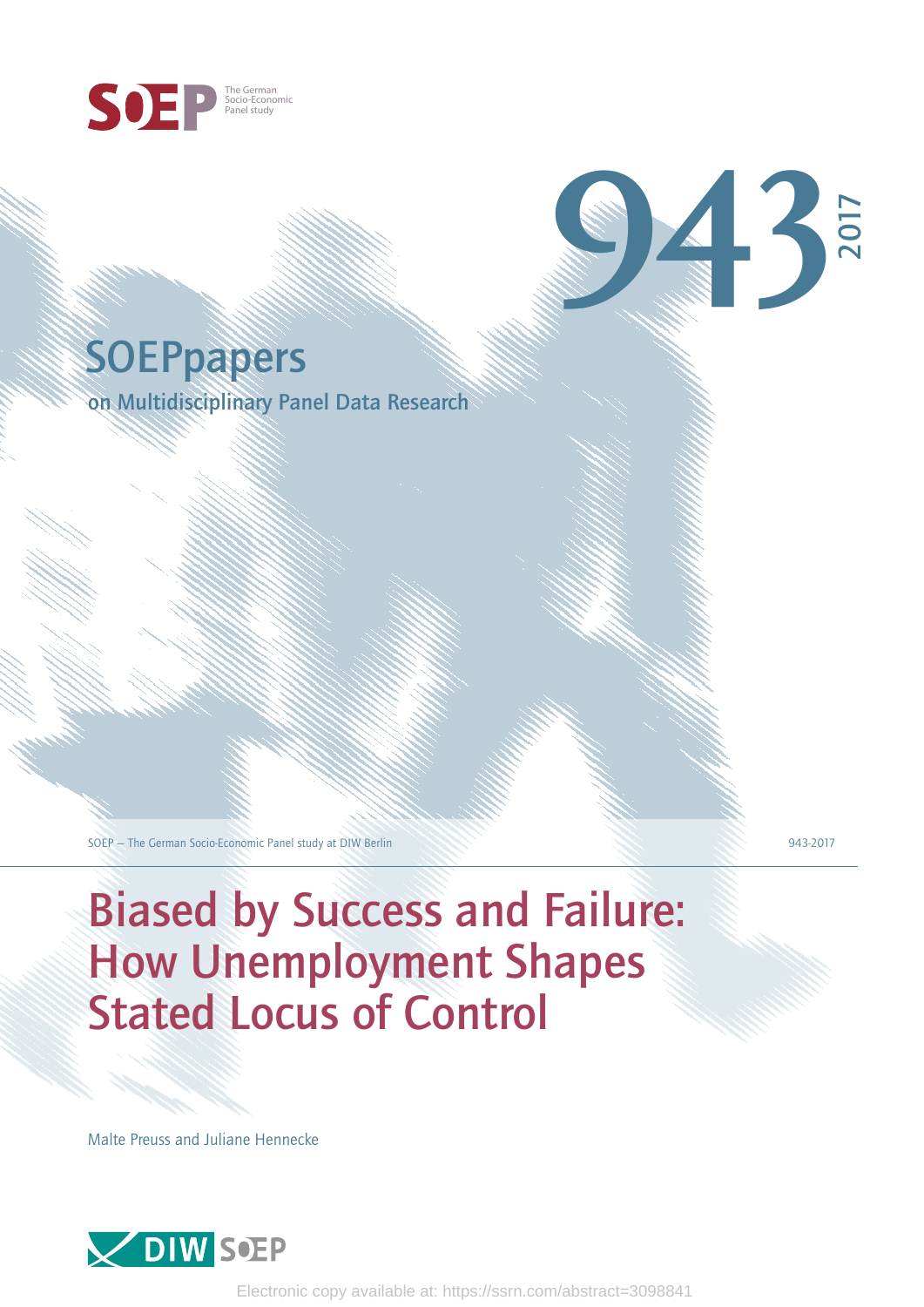# **SOEPpapers on Multidisciplinary Panel Data Research** at DIW Berlin

This series presents research findings based either directly on data from the German Socio-Economic Panel study (SOEP) or using SOEP data as part of an internationally comparable data set (e.g. CNEF, ECHP, LIS, LWS, CHER/PACO). SOEP is a truly multidisciplinary household panel study covering a wide range of social and behavioral sciences: economics, sociology, psychology, survey methodology, econometrics and applied statistics, educational science, political science, public health, behavioral genetics, demography, geography, and sport science.

The decision to publish a submission in SOEPpapers is made by a board of editors chosen by the DIW Berlin to represent the wide range of disciplines covered by SOEP. There is no external referee process and papers are either accepted or rejected without revision. Papers appear in this series as works in progress and may also appear elsewhere. They often represent preliminary studies and are circulated to encourage discussion. Citation of such a paper should account for its provisional character. A revised version may be requested from the author directly.

Any opinions expressed in this series are those of the author(s) and not those of DIW Berlin. Research disseminated by DIW Berlin may include views on public policy issues, but the institute itself takes no institutional policy positions.

The SOEPpapers are available at **http://www.diw.de/soeppapers**

### **Editors:**

Jan **Goebel** (Spatial Economics) Martin **Kroh** (Political Science, Survey Methodology) Carsten **Schröder** (Public Economics) Jürgen **Schupp** (Sociology)

Conchita **D'Ambrosio** (Public Economics, DIW Research Fellow) Denis **Gerstorf** (Psychology, DIW Research Director) Elke **Holst** (Gender Studies, DIW Research Director) Frauke **Kreuter** (Survey Methodology, DIW Research Fellow) Frieder R. **Lang** (Psychology, DIW Research Fellow) Jörg-Peter **Schräpler** (Survey Methodology, DIW Research Fellow) Thomas **Siedler** (Empirical Economics, DIW Research Fellow) C. Katharina **Spieß** (Education and Family Economics) Gert G. **Wagner** (Social Sciences)

ISSN: 1864-6689 (online)

German Socio-Economic Panel (SOEP) DIW Berlin Mohrenstrasse 58 10117 Berlin, Germany

Contact: soeppapers@diw.de

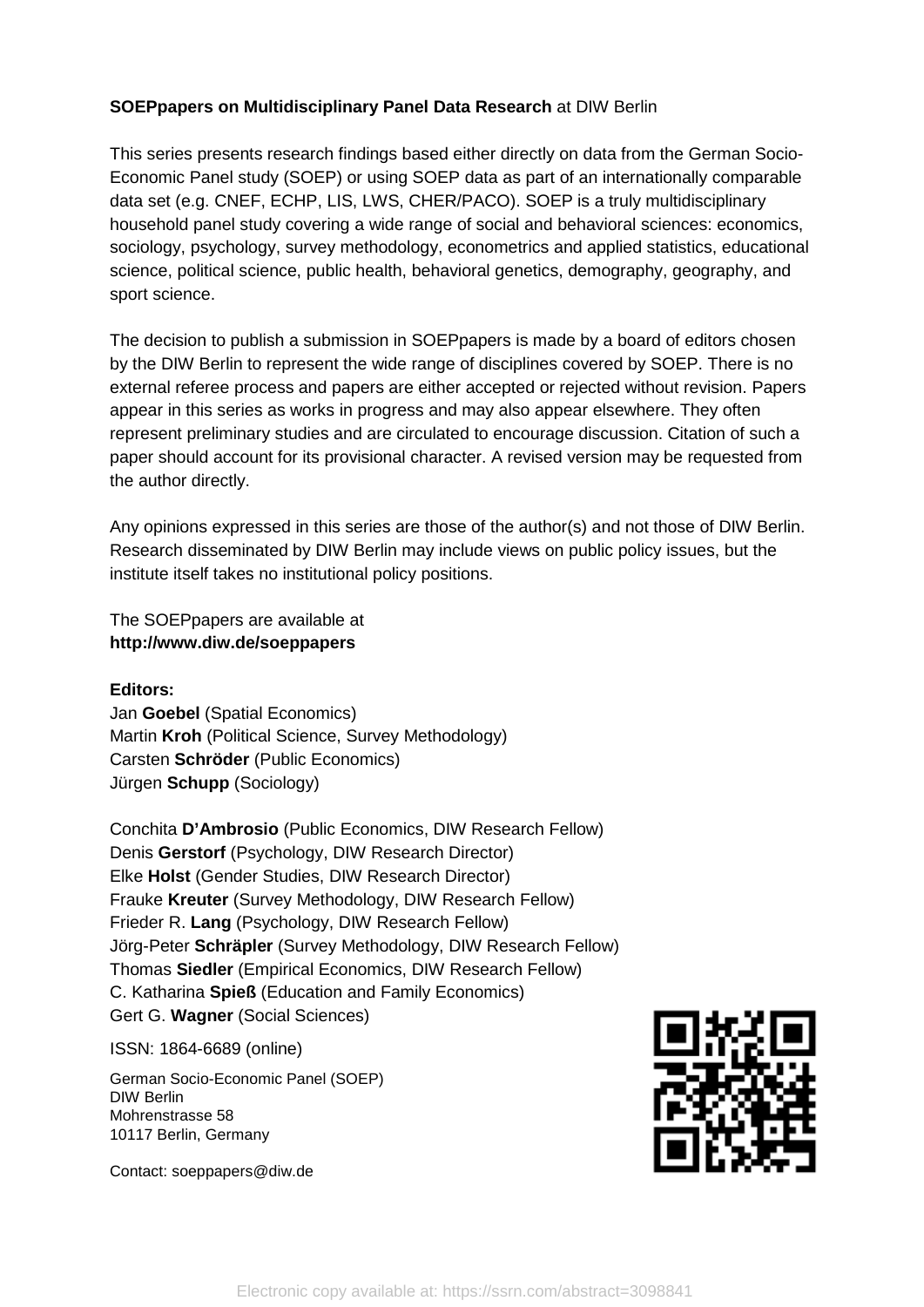# Biased by Success and Failure: How Unemployment Shapes Stated Locus of Control

# Malte Preuss<sup>∗</sup>

Freie Universität Berlin

# Juliane Hennecke

Freie Universität Berlin, University of Potsdam

## December 2017

#### Abstract

Due to its extraordinary explanatory power for individual behavior, the interest in the concept of locus of control (LOC) has increased substantially within applied economic research. But, even though LOC has been found to affect economic behavior in many ways, the reliability of these findings is at risk as they commonly rely on the assumption that LOC is stable over the life course. While absolute stability has been generally rejected, the extent to which LOC and thus personality changes is, nonetheless, strongly debated. We contribute to this discussion by analyzing the effect of unemployment on LOC. Based on German panel data, we apply a difference-in-difference approach by using an involuntary job loss as trigger for unemployment. Overall, we find a significant shift in stated LOC due to unemployment. Because the effect is observable during unemployment only and not heterogeneous with respect to individual characteristics or unemployment duration, we conclude that only the stated LOC is biased during unemployment but the underlying personality trait itself is not affected.

Keywords: personality, locus of control, unemployment, measurement error JEL codes: C83, J24, J64, J65

<sup>∗</sup>Corresponding author, Freie Universit¨at Berlin, School of Business and Economics, Boltzmannstr. 20, 14195 Berlin, Germany, e-mail: [malte.preuss@fu-berlin.de](mailto:malte.preuss@fu-berlin.de).

Acknowledgments: The authors are very grateful to Marco Caliendo, Deborah Cobb-Clark, Clemens Hetschko, Ronnie Schöb, Jule Specht and Tobias Wolf as well as to participants of the Research Seminar at the Behavioural Science Center (Stirling, 2014), the Potsdam Research Seminar in Economics (2015), the 4th Potsdam PhD Workshop in Empirical Economics (2015), the Joint Seminar on Public Finance and Political Economics of FU Berlin, CREMA and the MPI for Tax Law and Public Finance (Munich, 2015), the 3rd BeNA Labor Economics Workshop (Berlin, 2016), the 16th SOEP User Conference (Berlin, 2016), the 6th Lindau Meeting on Economic Science (2017), the 29th EALE Conference (St. Gallen, 2017), the Joint Seminar on Public Finance and Political Economics of FU Berlin, CREMA, University of Magdeburg and the MPI for Tax Law and Public Finance (Berlin, 2017) and the PhD Conference in Behavioural Science (Dublin, 2017) for helpful comments.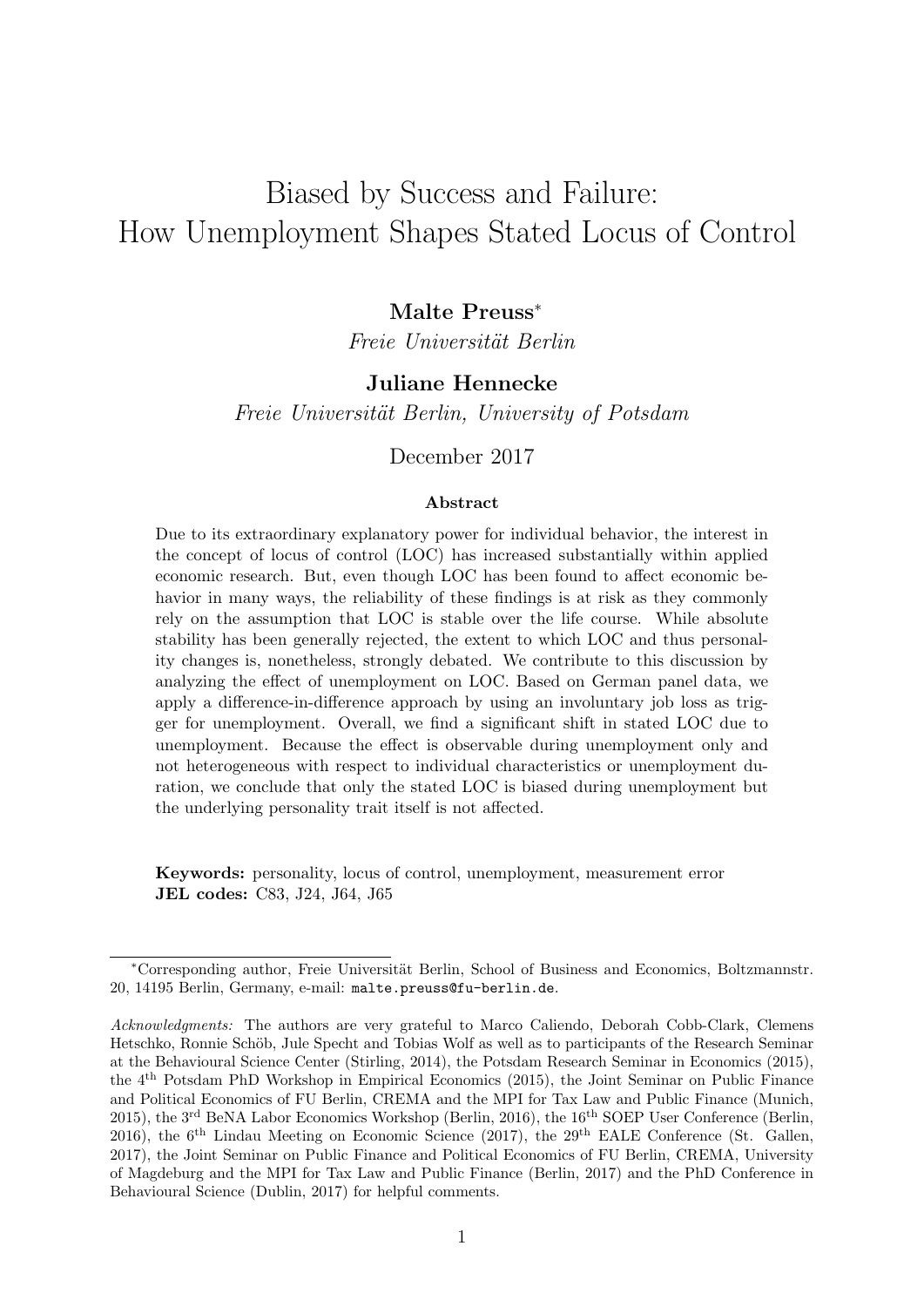#### 1 Introduction

Individual beliefs regarding the causal relationship of one's own efforts and its consequences on life have been identified as tremendous explanatory factor for economic behavior. Believing to be the architect of one's own fortune and thus having, by the definition of [Rotter](#page-31-0) [\(1966\)](#page-31-0), an internal locus of control (LOC) has been shown to positively affect wages [\(Heineck and Anger, 2010\)](#page-30-0) and human capital investments [\(Coleman and DeLeire,](#page-30-1) [2003\)](#page-30-1). Conversely, making fate, bad luck or other people responsible, i.e. having an external LOC, reduces for example job search effort [\(Caliendo](#page-29-0) et al., [2015b\)](#page-29-0) and savings [\(Cobb-Clark](#page-29-1) et al., [2016\)](#page-29-1).<sup>[1](#page-3-0)</sup> But, these findings share one Achilles' heel: the assumption that LOC is a stable trait.

In empirical economics, LOC and other personality traits are typically considered to be stable over the life course. Shaped by genes, childhood and adolescence, it is argued personality characteristics change only marginally during adulthood and are almost set into stone [\(McCrae and Costa Jr., 1994;](#page-31-1) [Borghans](#page-29-2) et al., [2008\)](#page-29-2). Exogenously given, using them as explanatory factor is straightforward as the timing of measurement or endogeneity by reverse causality do not need to be discussed. From an economic perspective, this proposition has been analyzed, but not questioned. In case of LOC, [Cobb-Clark and](#page-29-3) [Schurer](#page-29-3) [\(2013\)](#page-29-3) find small and economically irrelevant effects of a variety of positive and negative life events on LOC.

An event which has been analyzed by [Cobb-Clark and Schurer](#page-29-3) [\(2013\)](#page-29-3) only to a limited extent, but has shown to affect individuals in many, heterogeneous ways is unemployment. Depending on its cause, its duration and the affected individual, unemployment deteriorates not only short-term outcomes, but also leaves long-lasting scars [\(Arulampalam](#page-29-4) [et al.](#page-29-4), [2001\)](#page-29-4). For this reason, it is crucial for all facets of the individual life-cycle (see [Machin and Manning, 1999\)](#page-31-2). In case of LOC, instability due to unemployment would have far-reaching technical and political implications. If unemployment interacts not only with cognitive, but also with non-cognitive skills, considerations about skill deterioration during unemployment need to be updated and findings on the effect of LOC on labor market outcomes would be biased by endogeneity [\(Cobb-Clark and Schurer, 2013\)](#page-29-3). Additionally, as stated by [Heckman](#page-30-2) [\(2011,](#page-30-2) p. 31), policy makers would gain a new 'avenue for intervention and policy' as the psychological impact of unemployment has been underestimated so far. Gathering specific insights on LOC's stability after job-loss, during unemployment

<span id="page-3-0"></span><sup>&</sup>lt;sup>1</sup>Additionally, studies have found an significant effect of LOC on entrepreneurial activity [\(Hansemark,](#page-30-3) [2003;](#page-30-3) [Caliendo](#page-29-5) et al., [2014\)](#page-29-5), occupational attainment and advancement [\(Andrisani, 1977;](#page-29-6) [Cobb-Clark and](#page-29-7) [Tan, 2011;](#page-29-7) [Ahn, 2015;](#page-29-8) [Schnitzlein and Stephani, 2016\)](#page-31-3), maternity leave [\(Berger and Haywood, 2016\)](#page-29-9), internal migration [\(Caliendo](#page-29-10) et al., [2015a\)](#page-29-10), health behavior [\(Cobb-Clark](#page-29-11) et al., [2014\)](#page-29-11), parental investment [\(Lekfuangfu](#page-31-4) et al., [2017\)](#page-31-4), unemployment duration [\(Uhlendorff, 2004\)](#page-32-0), selection into performance appraisal [\(Heywood](#page-30-4) *[et al.](#page-31-5)*, [2017\)](#page-30-4), job satisfaction (Ng *et al.*, [2006\)](#page-31-5) and employment-related training [\(Caliendo](#page-29-12) *et al.*, [2016\)](#page-29-12). See [Cobb-Clark](#page-29-13) [\(2015\)](#page-29-13) for a comprehensive overview on LOC and labor market outcomes.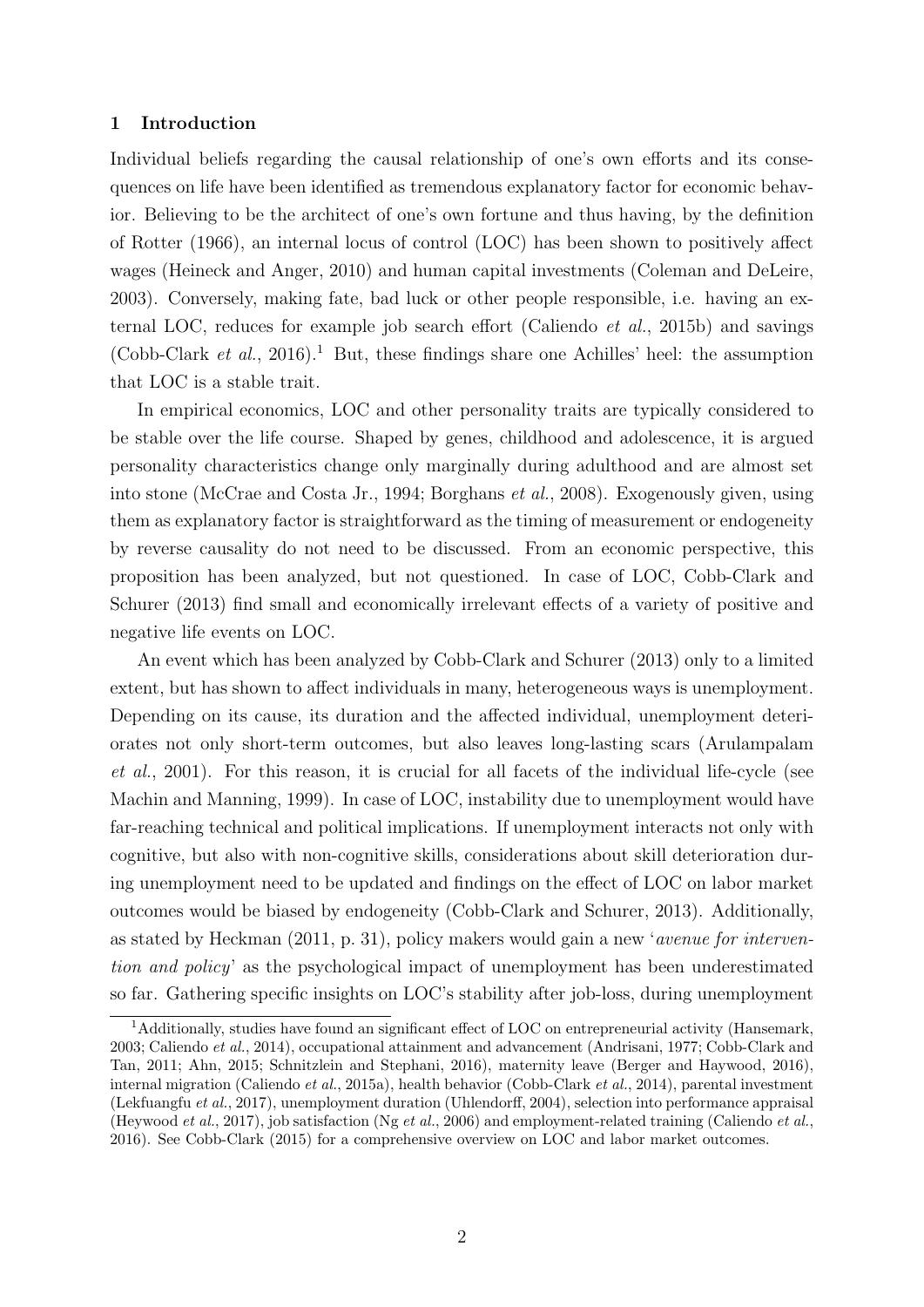and after entering a new job is therefore a critical assessment we discuss in the following study.

Analyzing trait stability, however, has considerable data limitations. Most representative panel datasets include personality questions on a three to six years routine only. Additionally, these questions are a selection of an extensive personality questionnaire only and thus potentially prone to measurement biases [\(Rammstedt](#page-31-6) et al., [2010;](#page-31-6) [Rammstedt](#page-31-7) [and Kemper, 2011\)](#page-31-7). Answers may change with individual perception and moods without actually reflecting the underlying personality trait. Falsifying the stability assumption on the basis of such noise would be an unjustified conjecture.

Based on these considerations, we apply a theoretical model which distinguishes between stated and actual LOC. Here, the 'stated locus of control' (SC) is composed by the actual, behavior driving locus of control and a context-specific component. If an event such as being laid off occurs, SC may then change for two reasons. The experience either causes a learning effect, which changes the underlying personality trait permanently, or comes along with a transitory effect on the context-specific component, affecting the measurement of locus of control during unemployment only. Here, state-dependent anchoring effects or coping behavior may put the responsibility of current unemployment into the hands of fate, bad luck or the power of others, without any systematic long-run effects on innate LOC.

In contrast to previous studies, we examine the stability of LOC with focus on these two different channels. For this purpose, we make use of the German Socio-Economic Panel [\(SOEP, 2016\)](#page-32-1) and apply an empirical reduced-form analysis based on a differencein-difference approach using involuntary job loss as trigger of unemployment. In order to control for any functional form of selection into dismissal, we rely on a matching procedure called 'Entropy Balancing' (see [Hainmueller, 2012\)](#page-30-5) which has several advantages to a linear estimation approach.

Our analysis provides evidence that stated LOC is strongly affected by unemployment. Independent from its cause, its duration, previous experiences and individual characteristics, unemployed individuals report a significant reduction in SC. Nevertheless, this effect vanishes as soon as re-employment is achieved. Because actual personality changes are expected to be persistent and heterogeneous, at least to a small extent, we conclude that these results are caused by a change in the context-specific component during unemployment.

After all, we can only speculate about the psychological nature behind those findings. But, independent from their origins, the results have important methodological implications future research has to be aware of, i.e. measurement of LOC is biased during unemployment. However, our results also make clear that rejecting the stability assumption in general might be an unjustified claim. Achilles' heel may not be as vulnerable as it has been argued.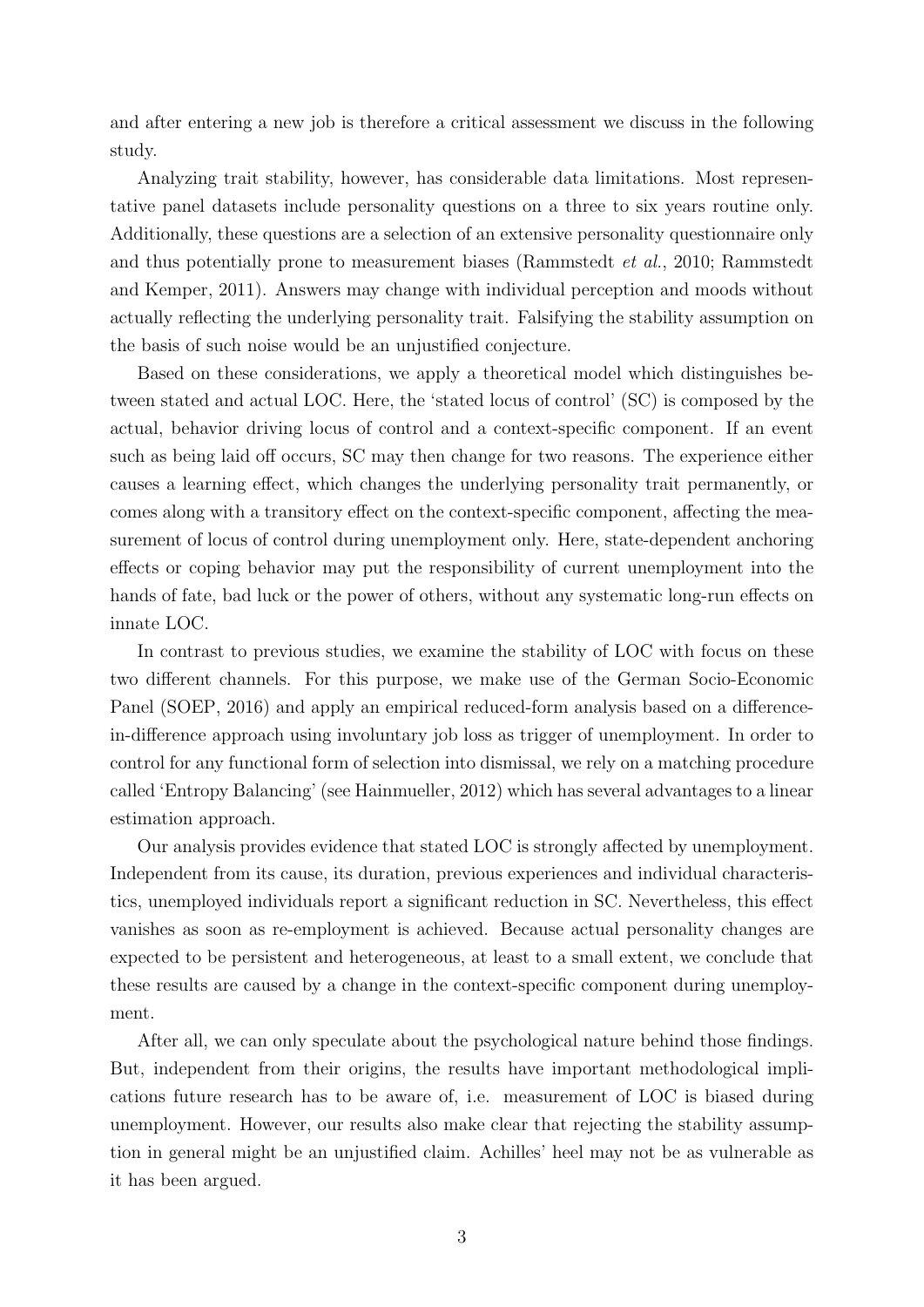The outline of the paper is as follows. Section [2](#page-5-0) and [3](#page-7-0) provide an overview of the relevant literature and introduce theoretical considerations to derive expectations on the following empirical analysis. Section [4](#page-10-0) and [5](#page-13-0) describe the data and our empirical strategy in detail. The main results are then presented in Section [6.](#page-16-0) Section [7](#page-24-0) discusses the results' sensitivity. The paper concludes in Section [8.](#page-26-0)

#### <span id="page-5-0"></span>2 Stability of Personality Traits

Arising from genetic disposition and experience from early childhood to adolescence (see e.g. [Specht](#page-32-2) et al., [2013;](#page-32-2) [Dahmann and Anger, 2014;](#page-30-6) [Soto and Tackett, 2015;](#page-32-3) [Peter and](#page-31-8) [Spiess, 2016\)](#page-31-8), personality is defined as "the relatively enduring patterns of thoughts, feelings, and behaviors that reflect the tendency to respond in certain ways under certain circumstances" [\(Roberts, 2009,](#page-31-9) p.140). But, the extent to which these patterns change during adulthood is still discussed controversially.

Even though perfect consistency of personality has been broadly falsified, the extent to which it varies systematically is still vague.<sup>[2](#page-5-1)</sup> A large strand of psychological literature opposes the assumption of stability by proposing a form of biological maturation, i.e. a development of personality with age [\(McCrae and Costa Jr, 2008\)](#page-31-10). [McCrae and Costa Jr.](#page-31-1) [\(1994\)](#page-31-1) find that individuals reach a certain level within the Big Five<sup>[3](#page-5-2)</sup> at the age of 30 and remain relatively stable afterwards. [Roberts](#page-31-11) et al. [\(2006,](#page-31-11) [2008\)](#page-31-12), [Roberts and DelVecchio](#page-31-13) [\(2000\)](#page-31-13) as well as [Roberts and Mroczek](#page-31-14) [\(2008\)](#page-31-14) provide evidence that a variety of personality traits and preferences, e.g. the Big Five, self-confidence and self-control, change with age. [Specht](#page-32-2) et al. [\(2013\)](#page-32-2) confirm an age dependency within LOC.

In addition, a second strand of psychological theories focuses more strongly on the role of environmental sources of change such as individual life events. Those theories assume that personality can be formed by experiences and changing social roles throughout the life course [\(Roberts](#page-31-12) et al., [2008;](#page-31-12) [Boyce](#page-29-14) et al., [2015\)](#page-29-14). In line with this, [Cobb-Clark and Schurer](#page-29-15) [\(2011,](#page-29-15) [2013\)](#page-29-3) provide evidence on the impact of a variety of positive and negative life events on LOC and the Big Five. Using Australian panel data, both studies find small effects

<span id="page-5-1"></span><sup>&</sup>lt;sup>2</sup>As stated by [Cobb-Clark and Schurer](#page-29-3) [\(2013\)](#page-29-3) and [Roberts and DelVecchio](#page-31-13) [\(2000\)](#page-31-13), controversial findings in trait development are partly rooted in different concepts of consistency and stability. In general, one can distinguish between absolute and relative stability within a group or an individual [\(Roberts](#page-31-14) [and Mroczek, 2008\)](#page-31-14). The two relative concepts, *rank-order* and *ipsative* consistency, are typically not considered within empirical economics. The absolute concepts are mean-level and intra-individual consistency. The latter focuses on the personality trait's changes within one individual over time. If those changes can be observed systematically in a sample or group of individuals, also mean-level inconsistency is given as this concept depicts structural changes within the whole population. The following study uses mean-level consistency synonymously for the stability assumption as only structural mean-level changes imply endogeneity issues.

<span id="page-5-2"></span><sup>&</sup>lt;sup>3</sup>The Five Factor Personality Inventory or short "Big Five" is a psychological concept for capturing individual's personality and is the most widely accepted taxonomy of traits in personality psychology. The concept is based on the assumption that all differences in individual personality can be ascribed to the five personality dimensions Openness, Conscientiousness, Extraversion, Agreeableness and Neuroticism. [\(Gerlitz and Schupp, 2005;](#page-30-7) [Coleman, 2012\)](#page-29-16)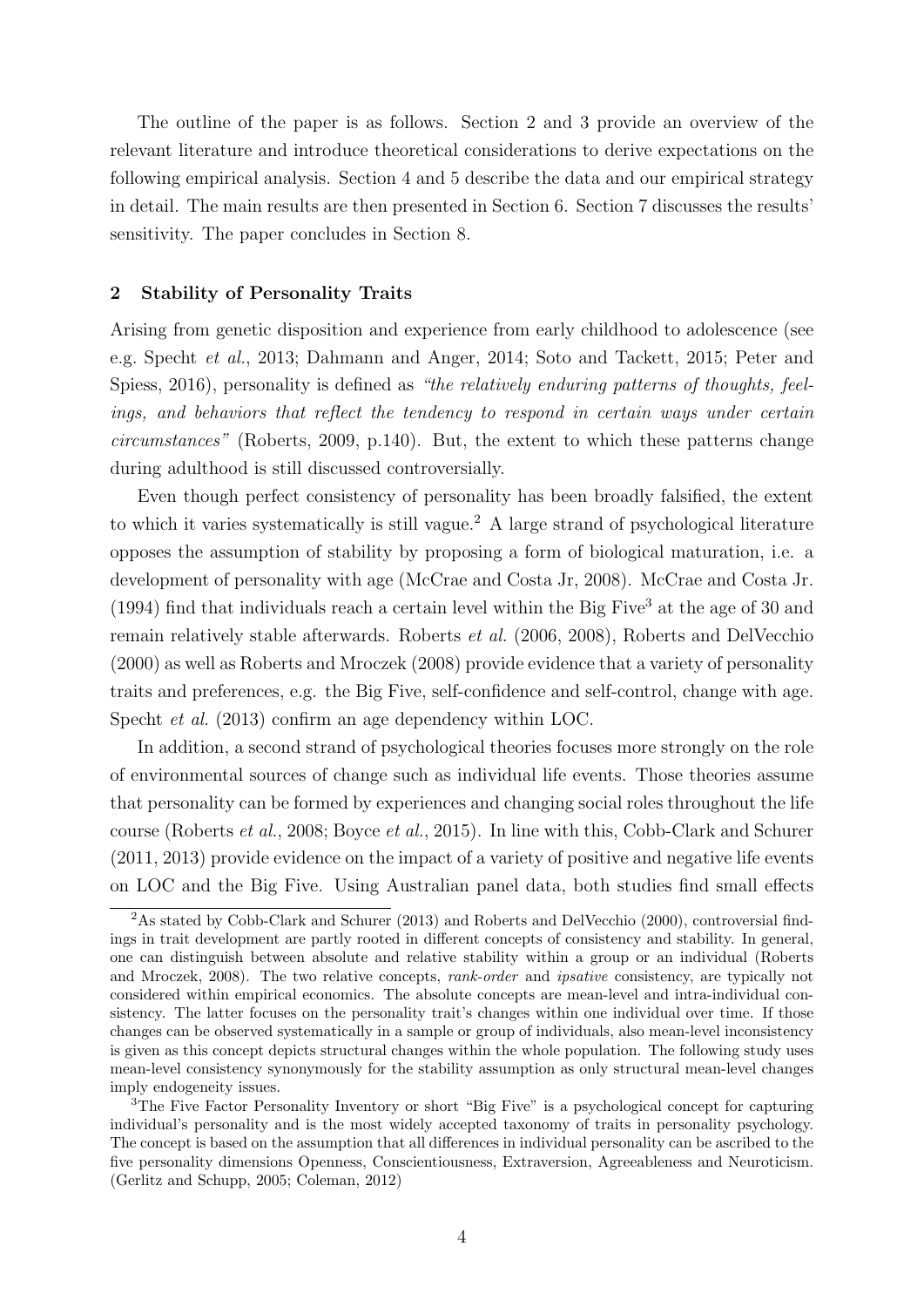for some events but conclude that the effect sizes are not sufficient to be economically or empirically relevant. This also holds for the events of being dismissed as well as experiencing unemployment for consecutive years. But, due to data limitations, their analysis is neither able to focus on transitions into (or out of) unemployment nor to look into any kind of heterogeneity. In fact, heterogeneity within unemployment duration may act as driver of personality changes as pointed out by [Boyce](#page-29-14) et al. [\(2015\)](#page-29-14). Using data from the SOEP, they find considerable effects of unemployment and its duration on three of the five considered traits, namely agreeableness, conscientiousness, and openness. However, using the same data, [Anger](#page-29-17) et al. [\(2017\)](#page-29-17) find small effects on openness only. Irrespective of different methods, [Boyce](#page-29-14) *et al.* [\(2015\)](#page-29-14) and [Anger](#page-29-17) *et al.* [\(2017\)](#page-29-17) diverge in two main aspects which may explain these differences. First, the latter relies on exogenous reasons of job loss, i.e. plant closures, only, allowing to control for potential selection issues. Second, in contrast to [Anger](#page-29-17) *et al.* [\(2017\)](#page-29-17) and [Cobb-Clark and Schurer](#page-29-15) [\(2011\)](#page-29-15), [Boyce](#page-29-14) [et al.](#page-29-14) [\(2015\)](#page-29-14) explicitly consider the employment state during the personality interview. Our analysis will consider these differences and find the current employment state to be the key factor in changing reported personality.

More specific literature on the relationship between (un-)employment and LOC is rather inconclusive. [Gottschalk](#page-30-8) [\(2005\)](#page-30-8) reviews the effect of employment on LOC. Using US panel data on single parents, the author finds a significant positive effect of an exoge-nous increase in the hours worked on LOC. Using a survey of students, [Winefield](#page-32-4) *et al.* [\(1991\)](#page-32-4) find a significant loss in LOC for young adults when being unemployed or unsatisfied employed. By using the German reunification as exogenous event, [Diewald](#page-30-9) [\(2007\)](#page-30-9) shows that control beliefs are significantly affected by labor market transitions between a variety of occupational positions. The effect is especially strong in the case of becoming unemployed. [Legerski](#page-30-10) *et al.* [\(2006\)](#page-30-10) examine the effect of displacement on LOC in a case study of US steelworkers. They find an increase in Internal Control while the other two considered dimensions Powerful Others and Chance do not change significantly.[4](#page-6-0) They explain those, what they argue, counterintuitive findings with the fact that the whole reference group is affected by the closure and not only single individuals. Nevertheless, all those studies are largely based on selective and small samples or focus on young individuals who are in general expected to be more volatile in their personality. Given this lack in external validity and representativeness, evidence on the direct impact of job loss and unemployment on LOC is still scarce.

Most recent and closely connected to our study, [Infurna](#page-30-11) et al. [\(2016\)](#page-30-11) present an analysis which focuses on the effect of unemployment shocks on LOC. Using SOEP data from 1994 to 1996, they find that LOC remained relatively stable during unemployment with exemption of women and the low educated. But, the study has limitations. Due to a small

<span id="page-6-0"></span><sup>4</sup>For their analysis, the authors use the three-dimensional LOC scale by [Levenson](#page-31-15) [\(1981\)](#page-31-15) which consists of three latent variables, namely Powerful Others, Chance and Internal Control.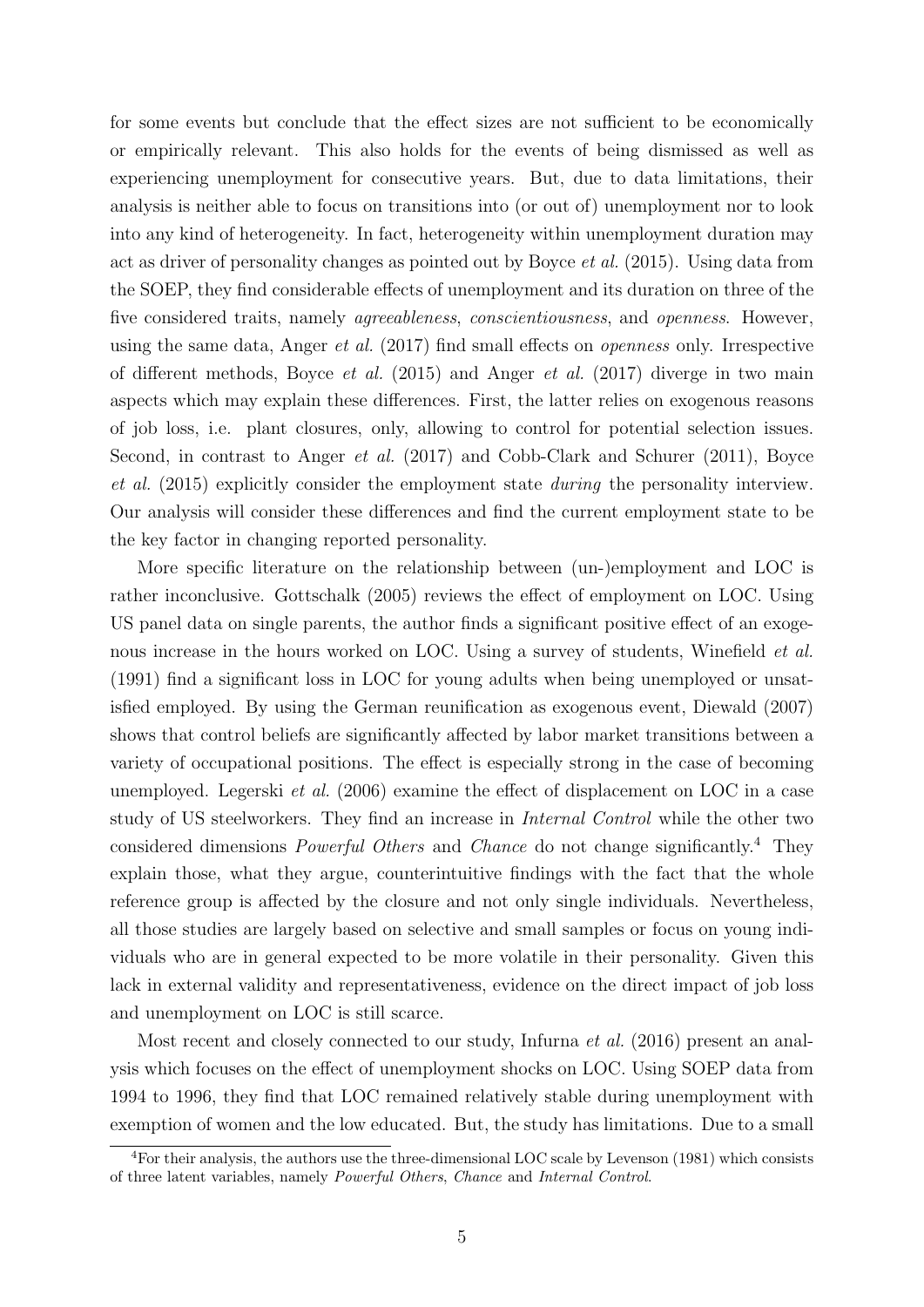sample size, [Infurna](#page-30-11) et al. [\(2016\)](#page-30-11) need to rely on voluntary and involuntary unemployment and can thus not unambiguously exclude potential self-selection into unemployment. Due to voluntary job quits, the effect could therefore be underestimated. Additionally, the sample is truncated to unemployment of up to 12 month. Heterogeneity in unemploy-ment intensity, as underlined by [Boyce](#page-29-14) *et al.* [\(2015\)](#page-29-14), and the persistence of the effect after re-employment can thus not be analyzed. Moreover, due to the small time frame between two LOC interviews in their analysis, their results are at risk of being biased downwards by anticipation. Finally, the years under review have been critical for many employees, especially in East-Germany, since the reunification process caused considerable lay-offs and an all-time peak in unemployment during the '90s. The external validity of the analysis is therefore at stake because parallel events of reunification may have affected individuals in a counteracting way.

#### <span id="page-7-0"></span>3 Theoretical Considerations

One important issue, which has been largely neglected in the debate about consistency in personality so far, is the underlying data used. For a variety of reasons, measurement issues within personality questions might arise. [Borghans](#page-29-2) et al. [\(2008\)](#page-29-2) emphasize that self-reported traits are in general only imperfect proxies for actual traits. Following [Rammstedt](#page-31-6) et al. [\(2010\)](#page-31-6) as well as [Rammstedt and Kemper](#page-31-7) [\(2011\)](#page-31-7), reported traits may be biased for the low educated in specific as their answers are prone to a variety of response biases, such as the tendency for acquiescence. Golsteyn and Schildberg-Hörisch [\(2017\)](#page-30-12) discuss potential anchoring effects during personality interviews.

Based on these concerns and considerations of [Borghans](#page-29-2) et al. [\(2008\)](#page-29-2), we allow for a context- and situation-specific component in the measurement of personality traits. In the following, we disband the assumption that stated and actual LOC equal each other at any time. The revealed or 'stated locus of control' (SC) is composed by the actual, behavior driving locus of control (LOC) and a context-specific term  $\epsilon$ . Following the previous literature, the first is a cumulative function of any past events. It is thus shaped by the stock of past experiences. The latter depends on the experiences in the most present period t only. Hence, it is only the flow of current events that affect  $\epsilon$ . With  $X_t$ as vector of any experiences between  $t-1$  and  $t$  and  $X_0$  as inherited genes, the stated locus of control a survey participant reveals is then described by the term

$$
SC_t = LOC(X_0, ..., X_t) + \epsilon(X_t)
$$

with LOC and  $\epsilon$  as functions of  $X_t$  and its predecessors. The effect of a current event  $X_t$ on SC can be generally described by the term's derivative

$$
dSC_t = \left(\frac{\partial LOC}{\partial X_t} + \frac{\partial \epsilon}{\partial X_t}\right) dX_t.
$$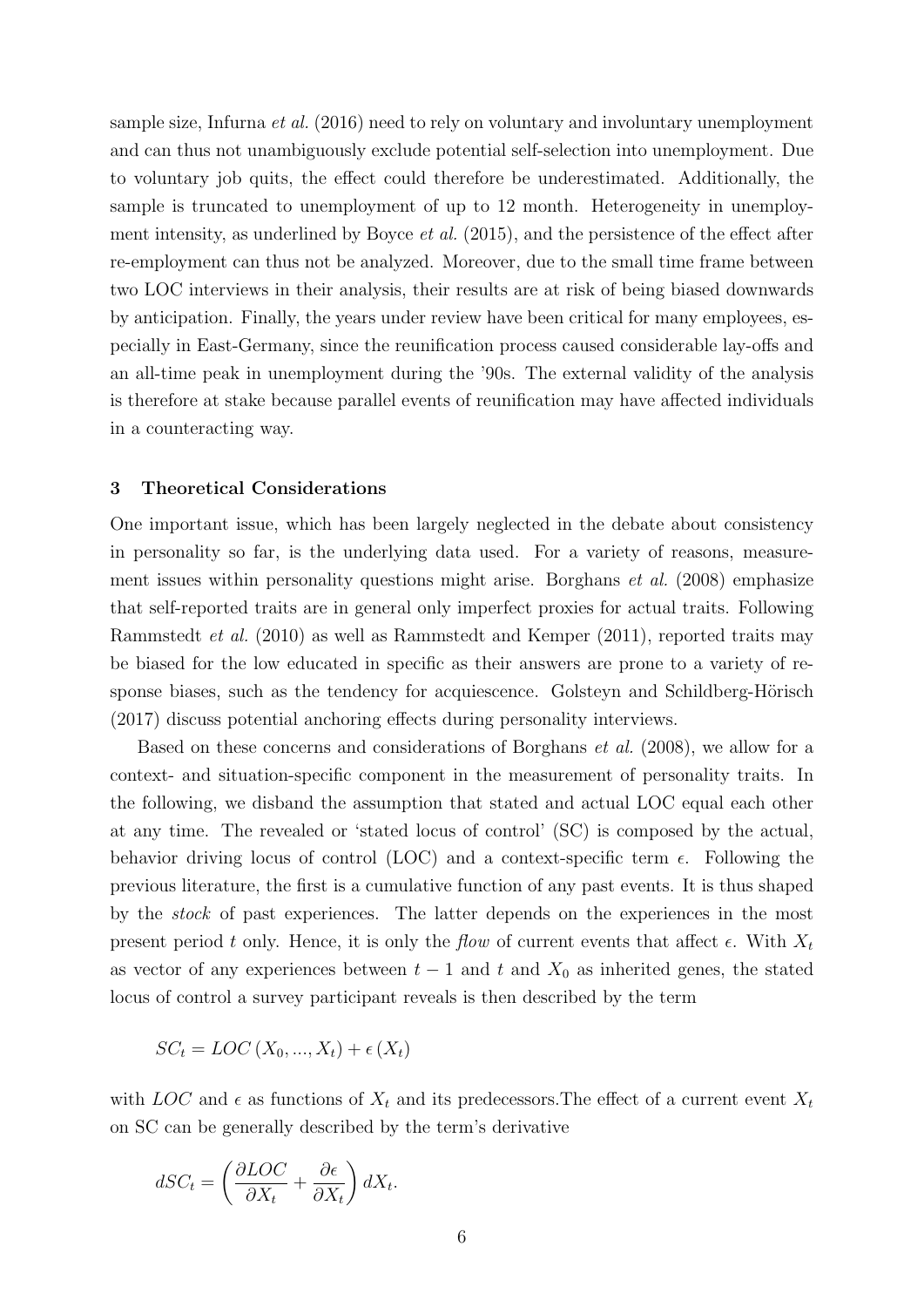It comprises of two effects. One is the long-lasting, i.e. permanent, effect on the innate LOC. The second effect is the temporary effect that only lasts as long as the experience persists.

As previously discussed, events or experiences in the childhood affect the personality. When adolescence is passed, the exogeneity assumption argues that no event can affect LOC. If t defines the end of adolescence, this assumption equates  $\partial$ LOC/ $\partial X_{t\geq t}$  with zero. Accordingly, the LOC-function simplifies to  $LOC(X_0, ..., X_{\bar{t}})$ . In contrast and in accordance with the reasoning of [Cobb-Clark and Schurer](#page-29-3) [\(2013\)](#page-29-3), this must not be the case. Throughout the life cycle, any event might actually lead to a long-lasting update in LOC. Then,  $\partial LOC/\partial X_{t\geq t}\neq 0$  can apply, the hypothesis of a stable personality trait has to be rejected and endogeneity concerns due to reverse causality as discussed by [Cobb-Clark and Schurer](#page-29-3) [\(2013\)](#page-29-3) put any estimation at risk.

Not every event needs to imply  $\partial LOC/\partial X_{t\geq \bar{t}}\neq 0$ . The event's impact must be sufficient to cause a learning process. For this reason, this study focuses on displacement and its ensuing unemployment, as it has been shown that these events affect multiple dimensions of the every day life. Besides life satisfaction [\(Clark and Oswald, 1994\)](#page-29-18), health [\(Schmitz, 2011;](#page-31-16) [Browning and Heinesen, 2012\)](#page-29-19), fertility decisions [\(Huttunen and Kel](#page-30-13)[lokumpu, 2016\)](#page-30-13), risk aversion [\(Hetschko and Preuss, 2015\)](#page-30-14) and, strongly related to our study, the Big Five Factors [\(Boyce](#page-29-14) *et al.*, [2015\)](#page-29-14) change with displacement and unemployment. Within this model,  $X_t$  then represents a set of experiences: an involuntary loss of employment, unemployment and, at least for some individuals, re-employment. All confront individuals with experiences about their ability to control their lives, potentially leading to an update in their own beliefs.

In accordance with the previous literature, we expect that a job loss and ensuing unemployment shift LOC towards externality. A non-intended and involuntary job loss is, by definition, not under control of an individual. Being dismissed is therefore an experience where the employer, not oneself, takes control over a central dimension of the everyday life. In addition, unemployment does not only reduce income. It inhabits unpleasant duties, like writing applications for unemployment aid or jobs and visiting the employment agency on a regular basis. These actions are not chosen at free will, but may be perceived as dictated by a third party, e.g. the government, the society or the family. Hence, unemployed have a reduced set of choices, which can be a challenging experience, giving individuals new insights on their ability to affect life's outcomes. In contrast, successful job search could enhance the belief in oneself and shift LOC in the opposite direction.

However, being unemployed may come along with  $\partial \epsilon / \partial X_t \neq 0$ . Following the theory of social identity, unemployment is a direct contradiction to the social norm of work-ing, implying a loss in utility (Schöb, 2013; [Hetschko](#page-30-15) *et al.*, [2014\)](#page-30-15). Hence, blaming fate instead of blaming oneself 'outsources' the responsibility of unemployment and may im-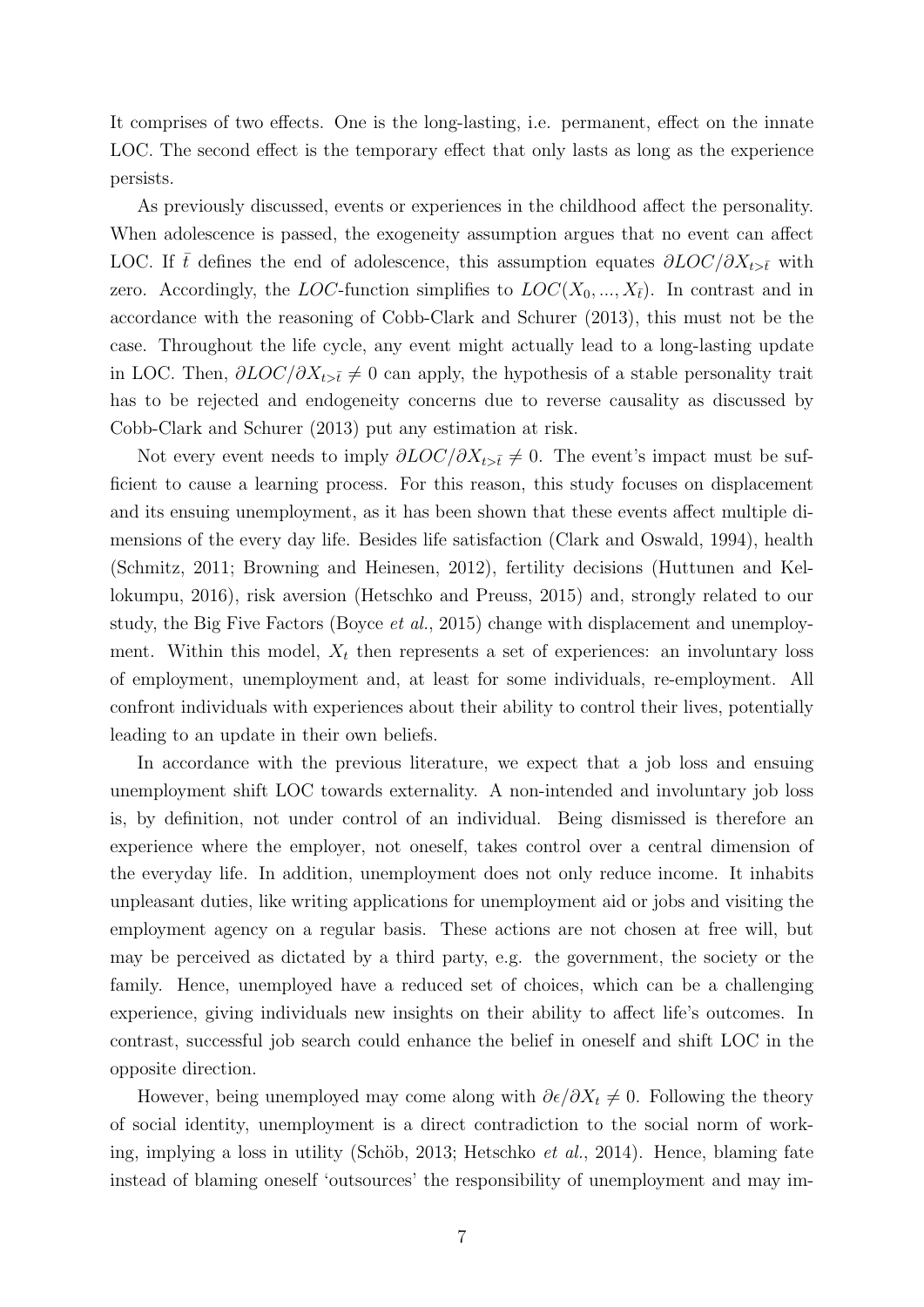<span id="page-9-0"></span>

| Question: | The following statements apply to different attitudes towards life and the future. To<br>what degree do you personally agree with the following statements?<br>Please answer according to the following scale: 1 means disagree completely, and 7<br>means agree completely. |
|-----------|------------------------------------------------------------------------------------------------------------------------------------------------------------------------------------------------------------------------------------------------------------------------------|
| Item No.  |                                                                                                                                                                                                                                                                              |
| I1.       | How my life goes depends on me                                                                                                                                                                                                                                               |
| I2.       | Compared to other people, I have not achieved what I deserve                                                                                                                                                                                                                 |
| 13.       | What a person achieves in life is above all a question of fate or luck                                                                                                                                                                                                       |
| I4.       | If a person is socially or politically active, he/she can have an effect on social conditions                                                                                                                                                                                |
| I5.       | I frequently have the experience that other people have a controlling influence over my life                                                                                                                                                                                 |
| I6.       | One has to work hard in order to succeed                                                                                                                                                                                                                                     |
| I7.       | If I run up against difficulties in life, I often doubt my own abilities                                                                                                                                                                                                     |
| I8.       | Opportunities I have in life are determined by the social conditions                                                                                                                                                                                                         |
| I9.       | Inform a solution are more important than any efforts one can make                                                                                                                                                                                                           |
| I10.      | I have little control over the things that happen in my life                                                                                                                                                                                                                 |
|           |                                                                                                                                                                                                                                                                              |

Table 1: LOC questionnaire in the SOEP

Source: SOEP 1999, 2005, 2010, 2015.

Notes: SOEP 1999 does include the same questionnaire, but asked the survey participant to rate the statements on a scale from 1  $\dot{\mathcal{I}}$  agree completely' to  $\ddot{\mathcal{I}}$  'disagree completely'.

prove current individual well-being. LOC is then not only an explaining factor for the ability to cope with negative events [\(Buddelmeyer and Powdthavee, 2016\)](#page-29-20), but may act as coping channel itself. Adapting ones own belief is then an active strategy to manage unemployment and social desirability.

Alternatively,  $\partial \epsilon/\partial X_t \neq 0$  can be subconscious and therefore a *passive* action. As the LOC questionnaire focuses in its semantic heavily on the perception of success and failure, being unemployed could be emphasized while filling out the questions (see Table [1\)](#page-9-0). Being asked, for instance, whether 'one has control over the things that happen to oneself' while being unsuccessful on the labor market, accentuates recent, as failure perceived events. Anchoring (see [Furnham and Boo, 2011\)](#page-30-16) may therefore affect stated locus of control.

But, in sharp contrast to  $\partial LOC/\partial X_t$ , as soon as unemployment is left, there is no reason for coping or anchoring anymore.  $\epsilon$  falls back on its level before job loss and so should SC. dSC is therefore transitory only and limited to unemployment. Interpreting  $dSC = (\partial \epsilon/\partial X_t) dX_t$  as long-lasting change in personality would be an unjustified deduction. Accordingly, endogeneity issues discussed by [Cobb-Clark and Schurer](#page-29-3) [\(2013\)](#page-29-3) do not resolve because the LOC, meant to be measured in empirical economics, does not change.

But,  $\epsilon$  may have other, similarly harmful consequences on empirical economics. Two issues can resolve depending on  $\epsilon$ 's nature. First, it could act as survey error, meaning that people behave in correspondence to LOC, but report SC. Neglecting this error will then lead to biased estimates since SC is not comparable between employment states. Accordingly, one needs to measure SC at a point in time which is unaffected by  $\epsilon(X_t)$  (e.g. during employment). Alternatively, individuals might always behave in correspondence to their stated locus of control. Then, estimations on decision making will be biased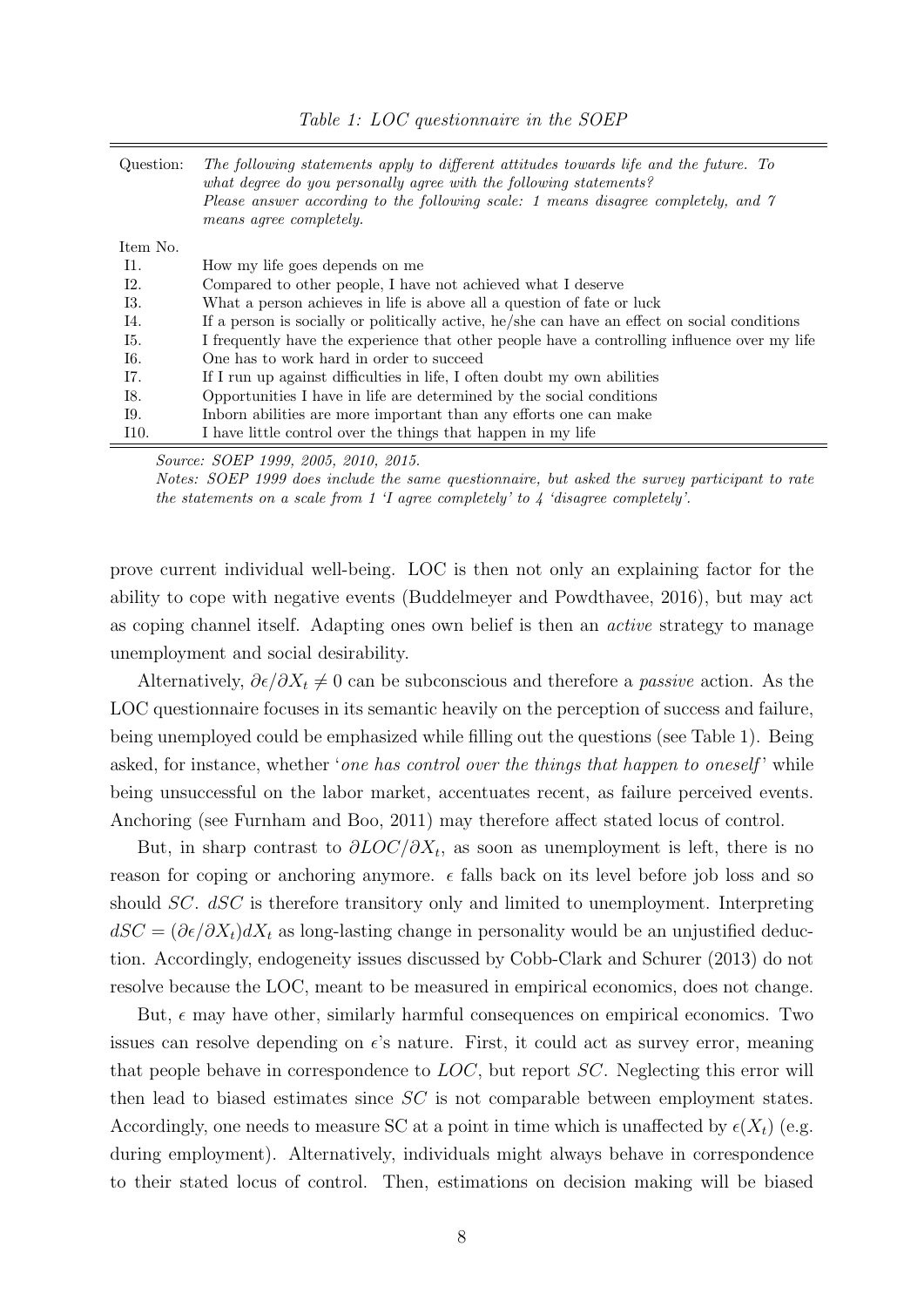as soon as  $\epsilon(X_t)$  during SC measurement deviates from  $\epsilon(X_{t+1})$  during decision making. Accordingly, SC and decision making must be measured with the same  $X_t$ .

While the change in SC can empirically be identified, the specific explaining channel cannot. Because  $\epsilon_{t+1}$  does not depend on  $X_t$ , effects due to  $\partial \epsilon / \partial X_t$  are expected to vanish as soon as their reason, e.g. unemployment, disappears. Non-persistence is however not sufficient to identify  $\partial \epsilon/\partial X_t$  as reason for dSC. What cannot be ruled out is the potential counteracting effect of re-employment on LOC, i.e.

$$
\frac{\partial LOC}{\partial x_{dissmissal}} + \frac{\partial LOC}{\partial x_{unemplogment}} = -\frac{\partial LOC}{\partial x_{reemplogment}}
$$

with  $x_{dissmissal}$ ,  $x_{unemptyment}$  and  $x_{reemptyment}$  as elements of  $X_t$ . Hence, additional evidence is needed.

Following [Cunha and Heckman](#page-30-17) [\(2007\)](#page-30-17), the formation of skills of young individuals underlies strong heterogeneity. Previous experience and intensity of the input determine any changes in cognitive and non-cognitive skills due to complementary and positive, but decreasing effects. Job loss, unemployment and re-employment may cause similar heterogeneous learning for adults. Then, previous unemployment experiences, i.e.  $(X_1, ..., X_{t-1})$ , and unemployment severity should alter the magnitude of  $\partial LOC/\partial X_t$ . The first displacement or unemployment experience are expected to come along with the strongest update, while consecutive job losses or unemployment spells should not bring any additional information. Similar arguments hold for unemployment duration. A short unemployment spell should not affect SC to the same amount as a long-term spell. Changes in SC due to  $\partial LOC/\partial X_t$  should thus be heterogeneous.

#### <span id="page-10-0"></span>4 Data

For the empirical analysis, we use data from the German Socio-Economic Panel (SOEP). The SOEP is an annual representative household panel study of about 22,000 individuals living in 12,000 households in Germany (see [Wagner](#page-32-6) et al., [2007\)](#page-32-6). Besides manifold information about the socio-economic conditions of individuals and households as well as monthly information about labor force status, the SOEP includes a questionnaire about the individual LOC on a regular basis and is thus ideally suited for our analysis. Our estimation sample covers the waves 1999 to 2015.

Stated Locus of Control In the SOEP waves of 1999, 2005, 2010 and 2015, survey participants have been asked to what degree the list of statements presented in Table [1](#page-9-0) can be applied to their own attitudes towards own efforts and life's outcomes. Each individual rates these statements on a Likert scale ranging from 1 ('agree completely') to 4 ('disagree completely') in 1999 and on a 7-point scale ranging from 'disagree completely'  $(= 1)$  to 'agree completely'  $(= 7)$  in the years 2005, 2010 and 2015. In order to increase the sample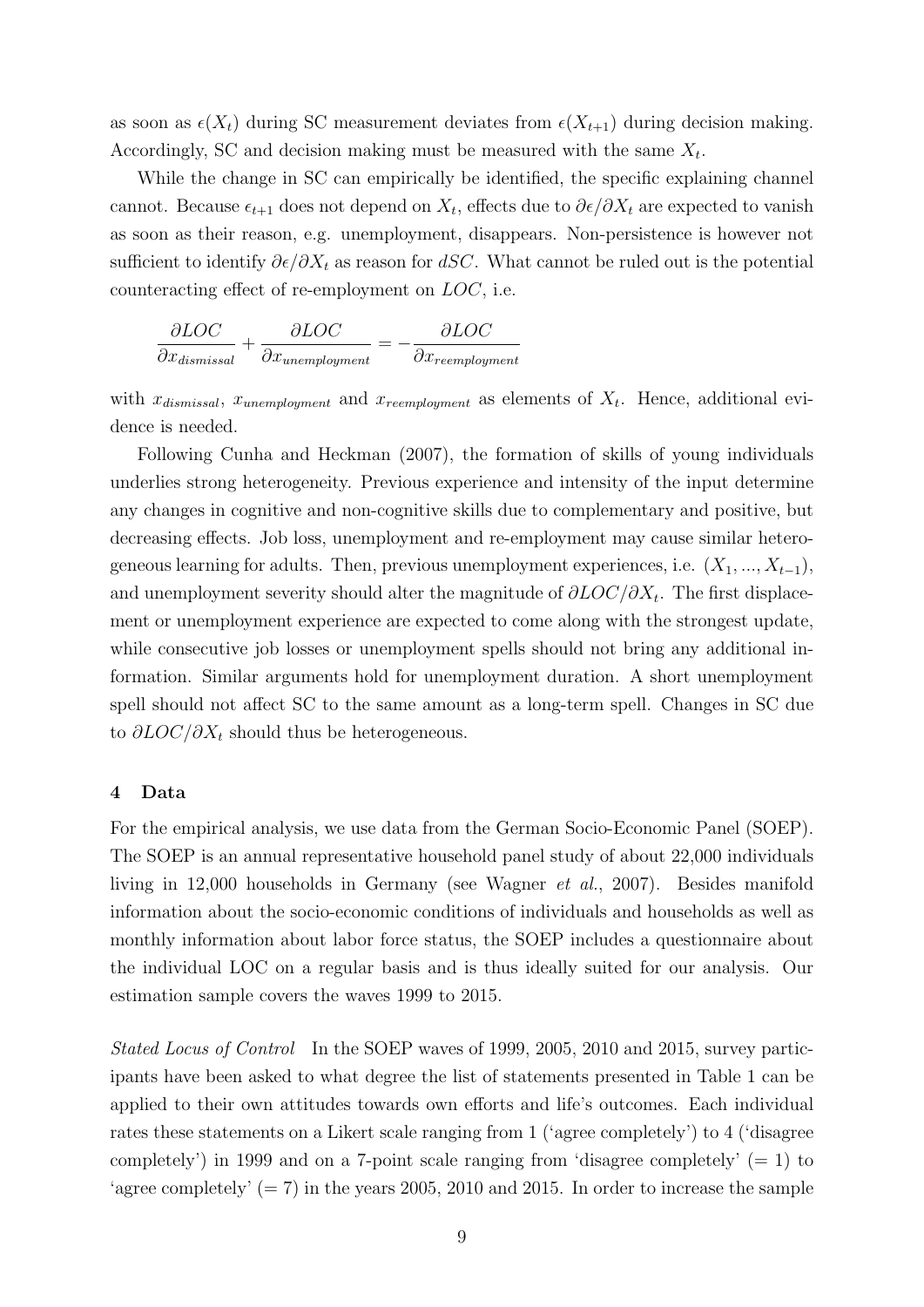Figure 1: Stated locus of control distribution

<span id="page-11-1"></span>

Source: SOEP 1999-2015, own calculations. Notes: Pooled distribution of stated locus of control based on annual factor analysis with one factor. Black line denotes standard normal distribution.

size, the scale of 1999 is harmonized by reversing and stretching individual responses.<sup>[5](#page-11-0)</sup> This procedure preserves the standard deviation, while still allowing to evaluate individual changes.

In line with previous literature (see e.g. [Cobb-Clark](#page-29-11) *et al.*, [2014;](#page-29-11) [Caliendo](#page-29-10) *et al.*, [2015a\)](#page-29-10), we create a continuous SC variable based on factor analysis loadings, since simple averaging may cause measurement error and attenuation bias [\(Piatek and Pinger, 2016\)](#page-31-17). To derive robust loadings on one factor, two adjustments within the LOC items are executed. First, several items indicate external beliefs with increasing agreement (see Table [1\)](#page-9-0). These items, i.e. Items 2, 3, 5, 8 and 10, are reversed prior to the factor analysis such that all scales indicate an internal LOC with increasing agreement. Second, we exclude Item 4 and 9 from the analysis. While the first does neither load on an external nor internal factor (see Figure [A1a](#page-33-0) in the Appendix), Item 9's wording cannot be specified unambiguously as internal or external item. Reducing the set of items affects the within validity of our measure positively as Crombach's alpha increases from 0.61 to 0.67. The resulting factor follows a standard normal distribution and ranges from negative (external) to positive (internal) values. Figure [1](#page-11-1) shows the resulting distribution of the computed SC variable.

To analyze SC's intra-individual consistency, the difference in SC between two LOC interviews is computed, i.e.  $\Delta SC_i = SC_{it} - SC_{it-1}$ . Here,  $t - 1$  represents the previous

<span id="page-11-0"></span><sup>&</sup>lt;sup>5</sup>More precisely, the recoding from the 4-point-scale to the 7-point-scale is: 1 'agree completely' = 7 'agree completely'; 2 'partly agree' = 5; 3 'disagree partly' = 3; 4 'disagree completely' = 1 'disagree completely'. In 1999, each item on the questionnaire was labeled. From 2005 onwards, only the extremes were labeled.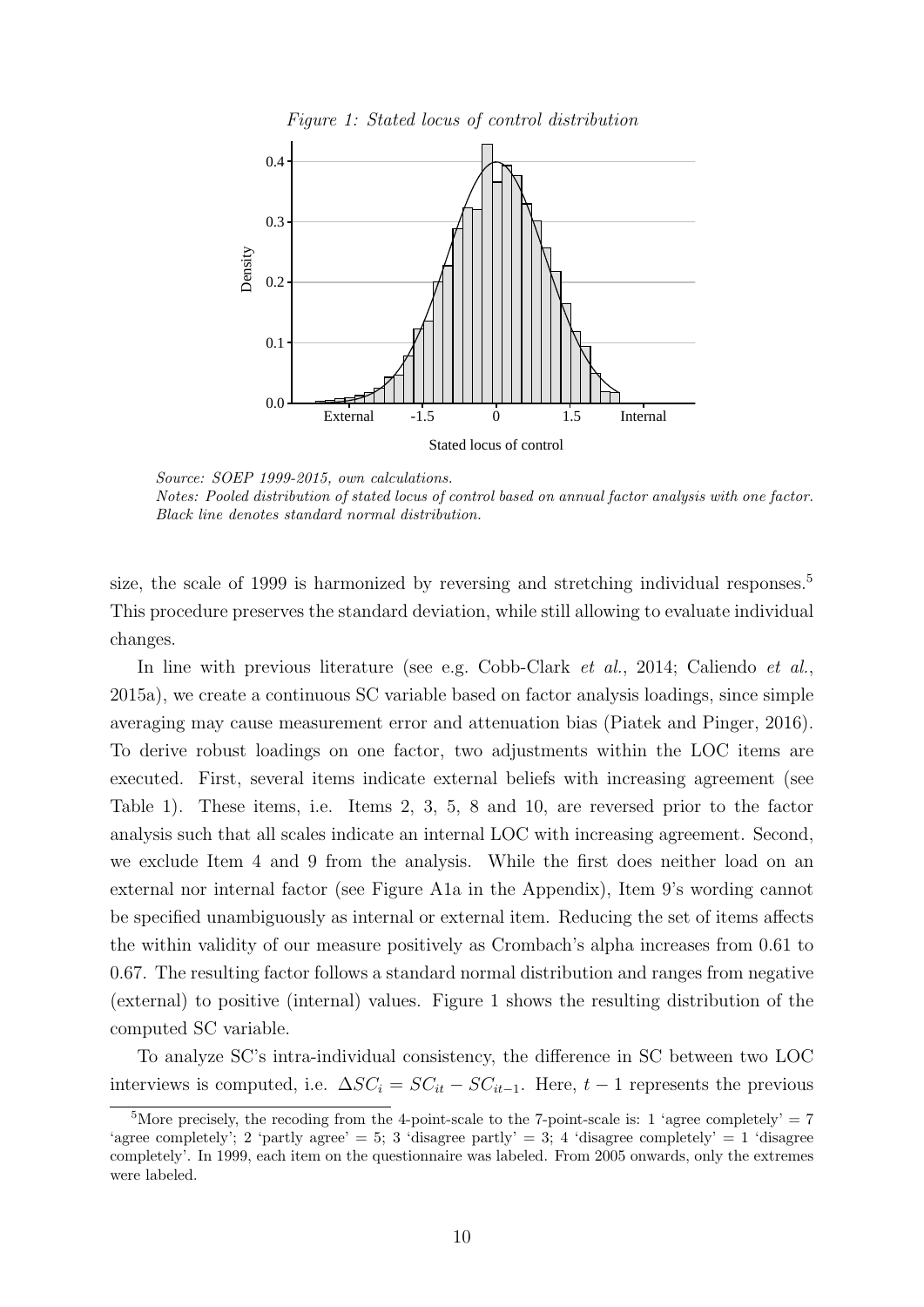and  $t$  the current LOC interview. As the timing in LOC questionnaires changed from six to five years after 2005, ∆ represents a corresponding difference and is measured, due to the standardization, as share of one standard deviation (SD).

Unemployment by Displacement The identification of dismissed individuals is based on annual SOEP data between  $t-1$  and t. By relying on the self-reported reason for a job loss, we restrict the analysis to involuntary unemployment, i.e. due to plant closure or displacement by employer. Other reasons which can be identified are potentially voluntary (i.e own resignation, mutual agreement, end of temporary contract, retirement or suspension). Estimations may then be biased by selectivity or reverse causality. Because plant closures are often considered as exogenous reason for a job loss and therefore suited best for the identification of causal effects (see e.g. [Kassenboehmer and Haisken-DeNew,](#page-30-18) [2009;](#page-30-18) [Schmitz, 2011;](#page-31-16) [Marcus, 2013;](#page-31-18) [Hetschko and Preuss, 2015;](#page-30-14) [Anger](#page-29-17) et al., [2017\)](#page-29-17), the analysis will partly restrict the analysis to this specific group. The relatively infrequent occurrence of plant closures and resulting small sample sizes, however, do not allow for a detailed heterogeneity analysis.

The employment status in  $t$  is not restricted to any occupations. Instead, the analysis distinguishes between three employment states in  $t$ . First, those who report reemployment (EMP), i.e. part-time, full-time or self-employment, second, registered unemployed (UE), and third, a residuum group of any other states (OS), such as maternity leave, education, marginal employed or non-working. Including any states after dismissal prevents the sample from being biased by selectivity. However, due to its heterogeneous character, 'other states' is not meant to be interpreted. Overall, only the number of displacements is used as restriction, because consecutive job losses potentially correspond to an unusual environment. Individuals reporting more than three job losses between two LOC interviews are excluded from the analysis.

To evaluate shock persistence and heterogeneity by unemployment severity, we extract the time difference between the last job loss and  $t$  as well as the unemployment duration (of the last unemployment spell) on a monthly basis. Unfortunately, individuals changing into other states than unemployment or re-employment after job loss do not necessarily report a consistent unemployment duration. Hence, if analysis refers to the time spent in unemployment, individuals within the third group are excluded for precautionary reasons.

Control Group and Overall Sample Restrictions To pursue a difference-in-difference approach, we define a control group of individuals who did not involuntarily lose their job between  $t - 1$  and t. This group excludes individuals reporting retirement or voluntary unemployment spells of more than three month between  $t - 1$  and t.

Independent from the affiliation to the treated or controls, all individuals must be regularly employed in  $t - 1$ . The comparison group is thus still employed in t. The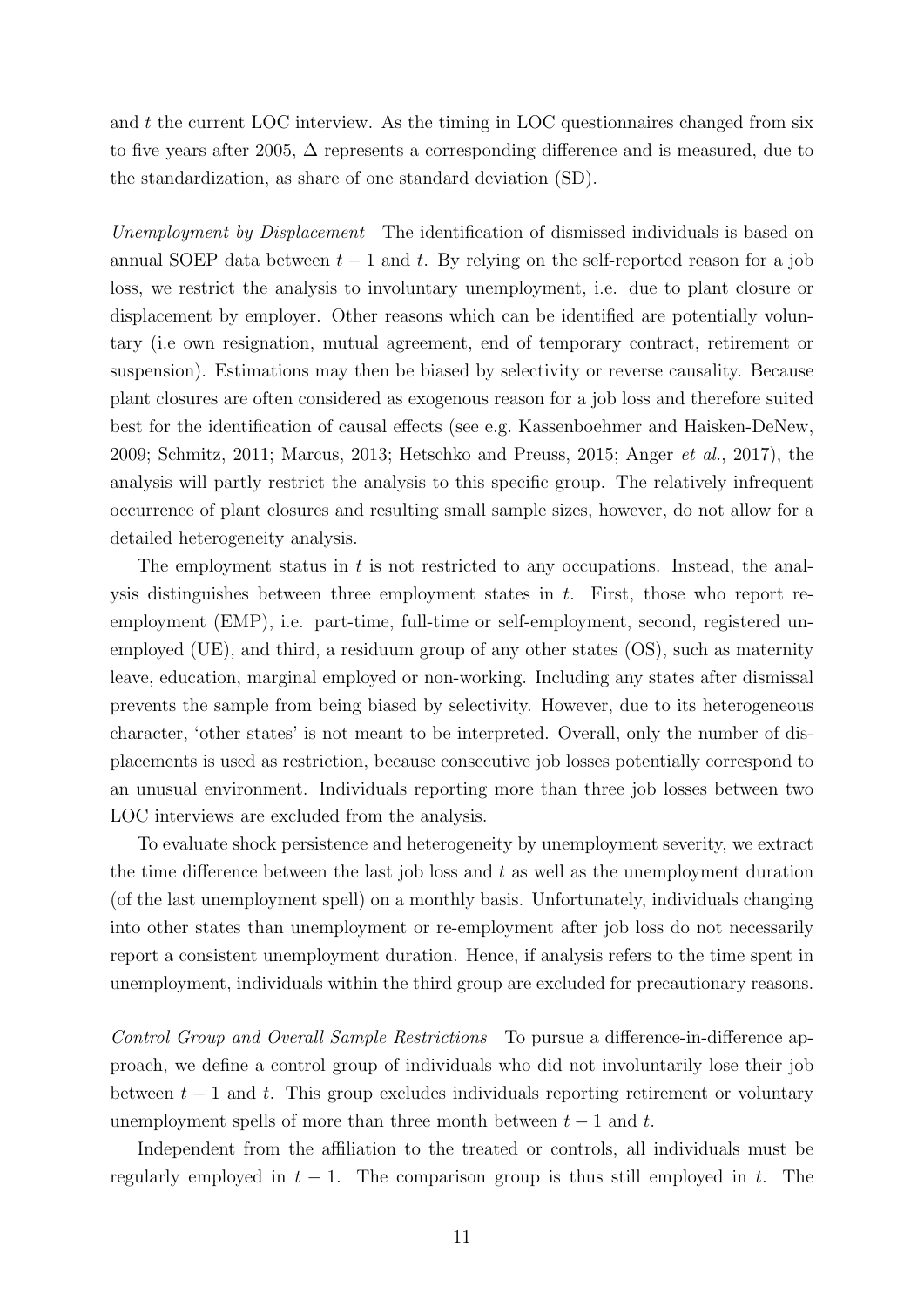restriction on  $t - 1$  also excludes any irregularly and marginally employed as well as trainees or civil servants from the analysis. Furthermore, the sample is restricted to 25 to 65 year old adults.

To control for selection processes into involuntary job loss, additional control variables are taken from the interview in  $t - 1$ . These information include socio-demographic variables (age, education, martial status, unemployment experience, number of children, gender, region of residence) and job characteristics (wage, tenure, working hours, collar type, firm size, industry). Additionally, information on parallel life events (child birth, divorce, death of spouse, separation, marriage, flat/house move) are derived from all waves between t−1 and t. A full list of variables, their mean and standard deviation (separated by dismissed and non-dismissed) is presented in Table [A1](#page-34-0) and [A2](#page-35-0) in the Appendix.

Table [A3](#page-35-1) in the Appendix summarizes the data losses. Overall, 1,452 dismissed individuals and 9,152 non-dismissed are available for the analysis. Of these 1,452 dismissed individuals, 57% report re-employment in t, 25% unemployment and 17% another state.

#### <span id="page-13-0"></span>5 Empirical Strategy

#### 5.1 Estimation Approach

In order to attain average treatment effects on treated (ATT), we need to control for potential selection. For this purpose, OLS regression typically includes a variety of covariates and their squared or interactions terms. But in this case, estimations underlie the assumption of one specific functional form of selection on observables. In advance, [Hain](#page-30-5)[mueller](#page-30-5) [\(2012\)](#page-30-5) suggests a more generalized approach, named Entropy Balancing (EB).[6](#page-13-1) EB is a non-parametric weighting procedure, which allows us to expand the assumption from one specific to any functional form of selection. This is achieved by re-weighting the previously defined control group such that its distribution of observable characteristics matches those of the dismissed, i.e. a synthetic control group is build. It relies on those individuals in the control group in particular who resemble the dismissed best, while largely neglecting non-fitting ones. In contrast to other matching procedures, the EB algorithm does not rely on manually iterative estimated propensities. It is therefore less prone to mis-specifications within the choice of balancing covariates. We rely the re-weighting on an extensive list of socio-demographic and job characteristics measured in  $t-1$ , subsumed as  $Z_{it-1}$  (see Table [A1\)](#page-34-0).

By assuming that the re-weighted control group resembles the treated if the event of interest would not have occurred, the effect of job loss is estimated by the differences in means, i.e.  $E(\Delta SC|JL = 1, Z_{t-1}) - \widehat{E}(\Delta SC|JL = 0, Z_{t-1})$  with  $JL = 1$  if an individual experiences a job loss and 0 otherwise. Then,  $\hat{E}(\cdot)$  represents the counterfactual change in SC.

<span id="page-13-1"></span><sup>6</sup>We make use of the 'ebalance' Stata package [\(Hainmueller and Xu, 2013\)](#page-30-19).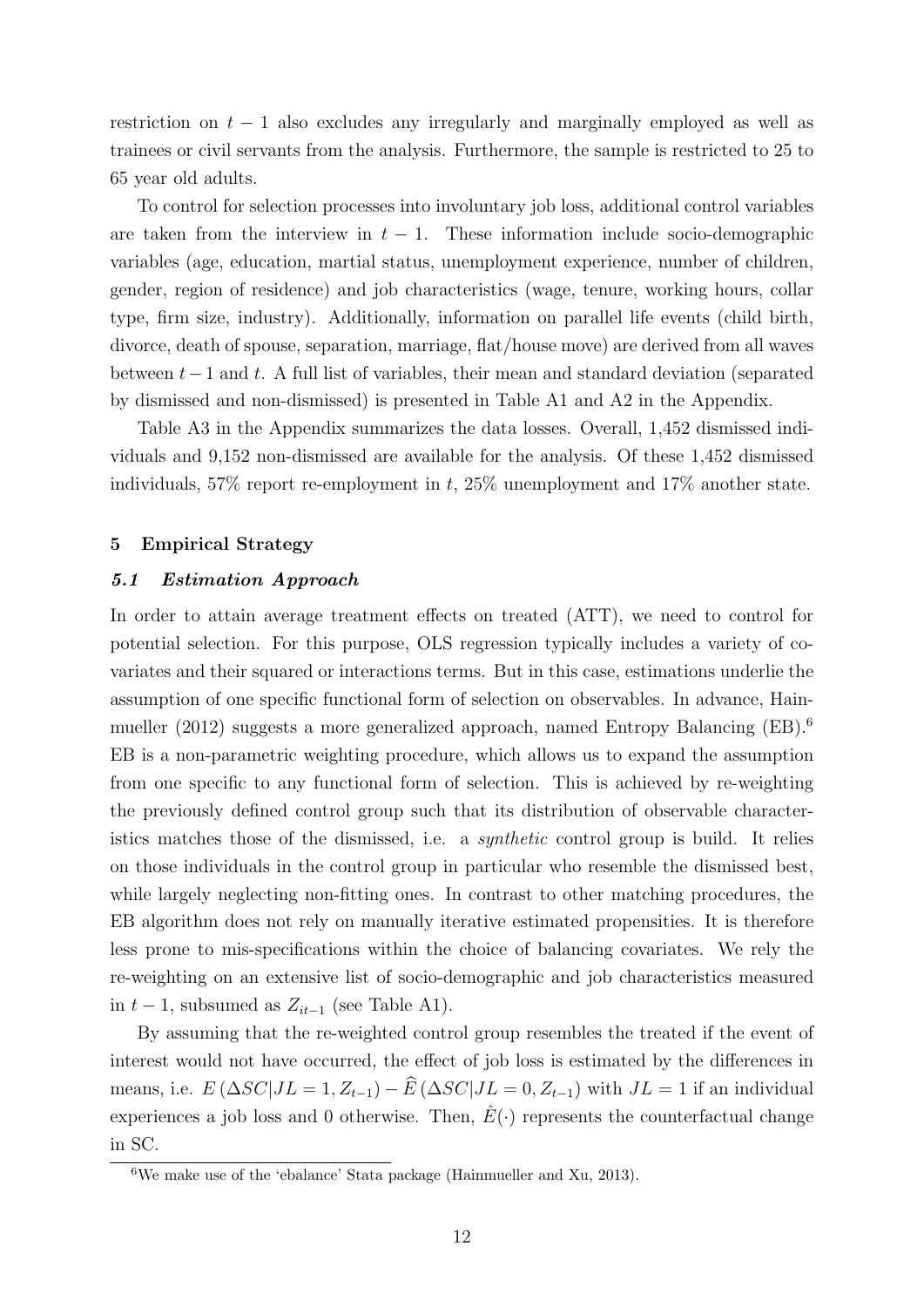When analyzing displacement, however, one needs to account for its ensuing events, i.e. unemployment and re-employment. As proposed by the theoretical consideration, additionally to the potential displacement shock, being unemployed in  $t$  may affect SC through a change in the context-specific component  $\epsilon$ . For this reason, we need to control for the current employment state in  $t$ . To achieve this, we separate the group of displaced by their employment status during the interview in t, in the following summarized by  $S_t$ . We allow for the states employed (EMP), unemployed (UE) and other states (OS) in t. Then, the expected value of interest expands to  $E(\Delta SC|JL=1, S_t, Z_{t-1})$ .

Re-weighting makes the treated and control group comparable to one point in time, here the pre-event period  $t - 1$ . Hence, any additional events that could affect SC after  $t-1$  are not controlled for so far. For this reason, a simple mean analysis could not be sufficient to yield the ATT. Therefore, an OLS estimation is implemented, which accounts for differences after the time of balancing. We consider the model

<span id="page-14-0"></span>
$$
\Delta SC_i = \alpha_1 + \beta_1' J L_i \times S_{it} + \gamma_1' Shocks_i + \delta_1' Year_i + u_{1i}
$$
\n
$$
\tag{1}
$$

where Year<sub>i</sub> denotes a survey year vector and  $Shocks_i$  a vector of parallel life events. Given the interaction of  $J_{i}$  and  $S_{i}$ ,  $\beta_{1}$  identifies the effect of a job loss in combination with one specific labor market status in t. The average change in SC is denoted by  $\alpha_1$ ,  $u_{1i}$ is the error term. Since all information from  $Z_{it-1}$  are included in the estimation through the EB weights, it does not need to be included again. Nonetheless, we also present estimations including  $Z_{it-1}$  as covariates instead of weights to test the sensitivity of the EB procedure.

Analyzing the effect of the shock separately by employment status does, however, not rule out the possibility of a systematic difference between the unemployed and re-employed individuals. In a second step, we will therefore analyze the effect of re-employment within the subgroup of unemployed. For this reason, we change the left-hand side variable of our baseline Model [\(1\)](#page-14-0) into the difference in SC from t to  $t + 1$ . Similarly,  $\Delta SC$  from  $t - 2$ to  $t - 1$  can be used to shed light on the common trend assumption of our difference-indifference approach.

In order to distinguish persistent and state-dependent effects, a counteracting effect of re-employment has to be ruled out. Following the theoretical considerations, a learning effect on the true LOC is expected to be heterogeneous. For this reason, we analyze the interaction of the effect with a number of characteristics of the shock itself and the individual in order to identify the driving channel behind changes in SC indirectly.

First of all, a learning effect through unemployment may increase with its severity, e.g. duration of unemployment. But, simply interacting  $J_{i}$  and unemployment duration in the estimation equation may blur the effect, because for unemployed the spell has not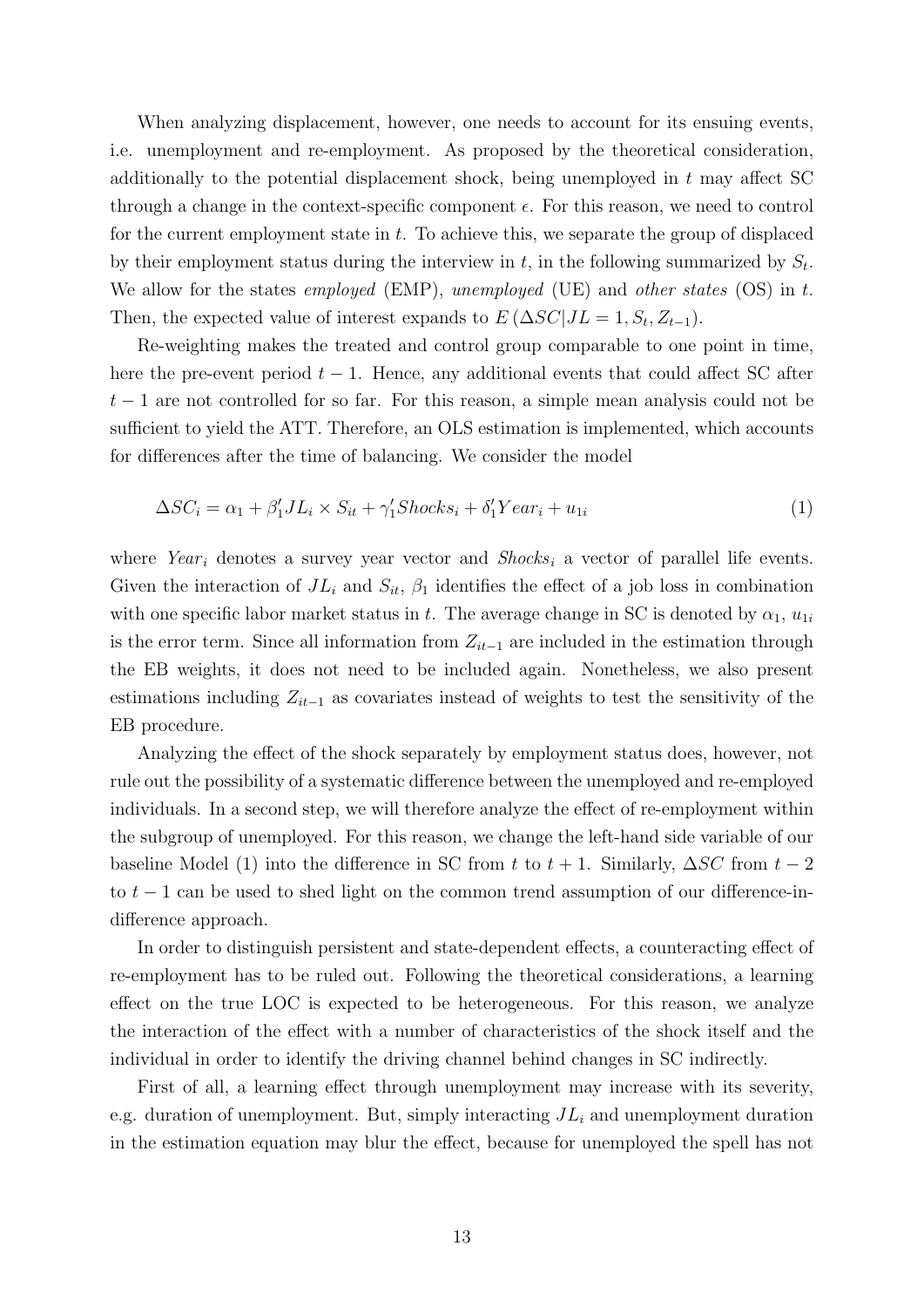ended and may interact with SC differently. To avoid this, a threefold interaction term of  $JL$ ,  $S_{it}$  and month in unemployment is added as an extension to the estimation.

Secondly, if the learning effect is driven by the shock (e.g. displacement or reemployment) itself, the effect could diminish over time. To identify this kind of relationship, we introduce another threefold interaction term, namely the interaction of  $J_{i}$ ,  $S_{it}$ and the *time since the last job loss shock*. For the employed, the *time since re-employment* can be used additionally.

If  $T_i$  is considered as unemployment duration, time since job loss or time since reemployment, Model [\(1\)](#page-14-0) can be expanded to

<span id="page-15-0"></span>
$$
\Delta SC_i = \alpha_2 + \beta_2' J L_i \times S_{it} + \nu' J L_i \times S_{it} \times T_i + \gamma_2' Shocks_i + \delta_2' Year_i + u_{2i}
$$
 (2)

where  $\nu$  describes the effect of one additional month of  $T_i$  on  $\Delta SC_i$  for individual i which experiences a job loss and reports status  $S_i$  in t.

#### 5.2 Descriptives and Balancing Results

Before the results of the main estimations are presented in Section [6,](#page-16-0) the underlying data is examined in more detail to assess the necessity and effectiveness of the balancing procedure. In line with expectations, dismissed individuals and individuals in the unweighted control group are different from each other in multiple aspects. Dismissed individuals are more often male, have spent more years in unemployment, have lower educational levels, report a lower net monthly income and work in smaller firms (see Table [A1](#page-34-0) in the Appendix). Additionally, dismissed individuals report more frequently parallel life events, such as a divorce or separation (see Table [A2](#page-35-0) in the Appendix), and the baseline stated control  $SC_{t-1}$  of dismissed individuals lies, on average, 0.186 SD below the unweighted control group. Treated individuals thus start off with a lower stated control from the beginning.

Given that the event of involuntary job loss is not randomly distributed, we apply the EB process to make the control group comparable with the treated. Table [A1](#page-34-0) in the Appendix illustrates one exemplary weighting procedure. Here, the control group is re-arranged such that its socio-demographic and job characteristics match those of the full group of dismissed. As a result, the differences in means between dismissed and non-dismissed individuals is zero for all considered variables after the re-weighting.

Despite re-weighting,  $SC_{t-1}$  still differs between the full group of dismissed and its synthetic control group. But, compared to the unweighted scenario, the difference reduces considerably from 0.186 SD to 0.074 SD. The difference in  $SC_{t-1}$  is therefore driven to a great extent by observable characteristics. The remaining difference could thus originate from anticipation as the treated might have reduced their SC in fear of a potential job loss early on. To rule out such anticipatory effects on  $SC_{t-1}$ , the treated can be restricted to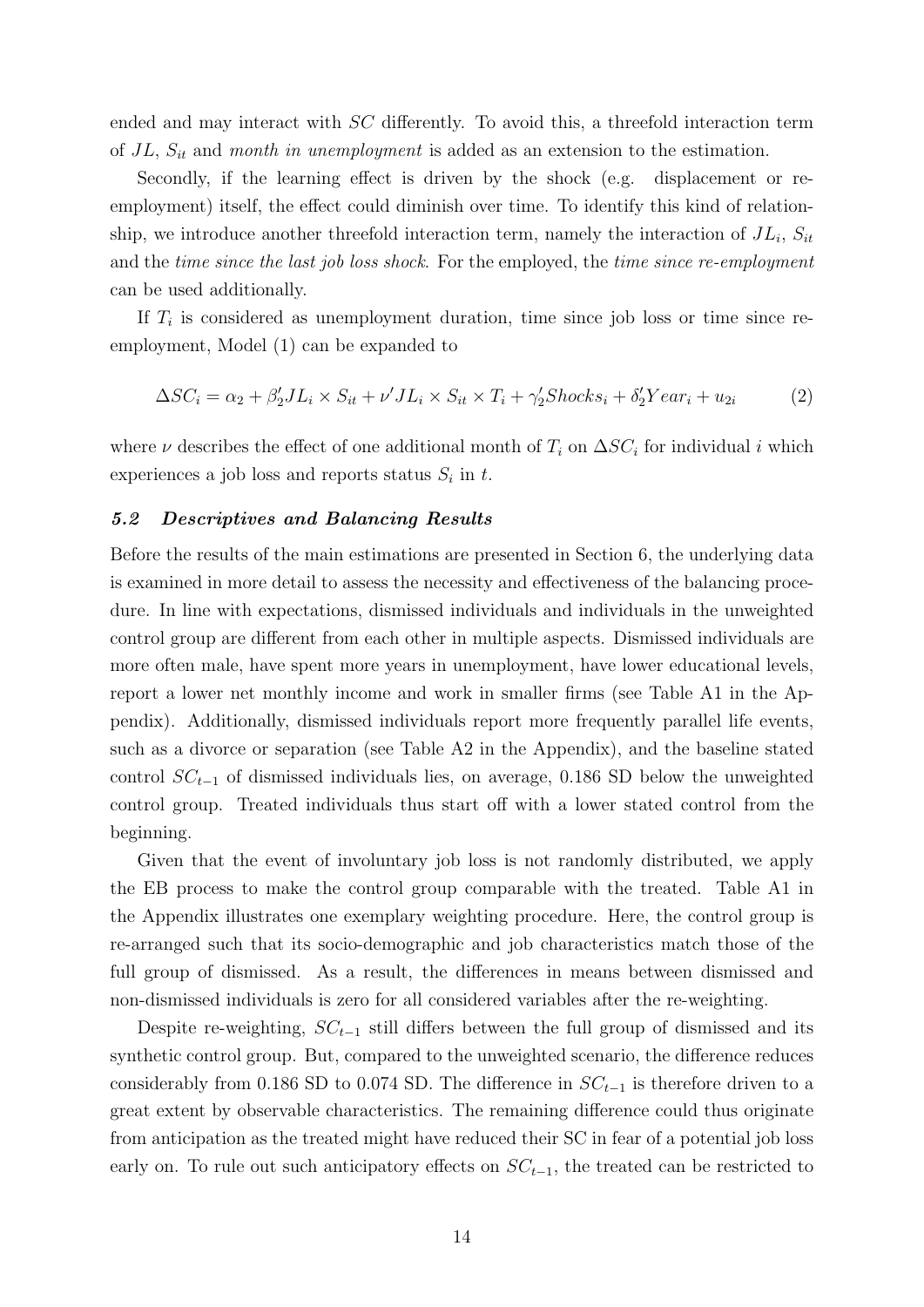those experiencing the dismissal not earlier than two, three or four years after  $t - 1$ . This does, however, not reduce the differences in  $SC_{t-1}$ . The diverging levels may therefore reflect the correlation between LOC on labor market success discussed by the literature: those with a lower LOC are more likely to be dismissed. In principle,  $SC_{t-1}$  could also be included in the weighting process in order to reduce the difference in  $SC_{t-1}$  manually. But, endogeneity potentially resolves when the balancing is partly based on the dependent variable.[7](#page-16-1)

Because each sub-group of  $JL \times S_t$  can underlie its own group-specific selection process, the re-weighting process is not only applied for the full group of dismissed. Each subgroup gets its own synthetic control group. Table [A4](#page-35-2) in the Appendix presents the average  $SC_{t-1}$  of a variety of sub-groups and their own synthetic control group. Focusing on one employment state or plant closure as reason for displacement reduces the difference in average  $SC_{t-1}$  to a less significant or even insignificant level. Thus, the more specific the analyzed group or the reason of job loss, the better selection can be controlled for. However, focusing on plant closure comes at a cost: the more we address exogeneity, the less representative the results become as plant closure is a rare event, potentially lacking external validity. Dismissals by employer and plant closure are therefore complementary for the analysis.

#### <span id="page-16-0"></span>6 Results

#### 6.1 Mean Analysis

Table [2](#page-17-0) summarizes the average  $\Delta SC$  of the dismissed and its subgroups by labor force status, i.e employed (EMP), unemployed (UE) and other states (OS) as well as the average of the sub-group specific synthetic control group.

On average, dismissed individuals reduce their SC by 0.049 SD (see Column (1)), which is roughly the same magnitude found by [Cobb-Clark and Schurer](#page-29-3) [\(2013\)](#page-29-3). Controlling for the counterfactual change in SC, the effect of job loss on SC is the difference of average  $\Delta SC$  between the sub-group of interest and its synthetic control group. For the full sample we observe a highly significant effect of -0.094 SD (see Column (1)). Nevertheless, those reporting employment or any other state in t after experiencing displacement do not adapt their SC differently from their counterpart.<sup>[8](#page-16-2)</sup> On the contrary, unemployment comes along with an effect of -0.357 SD (see Column (3)), which is considerable. Following the estimation of [Heineck and Anger](#page-30-0) [\(2010\)](#page-30-0), 1.0 SD in SC comes along with an increase of 7.5% in wages. A plain adaptation on our case would therefore implicate that future wages

<span id="page-16-1"></span><sup>&</sup>lt;sup>7</sup>Including  $SC_{t-1}$  in the weighting process (despite these concerns) does not affect the upcoming results. These and other discussed, but not explicitly presented results can be obtained from the authors upon request.

<span id="page-16-2"></span><sup>&</sup>lt;sup>8</sup>The observed change of SC in the group of *other states* is very heterogeneous. Similar to unemployed, non-working individuals report a significant negative effect while other occupations are associated with no significant changes. However, sample sizes are to small for further analysis.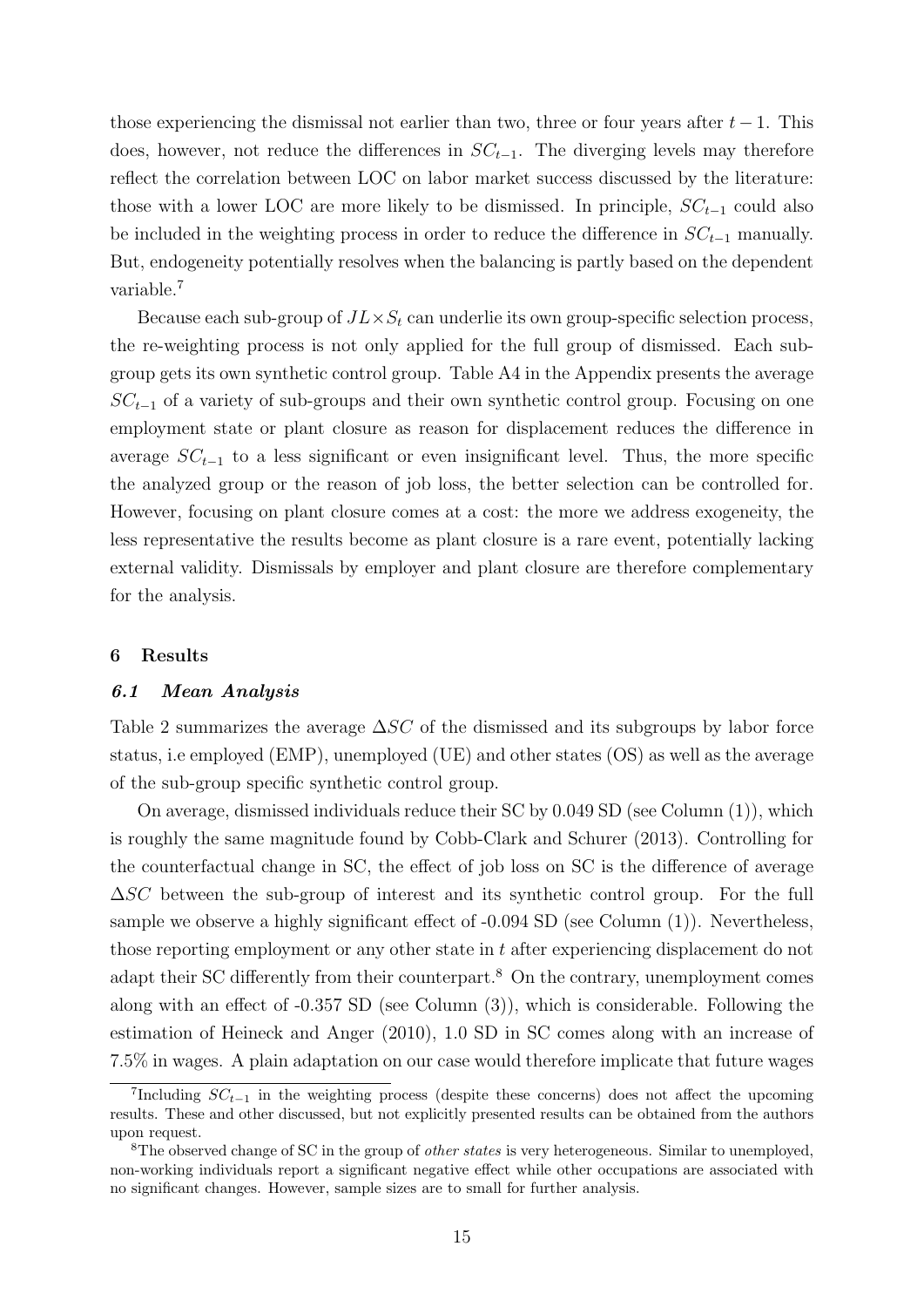|                   |                             | Displacement                 |                             |                             |                             | Plant Closure only          |                             |                             |  |
|-------------------|-----------------------------|------------------------------|-----------------------------|-----------------------------|-----------------------------|-----------------------------|-----------------------------|-----------------------------|--|
|                   | All<br>$\left( 1\right)$    | $EMP_t$<br>$\left( 2\right)$ | $UE_t$<br>$\left( 3\right)$ | $OS_t$<br>$\left(4\right)$  | All<br>$\left( 5\right)$    | $EMP_t$<br>$\left(6\right)$ | $UE_t$<br>$\left( 7\right)$ | $OS_t$<br>$^{(8)}$          |  |
| Observations      | 1,452                       | 841                          | 370                         | 241                         | 496                         | 321                         | 100                         | 75                          |  |
| Treated           | $-0.049$                    | 0.059                        | $-0.307$                    | $-0.031$                    | $-0.057$                    | 0.002                       | $-0.267$                    | $-0.029$                    |  |
| Synthetic Control | (1.099)<br>0.045<br>(1.020) | (1.033)<br>0.031<br>(1.014)  | (1.145)<br>0.051<br>(1.024) | (1.184)<br>0.072<br>(1.013) | (1.082)<br>0.019<br>(1.009) | (1.021)<br>0.011<br>(0.997) | (1.162)<br>0.017<br>(1.011) | (1.201)<br>0.038<br>(1.007) |  |
| Difference        | $-0.094***$                 | 0.028                        | $-0.357***$                 | $-0.103$                    | $-0.076$                    | $-0.009$                    | $-0.284**$                  | $-0.067$                    |  |

<span id="page-17-0"></span>Table 2: Mean ∆SC of treated and their sub-group specific synthetic control group

Notes: Standard deviation in parenthesis. \*  $p < 0.1$ , \*\*  $p < 0.05$  and \*\*\*  $p < 0.01$  denote significance level of the difference from zero. Mean from the synthetic control group results from re-weighting the full control group of 9152 observations such that the descriptives of Table [A1](#page-34-0) match those of the group specified in the header. The un-weighted mean (standard deviation) of  $\Delta SC$  within the control group is 0.008 (0.982).

decrease by 2.8% ceteris paribus due to unemployment's effect on LOC. Nevertheless, as we do not observe the effect after re-employment, this wage calculation is only an instrument for magnitude-interpretation and no likely implication of our identified effects.

The reason of job loss is neglectable for the results. Focusing on the exogenous reason of job loss, i.e. plant closure (see Columns (5) to (8)), confirms the previous observations, although the effect's magnitude slightly decreases. In fact, extending the event of interest from involuntary displacement to any kind of job change (e.g. own resignation, mutual agreement, end of temporary contract and suspension) comes along with equivalent results, too. Thus, the shock itself does not play a role for the effects. The main driver of the identified changes is the employment state during the second LOC interview.

#### 6.2 Regression Analysis

Even though the EB approach controls for selection on observables, the effect of job loss and unemployment may actually originate in parallel life events which could have caused or result from the job loss. In this case, the previous mean analysis would underlie an omitted variable bias. To account for this, Model [\(1\)](#page-14-0) considers a variety of other life events as additional covariates within a weighted OLS estimation. Additionally, we test whether the set of covariates used for the balancing has an effect on the results.

In the following, the synthetic control group is built for the whole group of dismissed. Selection into employment states in  $t$  is therefore neglected at this point. However, applying sub-group specific weights in separate estimations has no effect on the results (see Table [A5](#page-36-0) in the Appendix). Hence, for the sake of simplicity, Table [3](#page-18-0) presents the corresponding estimation results using EB weights for the full group of dismissed.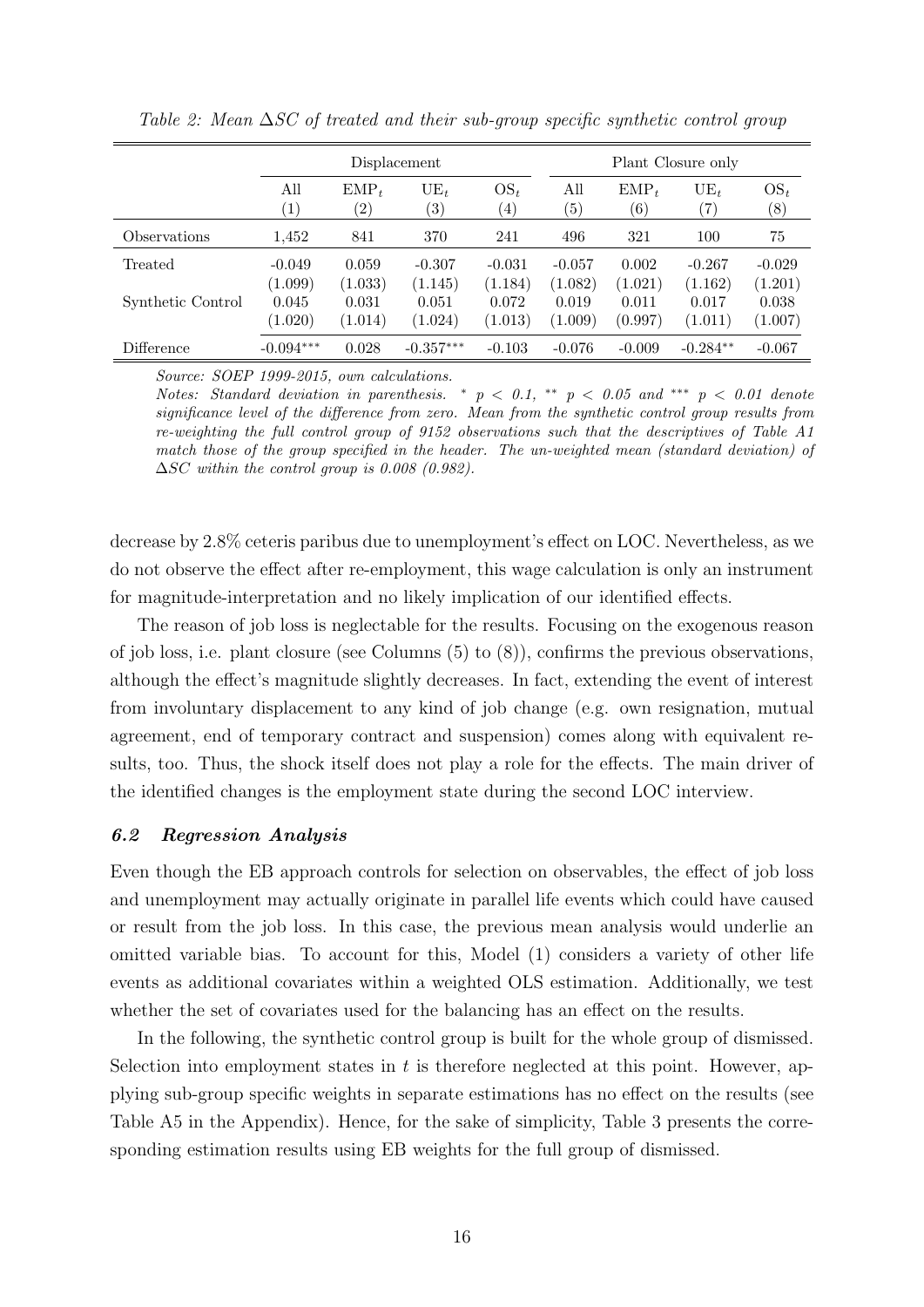<span id="page-18-0"></span>

|                      |             | All displacements |             | Plant closure only |            |            |
|----------------------|-------------|-------------------|-------------|--------------------|------------|------------|
|                      | (1)         | (2)               | (3)         | (4)                | (5)        | (6)        |
| Displacement         |             |                   |             |                    |            |            |
| $\times$ EMP in t    | 0.054       | 0.048             | 0.029       | 0.025              | $-0.003$   | $-0.005$   |
|                      | (0.037)     | (0.038)           | (0.039)     | (0.039)            | (0.058)    | (0.058)    |
| $\times$ UE in t     | $-0.309***$ | $-0.306***$       | $-0.327***$ | $-0.325***$        | $-0.266**$ | $-0.266**$ |
|                      | (0.061)     | (0.061)           | (0.062)     | (0.062)            | (0.116)    | (0.119)    |
| $\times$ OS in $t$   | $-0.032$    | $-0.034$          | $-0.055$    | $-0.063$           | $-0.029$   | $-0.030$   |
|                      | (0.077)     | (0.077)           | (0.078)     | (0.078)            | (0.138)    | (0.135)    |
| Parallel life events |             |                   |             |                    |            |            |
| Child birth          |             |                   |             | $-0.000$           |            | $-0.035$   |
|                      |             |                   |             | (0.051)            |            | (0.078)    |
| Death of spouse      |             |                   |             | 0.217              |            | 0.359      |
|                      |             |                   |             | (0.183)            |            | (0.247)    |
| Separation           |             |                   |             | 0.018              |            | 0.047      |
|                      |             |                   |             | (0.072)            |            | (0.131)    |
| Divorce              |             |                   |             | 0.111              |            | 0.023      |
|                      |             |                   |             | (0.099)            |            | (0.139)    |
| Moved                |             |                   |             | 0.002              |            | $-0.123$   |
|                      |             |                   |             | (0.068)            |            | (0.103)    |
| Married              |             |                   |             | $0.103*$           |            | 0.130      |
|                      |             |                   |             | (0.056)            |            | (0.096)    |
| Constant             | 0.006       | $-0.012$          | 0.006       | $-0.012$           | 0.006      | $-0.048$   |
|                      | (0.019)     | (0.026)           | (0.028)     | (0.030)            | (0.019)    | (0.042)    |
|                      |             |                   |             |                    |            |            |
| Years                | Yes         | Yes               | Yes         | Yes                | Yes        | Yes        |
| Socio-demographics   |             | EB                | EB          | EB                 |            | EB         |
| Job characteristics  |             |                   | EB          | EB                 |            | EB         |
| Observations         | 10604       | 10604             | 10604       | 10604              | 9648       | 9648       |
| Adj. $\mathbb{R}^2$  | 0.005       | 0.014             | 0.013       | 0.014              | 0.001      | 0.010      |

Table 3: Weighted OLS regression results

Notes: Robust standard errors in parentheses with  $p < 0.1$ , \*\*  $p < 0.05$  and \*\*\*  $p < 0.01$ . Change in standardized control perception determined by factor analysis as dependent variable. Except for Column (1) and (5), where no weighting takes place, a synthetic control group is established by re-weighting the control group such that its descriptives of the with EB marked covariates match those of the group of all displaced (see Column  $(2)$ ,  $(3)$  and  $(4)$ ) or those experiencing a plant closure (see Column (6)).

In general, the set of covariates used for the balancing procedure does not affect the results. Including time fixed effects only (see Table [3](#page-18-0) Column (1)) and adding sociodemographics (Column (2)), job-characteristics (Column (3)) or parallel life events (Column  $(4)$ ) as controls indicate equivalent results, i.e. those reporting unemployment in t are the only affected. Relying on plant closures does not change the robustness of the results (see Column (5) and (6)). In accordance with [Cobb-Clark and Schurer](#page-29-3) [\(2013\)](#page-29-3), other parallel life events have only minimal effects on SC (see Column (4) and (6)). Concerns regarding omitted variable biases due to parallel life events can therefore be rejected.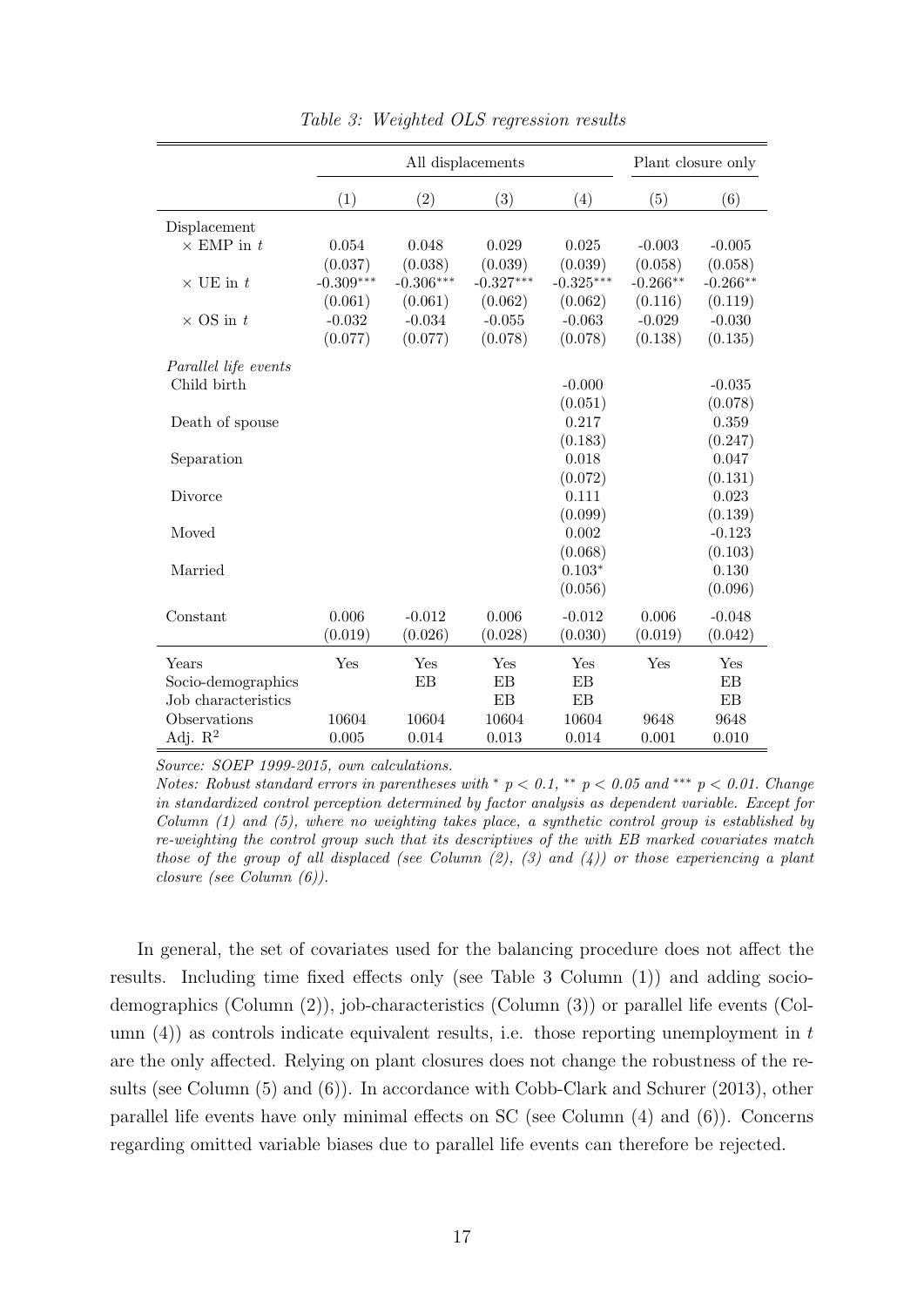The result's independence from the covariates in the matching procedure is, however, of crucial importance for our identification strategy. Because up to five years can pass between  $t-1$  and the job loss event, it is questionable whether  $t-1$  is actually suited to make the control group comparable with the treated. But, since the effects are robust and the chosen socio-demographic characteristics are fixed over time to a great extent, the point of measurement is irrelevant to our results. As additional control on this subject, alternative points of measurement have been implemented. Using averages of the covariates in the sense of a Mundlak-Chamberlain-Correction [\(Mundlak, 1978;](#page-31-19) [Chamberlain,](#page-29-21) [1984\)](#page-29-21) or shifting the point of measurement anywhere between  $t-1$  and t, resolves in equivalent results.

For a general comparison between the EB approach and the linear model, Table [A6](#page-37-0) in the Appendix presents the estimation results of the standard linear OLS regression including all variables of the re-weighting directly into the model. However, despite the restrictive assumption on the functional form of selection, the linear approach yields equivalent coefficients as the EB approach.

#### 6.3 Re-Employment and Common Trend

Arguing that the effect is limited to unemployment is restricted to the assumption that unemployed individuals will fall back on their baseline SC level as soon as they achieve re-employment. Proof on this subject can only be obtained by analyzing the effect of reemployment within the subgroup of unemployed, as the previous results on the different effects for unemployed and re-employed individuals could also be driven by systematic differences between both groups. For this reason, we change the left-hand side variable of our baseline Model [\(1\)](#page-14-0) into the difference in SC from t to  $t + 1$ . Similarly,  $\Delta SC$ from  $t - 2$  to  $t - 1$  can be used to shed light on the common trend assumption of our difference-in-difference approach.

The two additional estimations rely on those individuals in our sample, who participated either at the LOC interview before  $(t-2)$  or after  $(t+1)$  our baseline time frame. Despite restricting for regular employment in  $t-2$  or  $t+1$ , respectively, we do not limit the sample any further. Treated individuals may therefore switch multiple times into unemployment and back again. Balancing is redone for each estimation separately and considers the full set of controls in  $t - 1$ . Figure [2](#page-20-0) condensates the estimations to the coefficient of interest and illustrates the results on those treated reporting employment and unemployment in t. For reference, results from the previous estimations are displayed again, i.e. effects of job loss by employment state on  $\Delta SC$  from  $t - 1$  to t.

On average, neither the employed nor the unemployed treated diverge significantly from the synthetic control group concerning  $\Delta SC$  between  $t-2$  and  $t-1$ . Contradictions with the common trend do therefore not apply. As discussed before, SC does not change for the employed treated immediately after the job loss. Only the unemployed treated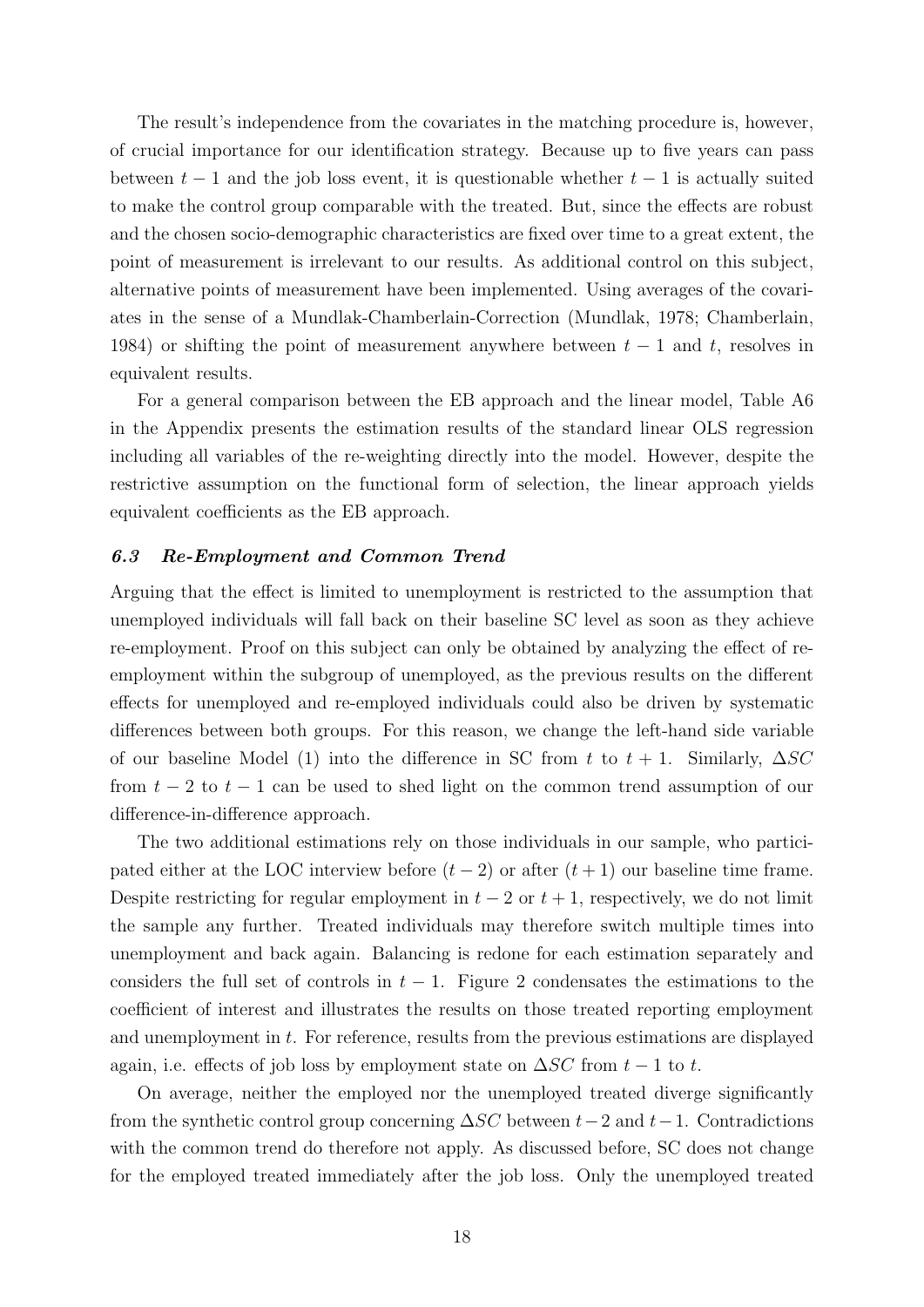<span id="page-20-0"></span>

Figure 2: Results on anticipation and re-employment

Dependent variable: change in SC

Source: SOEP 1999-2015, own calculations.

Note: Estimated coefficients for those experiencing a job loss between  $t - 1$  and  $t$  and the employment state 'employed in t' (grey) and 'unemployed in t' (black). Whiskers denote 95% confidence interval, based on robust standard errors. Dependent variable is the change in SC within the time frame denoted by x-axis. Estimations from t to  $t + 1$  (from  $t - 2$  to  $t - 1$ ) include individuals who have been regularly employed in  $t + 1$  (t - 2) only. Those reporting unemployment in t are thus re-employed in  $t + 1$ . See Table [A7](#page-38-0) in the Appendix for full results.

reduce their SC level from  $t - 1$  to t significantly. But, this effect turns around when re-employment is achieved in  $t + 1$ . From t to  $t + 1$ , SC increases approximately by the same amount it has decreased before. We can therefore conclude that the change in SC has a transitory character only.

### 6.4 Heterogeneity Analysis

Recalling the theoretical considerations, the change in SC is either rooted in an actual personality update  $(\partial LOC/\partial X_t \neq 0)$  due to a series of events (displacement, unemployment) or in a context-specific component  $(\partial \epsilon/\partial X_t \neq 0)$  during the state of unemployment. So far, evidence speaks in favor of the latter channel, as the effect is limited to unemployed. Nevertheless, the evidence is not sufficient, as a true personality change due to unemployment could be compensated by an additional, counteracting effect of re-employment. To shed further light on this, the following section examines heterogeneity within the shock to distinguish between the two potential channels.

Job Loss Timing If the change in SC is purely state-dependent and transitory, we would expect the effect of displacement to be independent from the time since job loss. If the effect of displacement however diminishes over time, the previous results originate from structurally different timing of the event. Displacement could affect the underlying LOC, but those who are already employed in  $t$  may have experienced the event earlier, the effect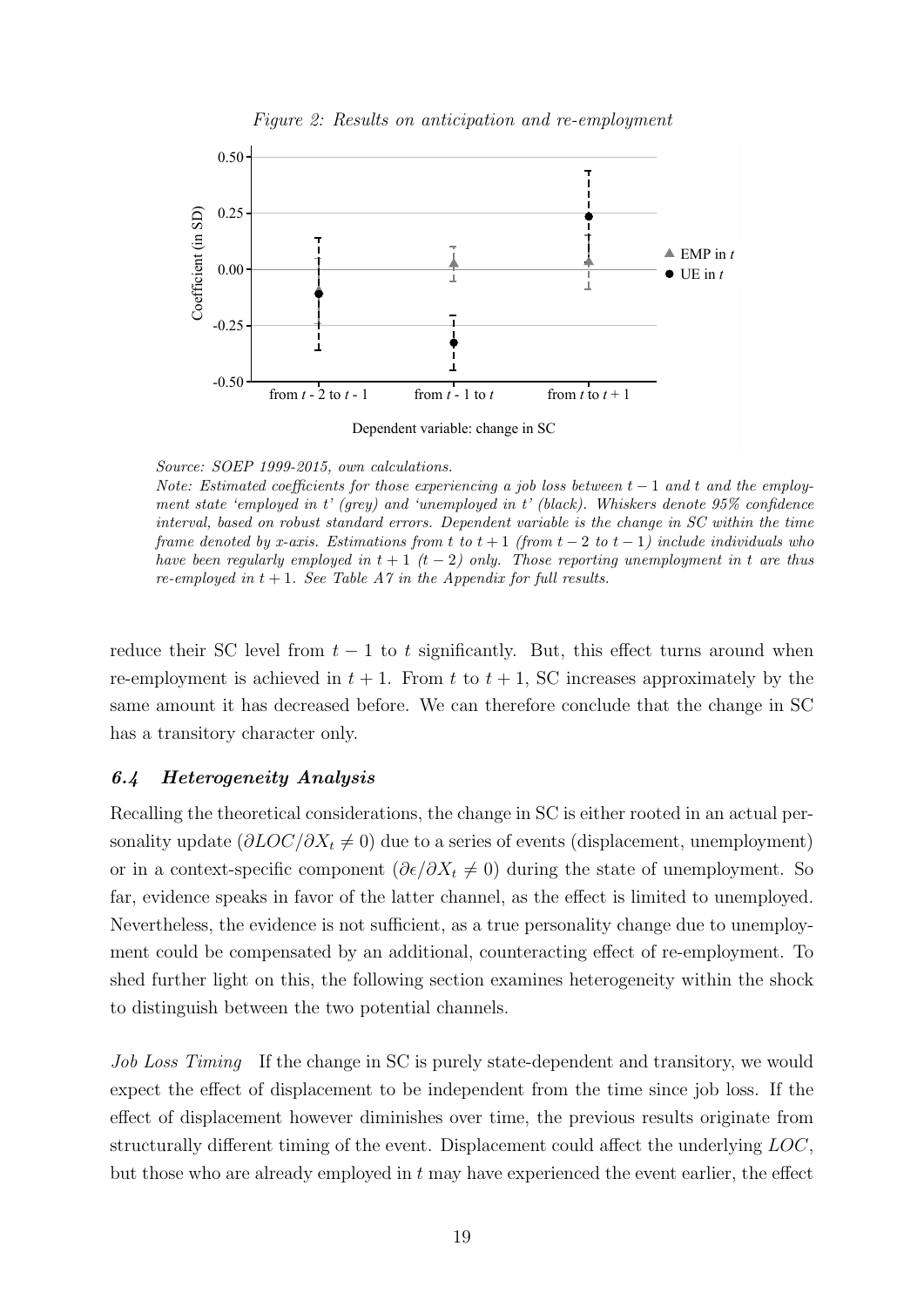#### Figure 3: Change in SC by timing

<span id="page-21-0"></span>

Source: SOEP 1999-2015, own calculations.

Notes: Whiskers denote 95% confidence interval, based on robust standard errors. All estimations use EB weights based on socio-demographics and job characteristics in  $t - 1$ . Parallel live events and year fixed effects included. Time variable denoted by x-axis. Full results presented in Table [A10](#page-41-0) in the Appendix.

of the job loss may thus have already vanished. Differences between employment states are then spurious.

In the following, we use the samples variation in timing of dismissal to test whether this applies. Using detailed information about the job loss and the interview date, we introduce an interaction term of the displacement indicator and time since job loss measured in month as proposed by Model [\(2\)](#page-15-0). Figure [3a](#page-21-0) displays the predicted change in SC for all considered employment groups in dependence of the time since job loss.

For the groups of unemployed and employed in  $t$ , the marginal effect of time since job loss is approximately zero and the overall effect of displacement in interaction with the employment state in  $t$  does not change compared to results of Model  $(1)$ . Similar results are obtained when using polynomial time trends, categorical time variables or a non-weighted, linear estimation approach. The previous results do therefore not originate from a structural different timing of the event.

A different picture is observed within the group of 'other states' in  $t$ . Here, we find a significant effect of timing. The closer the job loss, the stronger the effect of displacement. But, the effect originates from the heterogeneity within the group. Similar to unemployed, non-working individuals report a significant negative effect, while individuals in education or marginal employment do not. Because a great share of those reporting 'non-working' inhabit this status only for a limited time after job loss (before transferring back into employment or an equivalent state), a significant interaction can be observed. Therefore, effects are not limited to those registered as unemployed, but also hold for any non-working individual.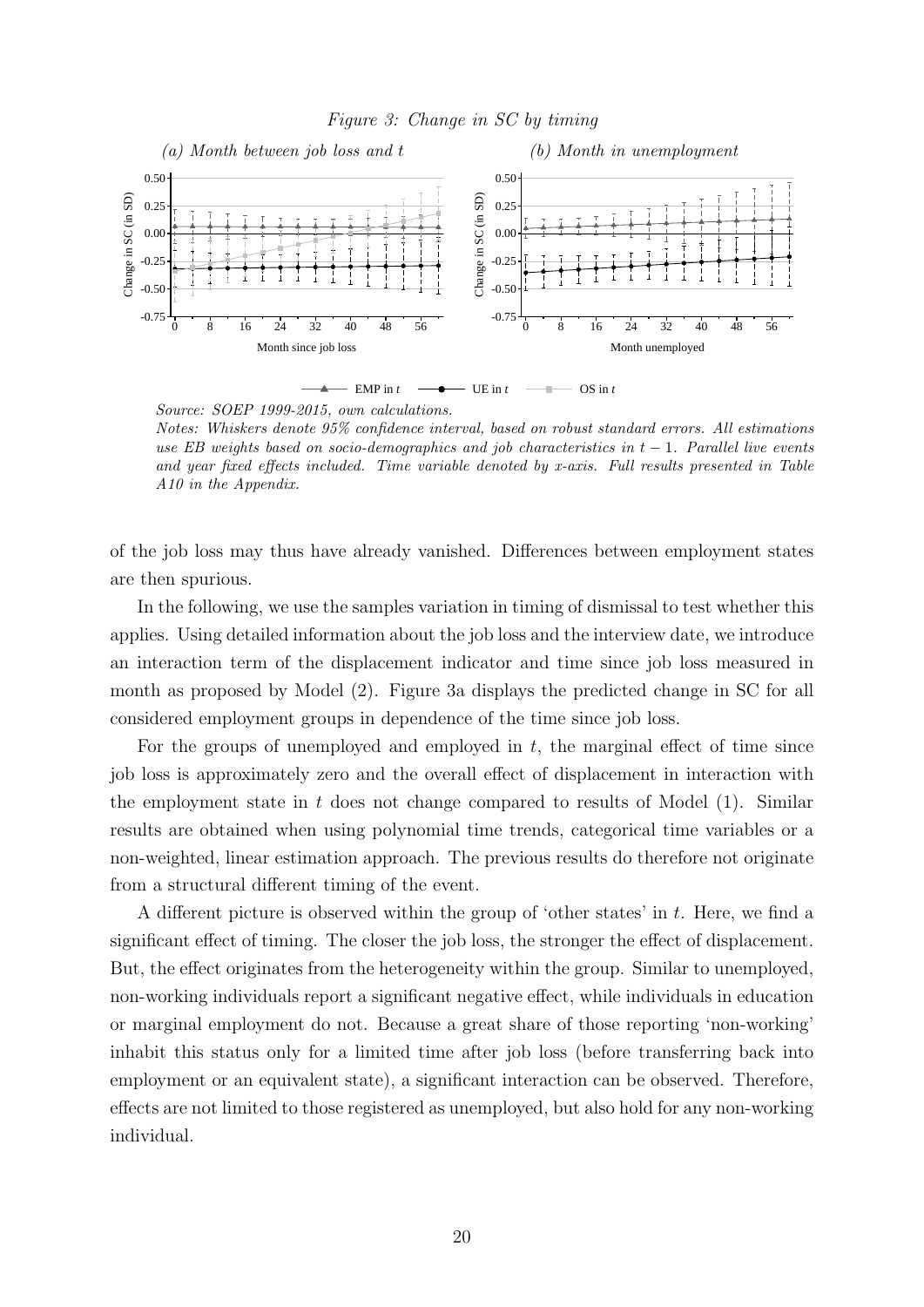Similarly to the variation in time since job loss, using the time since re-employment has no effect on the employed treated either. The effect is therefore detached from any timing in displacement or re-employment. Similar conclusions can be made if this analysis is restricted to those experiencing a plant closure as reason for job loss.

Unemployment Duration Another source of heterogeneity could lie within the shocks' severity. An update in innate personality through displacement and unemployment is expected to be more pronounced if unemployment hits individuals harder. In this case, differences between employment states could resolve from structurally different unemployment duration and not, as previously argued, from the current employment state. On the contrary,  $\partial \epsilon / \partial X_t$  implies homogeneity with respect to severity.

The duration of the last unemployment spell is used as first indicator for individual unemployment affectedness. As before, the spell is included in the estimation as summarized by Model [\(2\)](#page-15-0). Figure [3b](#page-21-0) presents the corresponding results.<sup>[9](#page-22-0)</sup>

In summary, employed and unemployed in  $t$  do not show significant effects in correspondence to time spent in unemployment. Equivalent results can be obtained when the time variable is included as polynomial, in categories or the non-weighting, linear approach is used. Restricting the event of interest to plant closures again yields similar conclusions.

Alternatively to unemployment duration, severity can arise through variation in income loss. But, including the change in income on household level from  $t - 1$  to t as explanatory variable does not alter the coefficients nor has a significant marginal effect on the change in SC. Separating the sample into two, those with and those without any unemployment experience before, do not indicate differences in  $\Delta SC$  either (see Table [4,](#page-23-0) Row 2). Similarly, using the number of unemployment spells for separating the sample into individuals with previous job loss experience does also not yield significant different results (see Table [4,](#page-23-0) Row 3). The expected heterogeneity of a learning effect (i.e.  $\partial LOC/\partial X_t$ ) can therefore not be identified.

Subsample Analysis Heterogeneity, however, is not limited to timing aspects. It may also arise from the individual socio-economic background. Depending on individual characteristics, job loss and unemployment affects individuals differently, which could translate into varying effects on  $\Delta SC$ . For this reason, we estimate Model [\(1\)](#page-14-0) separately for several subsamples of interest. Table [4](#page-23-0) presents the corresponding results. We focus on the labor force status 'employed' as well as 'unemployed' in  $t$  and consider any kind of displacement. EB weights are estimated for each subsample separately and included in the OLS estimation. Full estimation results are presented in Table [A8](#page-39-0) and [A9](#page-40-0) in the Appendix.

<span id="page-22-0"></span><sup>&</sup>lt;sup>9</sup>Recall that the group of other state in t is omitted in the following, since not all included states allow for a correct identification of month spent in unemployment.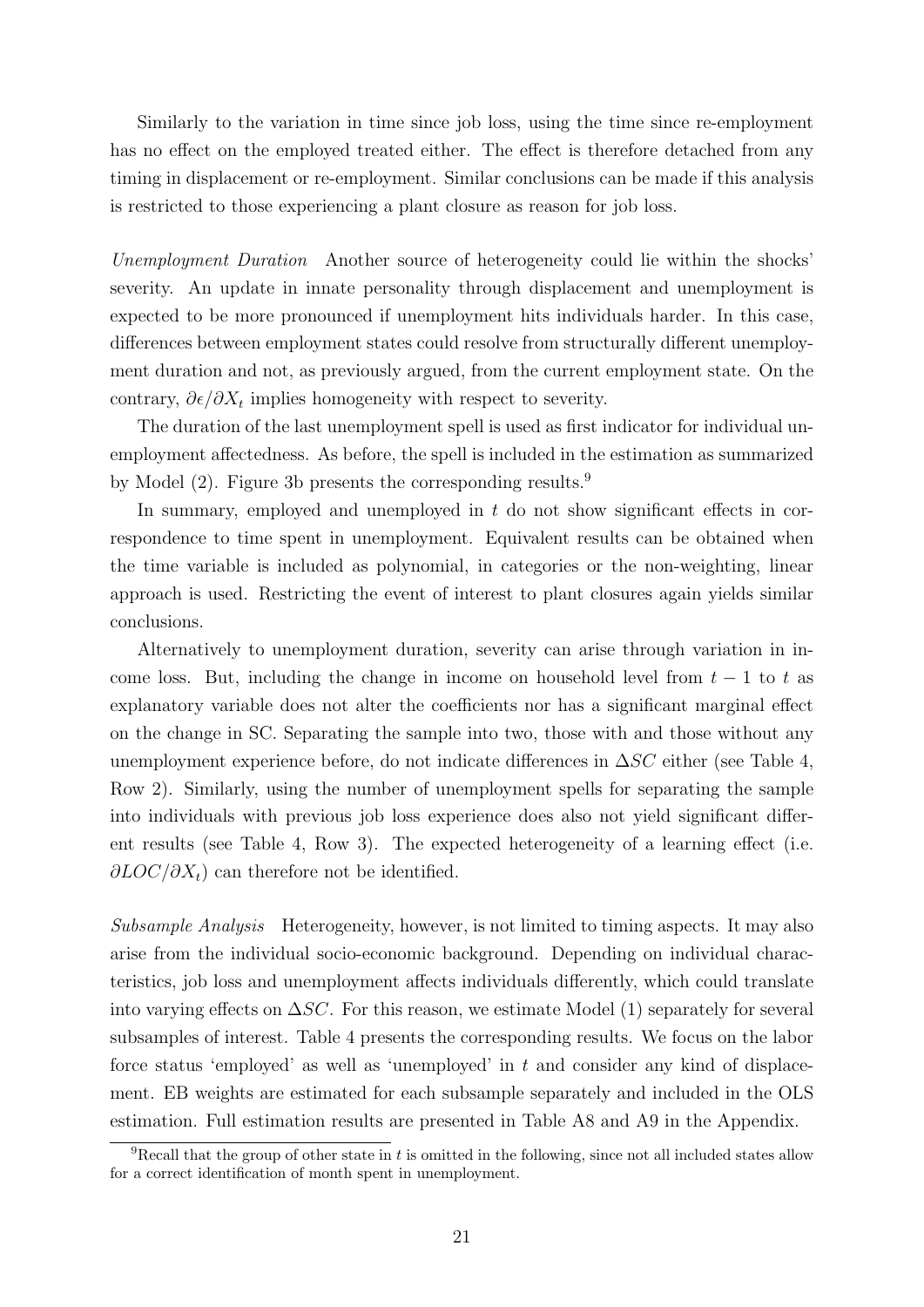<span id="page-23-0"></span>

|       |                                | (1)<br>Sample size | (2)<br>EMP in $t$ |         | (3)<br>$UE$ in $t$ |         |
|-------|--------------------------------|--------------------|-------------------|---------|--------------------|---------|
|       |                                | EMP / UE / Control |                   |         |                    |         |
| (1)   | Full sample                    | 841 / 370 / 9152   | 0.025             | (0.039) | $-0.325***$        | (0.062) |
| (2.1) | Years unemployed $= 0$         | 400 / 162 / 6092   | 0.040             | (0.056) | $-0.298***$        | (0.093) |
| (2.2) | Years unemployed $> 0$         | 441 / 208 / 3060   | 0.002             | (0.056) | $-0.354***$        | (0.084) |
| (3.1) | Number of UE spells $\leq 2$   | 453 / 140 / 8008   | 0.007             | (0.049) | $-0.220**$         | (0.101) |
| (3.2) | Number of UE spells $> 2$      | 388 / 230 / 1144   | 0.071             | (0.069) | $-0.359***$        | (0.086) |
| (4.1) | Women                          | 309 / 152 / 4362   | $\,0.039\,$       | (0.061) | $-0.220**$         | (0.088) |
| (4.2) | Men                            | 532 / 218 / 4790   | 0.004             | (0.052) | $-0.409***$        | (0.086) |
| (5.1) | Occ. autonomy $\leq 3$         | 682 / 330 / 6880   | 0.048             | (0.044) | $-0.318***$        | (0.067) |
| (5.2) | Occ. autonomy $> 3$            | 159 / 40 / 2272    | $-0.077$          | (0.082) | $-0.438**$         | (0.180) |
| (6.1) | Age $\leq 46$                  | 503 / 169 / 4557   | 0.054             | (0.052) | $-0.391***$        | (0.092) |
| (6.2) | Age > 46                       | 338 / 201 / 4595   | $-0.037$          | (0.062) | $-0.274***$        | (0.085) |
| (7.1) | Years in educ. $\leq 11.6$     | 477 / 248 / 4678   | 0.074             | (0.054) | $-0.324***$        | (0.082) |
| (7.2) | Years in educ. $> 11.6$        | 364 / 122 / 4474   | $-0.046$          | (0.056) | $-0.347***$        | (0.090) |
| (8.1) | Earnings $\leq 1,400 \in$      | 548 / 274 / 4403   | 0.029             | (0.051) | $-0.335***$        | (0.073) |
| (8.2) | Earnings $> 1,400 \in$         | 293 / 96 / 4749    | 0.009             | (0.060) | $-0.308**$         | (0.125) |
| (9.1) | $SC_{it-1} \leq med(SC_{t-1})$ | 454 / 237 / 4469   | $0.034\,$         | (0.051) | $-0.341***$        | (0.069) |
| (9.2) | $SC_{it-1} > med(SC_{t-1})$    | 387 / 133 / 4683   | $-0.015$          | (0.050) | $-0.587***$        | (0.096) |

Table 4: Weighted OLS regression results by subsamples

Notes: Robust standard errors in parentheses with  $p < 0.1$ , \*\*  $p < 0.05$  and \*\*\*  $p < 0.01$ . Each line presents estimation results of Model [\(1\)](#page-14-0) by subsamples. Change in standardized stated control perception determined by factor analysis as dependent variable. Full sample estimation equivalent to Column (4) in Table [3.](#page-18-0) Subsample cutoffs set to sample median in  $t-1$ . Each estimation uses its own generated EB weights based variables listed in Table [A1.](#page-34-0) For full results see Table [A8](#page-39-0) and [A9](#page-40-0) in the Appendix.

Overall, we do not find any heterogeneity within employment states. Following Table [4,](#page-23-0) none of the listed subsamples change their level of SC when being re-employed in t, while all subsamples do when they report unemployment. On average, men experience a stronger reduction in SC when unemployed than women (see Row (4)). These differences are in line with previous studies which find stronger effects of unemployment on men. Especially because men experience a stronger identity loss from unemployment (see [Hetschko](#page-30-15) et al., [2014\)](#page-30-15), this heterogeneity is in line with implications of the context-specific component. However, the effects are statistically not different from each other. Loss in identity might also be amplified when a high level of everyday autonomy is lost. But, separating the sample by individually assessed level of occupational autonomy indicates no significant heterogeneity (see Row (5)). Following the results on age dependency of personality traits (see Section [2\)](#page-5-0), the younger are expected to be more volatile in their personality. Within our sample, we observe only small and statistically insignificant differences between age groups (see Row (6)). Almost no variation in effects is observed with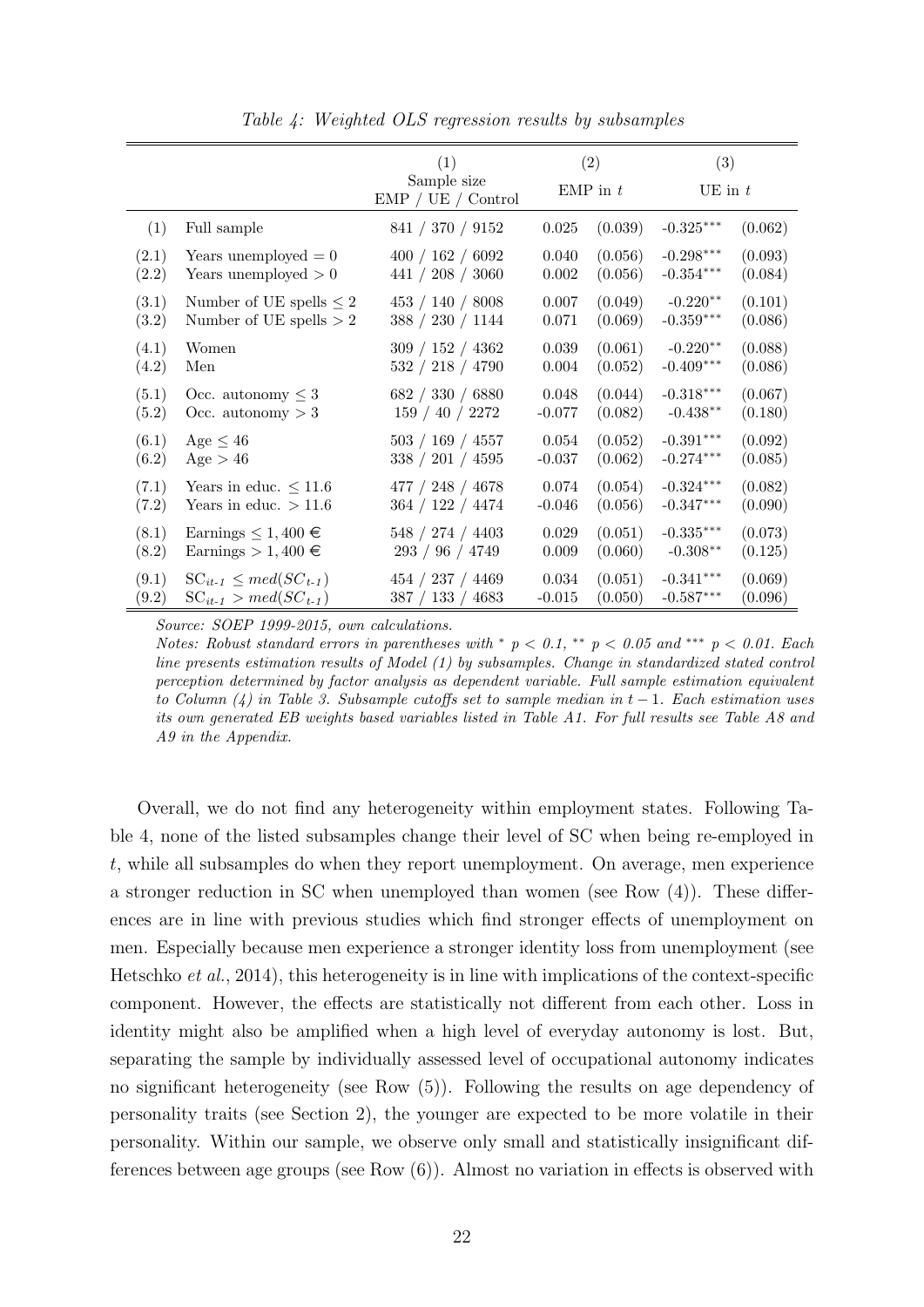respect to education (see Row (7)). Arguing the low educated have worse labor market prospects, a job loss is a greater obstacle to clear. Consequently, the challenge and therefore learning may be greater. However, this is obviously not the case. Similarly, we do not observe any heterogeneity with respect to monthly net earnings in  $t-1$  (see Row (8)). Row (9) indicates that individuals with a relatively high SC in  $t-1$  react slightly stronger than others. But again, the effects are not statistically different from each other. This effect is potentially caused by the standardization process and its resulting boundaries of SC.

Altogether, we cannot identify a specific group which causes the previous results in particular. The effect is observable for any individual reporting unemployment. Heterogeneity between and within employment states can therefore not be used as explanation for the results. All individuals react similarly to unemployment.

#### <span id="page-24-0"></span>7 Sensitivity

So far, the analysis did not reveal any evidence that SC changes permanently due to a job loss. Following the previous theoretical considerations, the results, thus, stand in favor of a state-specific control perception rather than an updated non-cognitive skill. Whether or not these results are sensitive to our data restrictions will be evaluated in the following section.

Alternative Measures of LOC To see whether the previous results are sensitive to our SC computations, Figure [4a](#page-25-0) displays a variety of estimations based on alternative definitions. All rely on separated estimations, using EB weights, controls for parallel life events and year fixed effects. Again, Figure [4a](#page-25-0) reduces the estimations to two coefficients, i.e. displacement in interaction with unemployment or employment in t. For comparison, the basic results from factor analysis  $(FA)$  are presented first. They correspond to the estimation results from Table [3](#page-18-0) Column (4).

Even though factor analysis and standardization come along with several advantages, its process lacks transparency. Non-weighted averages over all questionnaire items are therefore a common alternative to estimate individual level of LOC (see for instance [Caliendo](#page-29-0) *et al.*, [2015b\)](#page-29-0). Using the change in average item response generally replicates our results though (see AVR in Figure [4a\)](#page-25-0). Dropping observations from 2006 to 2015 or from 1999 to 2005 is not crucial either. The scale transformation we have implemented for the wave 1999 does not put the validity of the results at stake. Alternatively, instead of rescaling the questionnaire from 1999 upwards, we reduced the 7-point-scale to a 4 point-scale. As indicated by  $4PS$  in Figure [4a,](#page-25-0) the results do not change either.

When we focus the factor analysis on one dimension of LOC, i.e. internal or external items, we come to equal conclusions (see Figure [4a](#page-25-0) EXT and INT). Answers on external items (six items) increase, which is equivalent to a decrease in SC, while answers on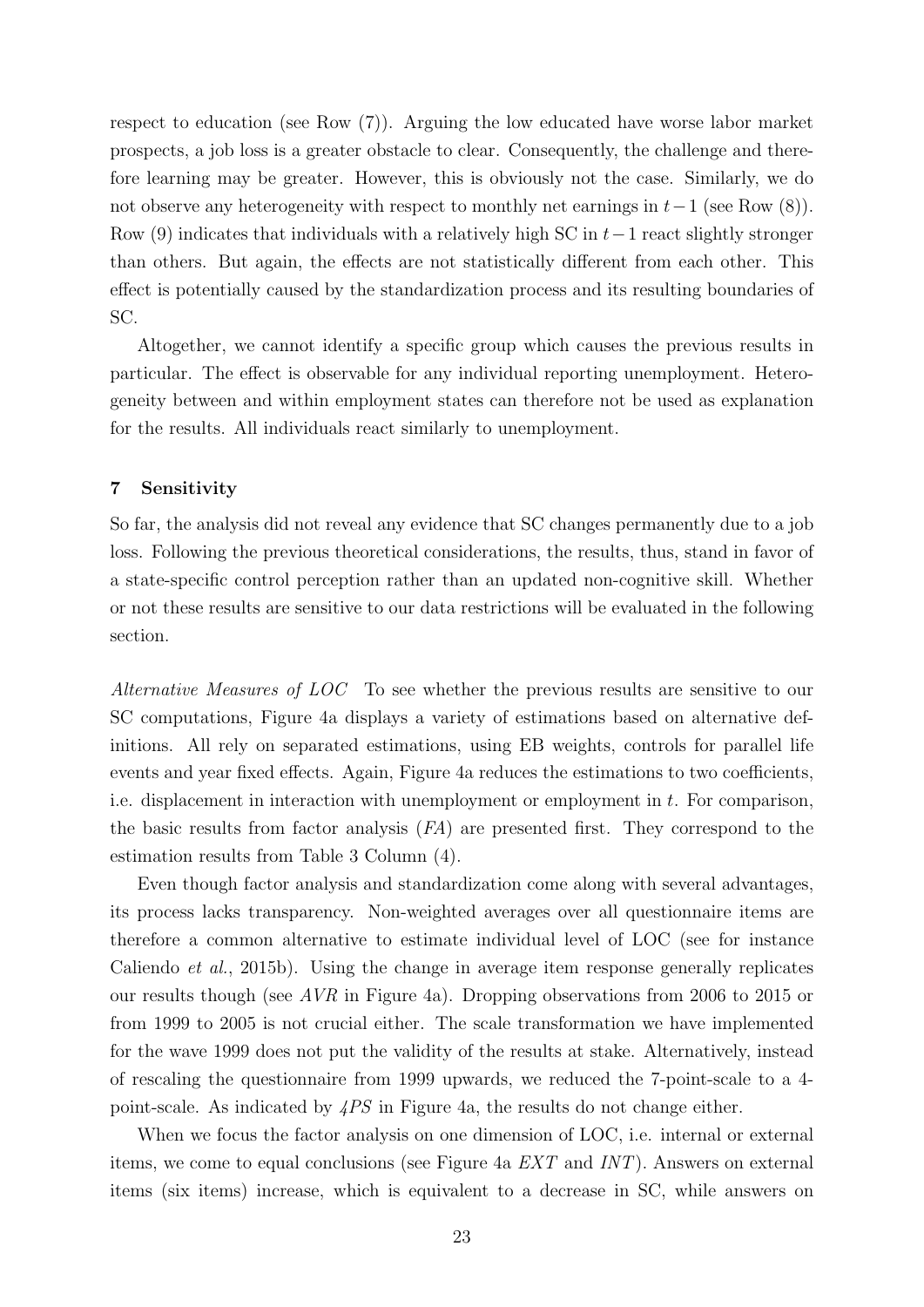<span id="page-25-0"></span>

#### Figure 4: Estimation results by various LOC computation

Source: SOEP 1999-2015, own calculations.

Notes: Whiskers denote 95% confidence interval, based on robust standard errors. All estimations use EB weights based on socio-demographics and job characteristics in  $t - 1$ . Parallel life events and year fixed effects included. Dependent variable is the change in the variable denoted by x-axis. Legend Figure [4a:](#page-25-0) FA corresponds to estimations based on factor analysis (see Table [3](#page-18-0) Column (4)). AVR defines SC as average of all LOC items.  $(99-05)$  and  $(05-15)$  restrict the sample to the six (1999 to 2005) or five year interval (2005 to 2010 and 2010 to 2015). 4PS transforms all 7-point-scales to a 4-point-scale. EXT and INT are averages of external and internal items. External items have not been reversed. Legend Figure  $4b$ : Number 1 to 10 use change in one item as dependent variable. Underlying question listed in Table [1.](#page-9-0) <sup>\*</sup> indicates items which are considered for the external dimension of LOC. They have been reversed prior to the analysis such that with increasing consent an internal LOC is represented.

internal items (two items) decrease. Our general statement, unemployed are the only affected, is thus robust with regards to the SC computations.

Figure [4b](#page-25-0) goes one step further by using the change in one specific item as dependent variable. The listed item number corresponds to the question stated in Table [1.](#page-9-0) With few exemptions, dismissed individuals change their answering behavior according to previous results. Individuals who have experienced dismissal and report unemployment in t change their answering behavior in all used items at a 5% significance level, except in Item 6 'one has to work hard in order to succeed' and Item 9 'Inborn abilities are more important than any efforts one can make'. Altogether, the effect previously discussed is not limited to one specific dimension of the LOC questionnaire. It does manifest itself in almost any question.

The treated who are already employed in  $t$  report a significant decrease in one item only, namely 'If I run up against difficulties in life, I often doubt my own abilities' (Item 7). Hence, a shock does not leave without a trace. Individuals seem to gain confidence by achieving re-employment. But, the change in Item 7 is not sufficient to cause any significant effect on SC in the end.

Placebo Outcomes Unemployment may be accompanied with general changes in mood, which affects the answering behavior overall. In this case, we would misinterpret the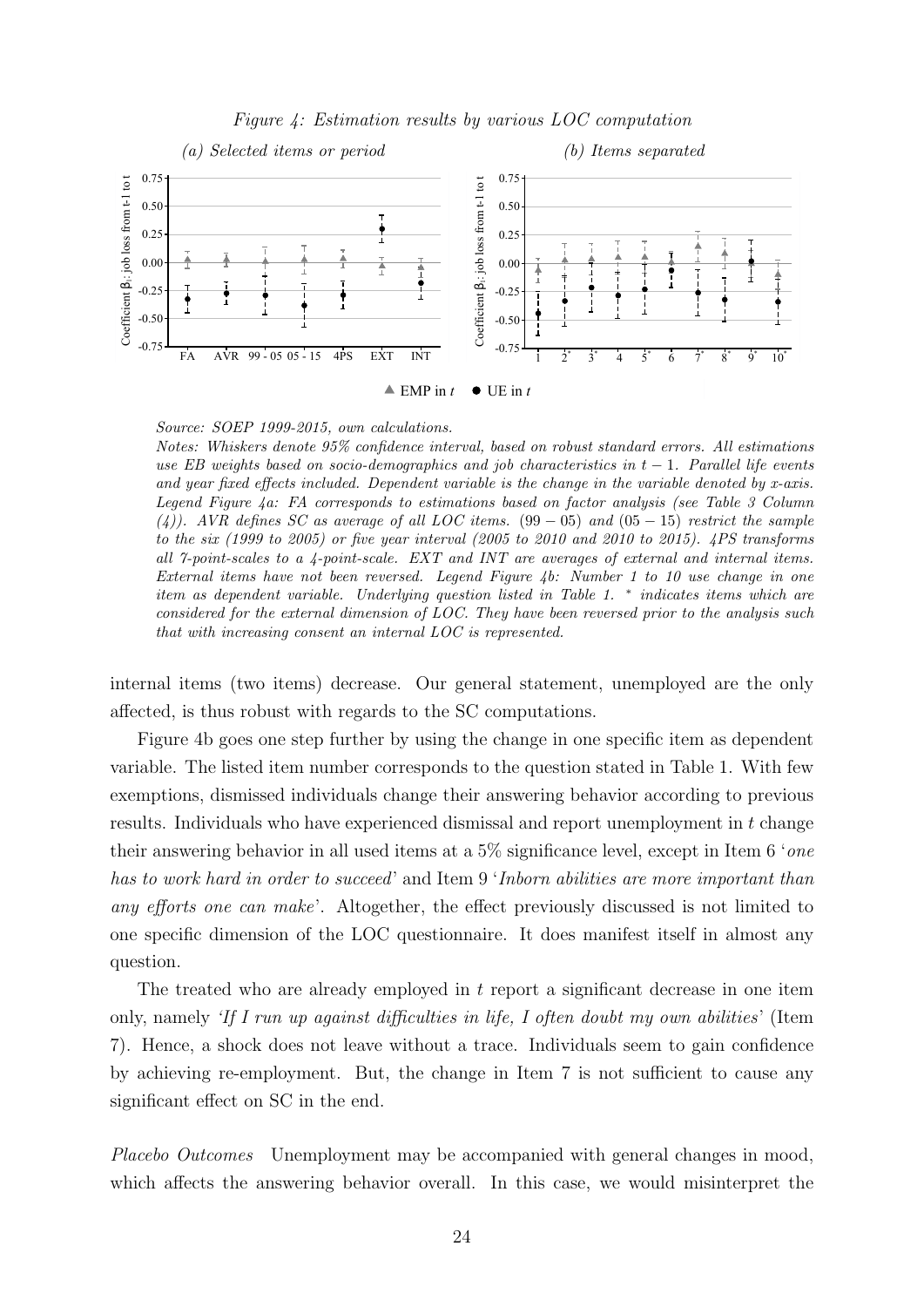systematic change in answering behavior as specific change in SC. We test this hypothesis by looking at other, non-labor related subjective questions (placebo outcomes) and their changes. We make use of questions concerning the frequency of worries about crime, peace, environment and racism. But, we find no evidence that our sample of dismissed and unemployed in t answer non-related questions differently.

Questionnaires Reliability Given that the general answering behavior of unemployed does not change, the LOC questionnaire might not be suited for unemployed, specifically due to its focus on labor market success. Following [Rammstedt](#page-31-6) et al. [\(2010\)](#page-31-6), separated factor analysis can reveal whether questionnaires are generally answered differently between subsamples or not. Factor loadings will then differ between groups. Figure [A1b](#page-33-0) in the Appendix presents the factor loadings of the dismissed (separated by status) and the control group.

All three factor analyses identify two dimensions within the LOC questionnaire, namely external and internal. Additionally, loadings in all three factor analyses load in the same direction and approximately to the same amount. Moreover, the internal validity of SC does not indicate any differences. Crombach's alpha is for the non-dismissed and employed treated around 0.67, while it lies around 0.64 for the treated unemployed. The results do therefore not stem from structurally different answering behavior with respect to the LOC questionnaire.

Interview Effects Individuals may feel obliged by their social role as unemployed to report a stronger external LOC to show that they are not responsible for their situation. In this case, one can expect a stronger change in SC when individuals need to report LOC in a personal interview instead of a self-completion questionnaire, since perceived social desirability may increase in a face-to-face situation [\(Conti and Pudney, 2011;](#page-30-20) [Chadi,](#page-29-22) [2013\)](#page-29-22). Within the SOEP, some individuals are still interviewed personally, while others fill out questionnaires by themselves. We use this variation for additional tests, but find no heterogeneity within our sample.

#### <span id="page-26-0"></span>8 Conclusion

The discussion about the stability of personality traits puts any empirical strategy using LOC as explanatory variable in a fragile position. Considerations about labor market success and LOC need to be critically reviewed if the interrelation is not one-sided as commonly assumed.

In summary, we find stated locus of control to be strongly affected by unemployment. Independent from its cause, its duration, previous experience and individual characteristics, the unemployed, on average, perceive to have less control over their own life. But,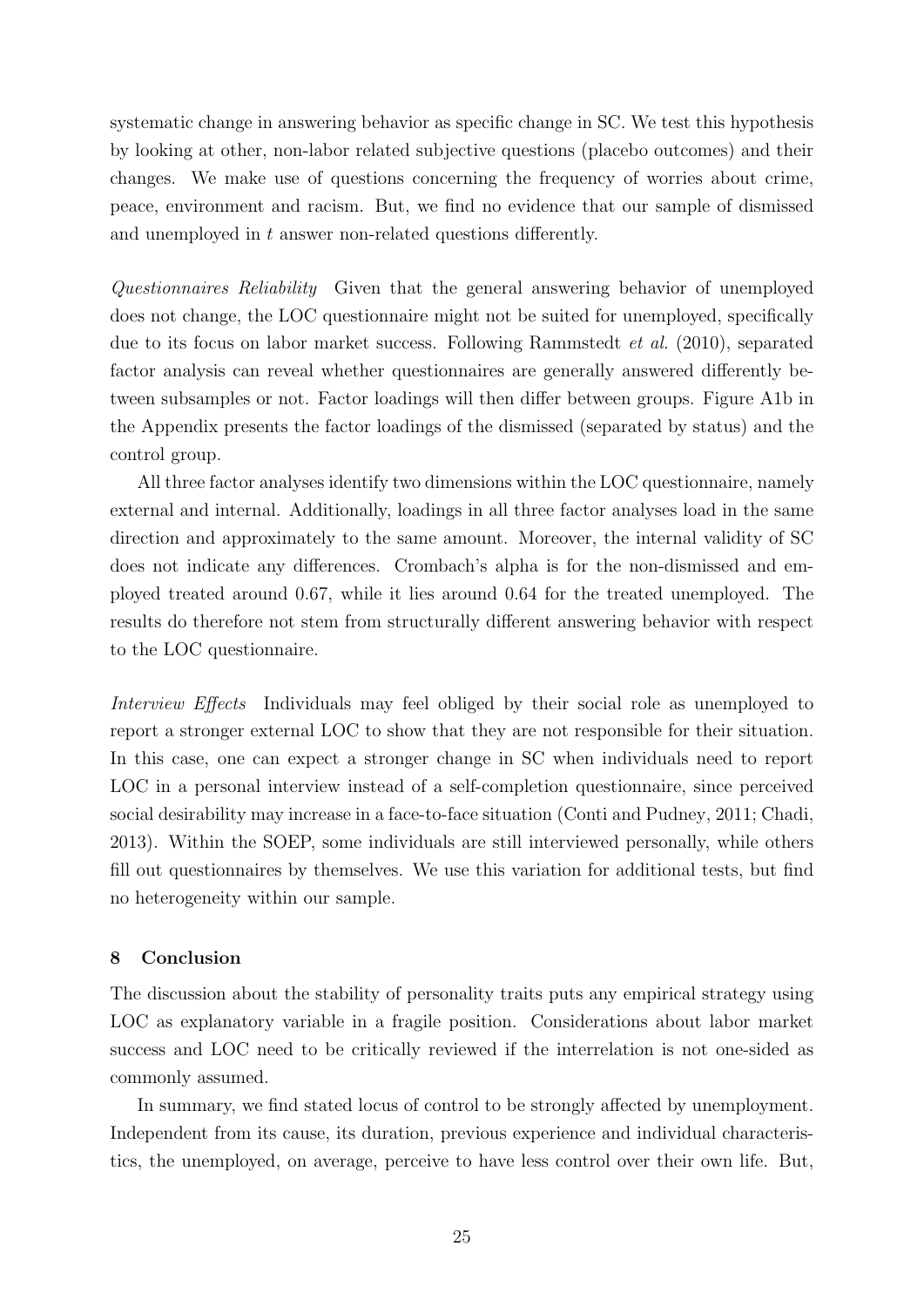as soon as re-employment is achieved, SC leaps back to its original level, leaving no trace of the event.

Following our theoretical considerations, this observed change in SC should not be interpreted as change in the underlying personality. It is more likely resulting from approximative personality measurement in surveys. In our case, social desirability or anchoring effects appear to bias answers in a structural manner. In consequence, measurement issues arise during unemployment, putting any estimation at risk which does not control for this issue. Reassuringly, general mean-level consistency is not rejected, i.e. stated locus of control is not affected by a job loss, past unemployment spells or re-employment. Considerations about permanent deterioration of non-cognitive skills and endogeneity issues due to reverse causality do thus not apply. However, [Cobb-Clark and Schurer](#page-29-3) [\(2013\)](#page-29-3) neglect a crucial part of the story by ignoring the current employment state. In fact, differentiating between past and current unemployment spells could explain controversial results on the stability of the Big Five [\(Boyce](#page-29-14) et al., [2015;](#page-29-14) [Anger](#page-29-17) et al., [2017\)](#page-29-17).

After all, we can only speculate about the origins of our findings. The effect is independent from the reason of unemployment, i.e. voluntary or involuntary job loss, and does also occur for non-employed individuals. The status of being registered as unemployed and receiving unemployment benefits is therefore not decisive. Furthermore, a face-toface interview does not interact with the results either. Effects from social desirability are, however, expected to vary between individuals with respect to their social role and the amount of cognitive dissonance (Schöb, 2013; [Hetschko](#page-30-15) *et al.*, [2014\)](#page-30-15). Only marginally stronger effects for men point in this direction. Hence, altering ones own beliefs seems not to be an active coping strategy to shift the responsibility of unemployment to other sources, namely fate, bad luck or other people. The results are more likely to arise from passive actions. Not being employed while ranking the statements on locus of control potentially biases the answers towards the inability to make one's own living. Anchoring effects may therefore explain our findings best.

Unfortunately, we cannot answer the question whether the presented effects manifest themselves on individual behavior or not. Both cases have, however, contradictory implications on empirical economics. When the effect is a survey bias, it will not have any effects on actual behavior and SC is comparable between equal employment states only. On the contrary, when individuals act always in correspondence to their stated locus of control, decision making should only be analyzed using the corresponding state-specific SC. Analyzing the nature of the effects is, however, beneath the scope of this study as it is hardly feasible to extract changing behavior in independence of unemployment.

Overall, independent from their origins and behavioral implications, our findings have important methodological implications for any further research which uses locus of control as explanatory variable in economic decision-making models. It becomes clear that although underlying LOC might actually be stable, SC is only an insufficient proxy during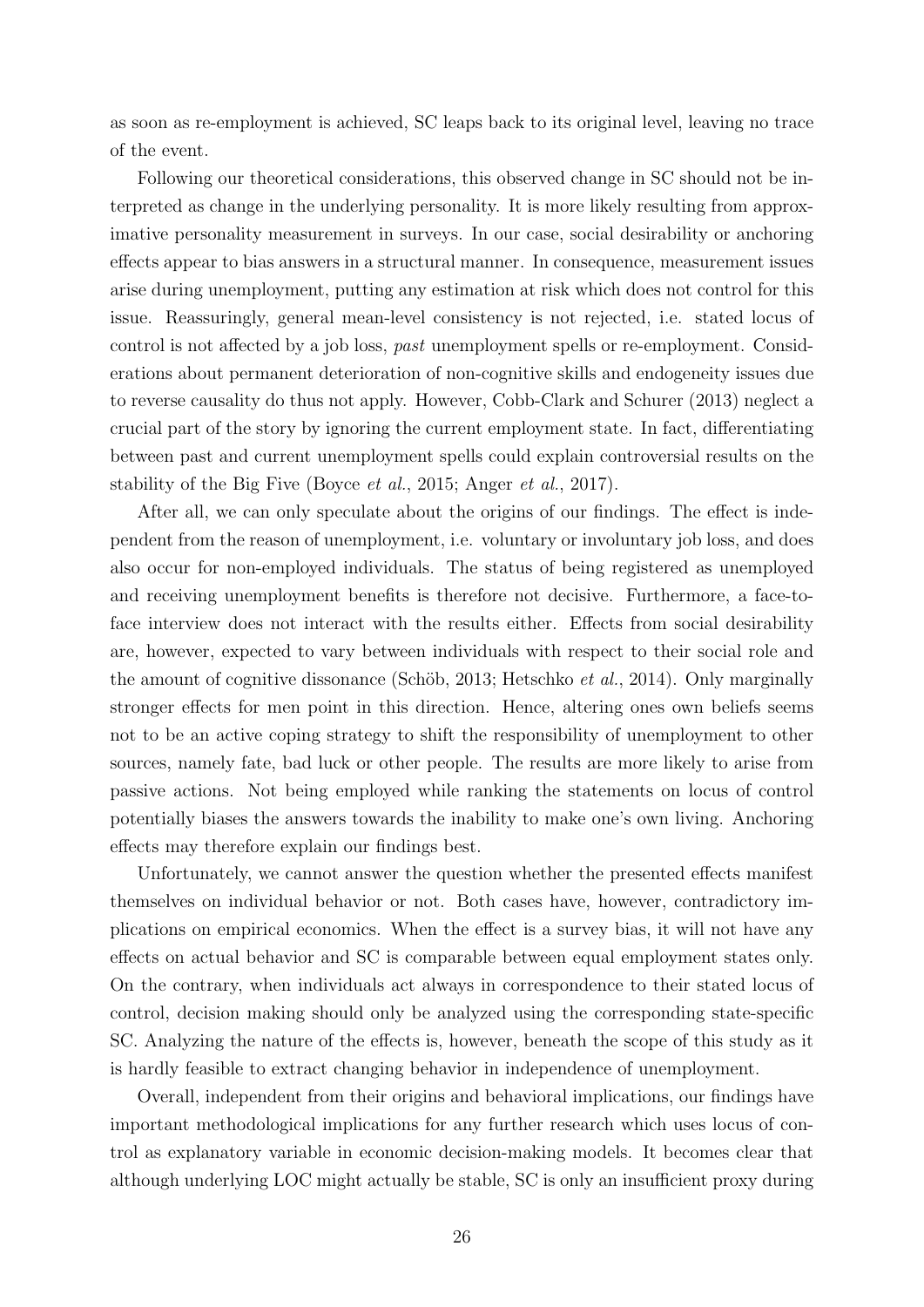unemployment or other periods of incisive life-time events. The personality questions do therefore not underlie a general instability problem but they imply a volatile component future research needs to be aware of.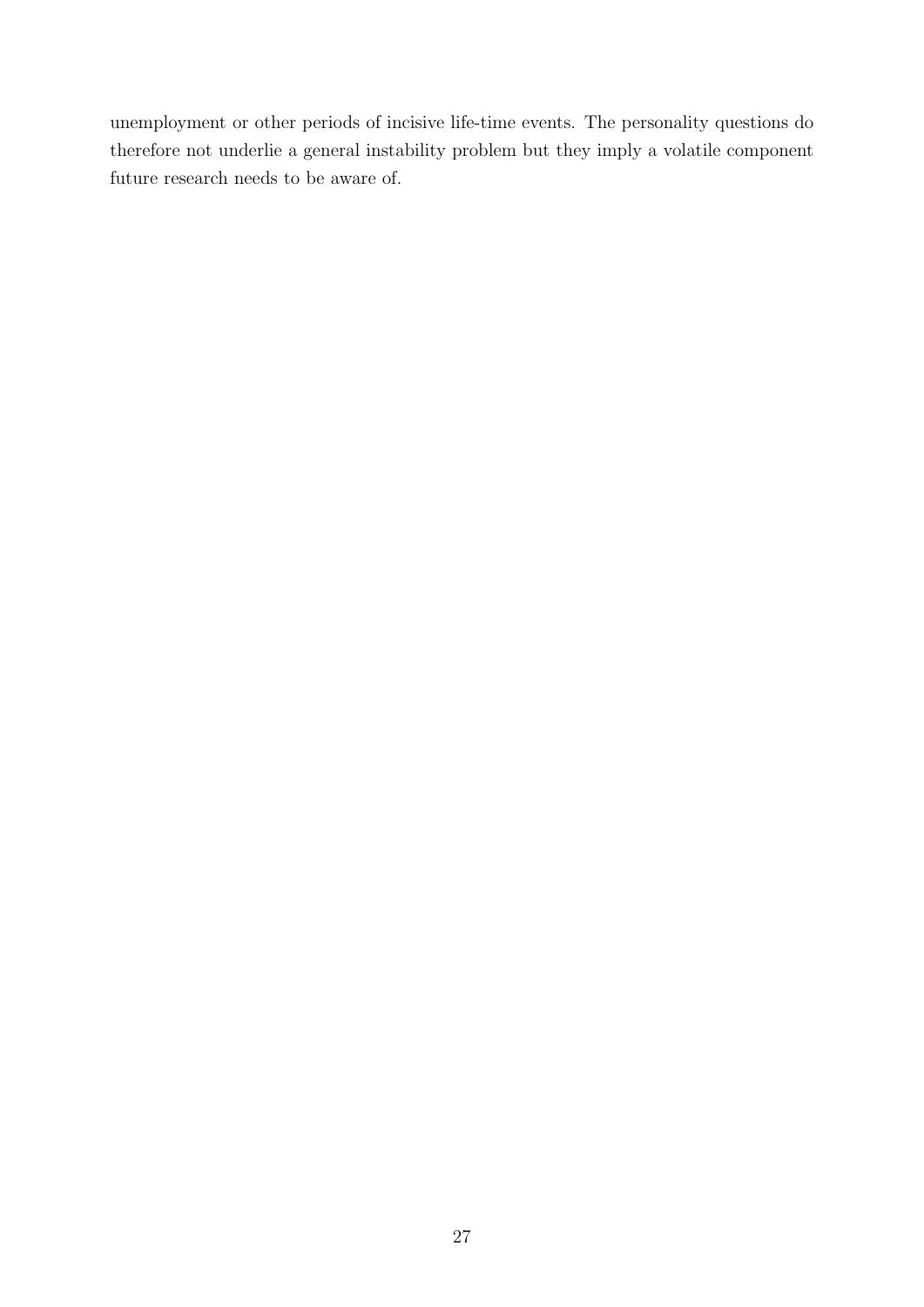#### References

<span id="page-29-8"></span>AHN, T. (2015). Locus of control and job turnover. *Economic Inquiry*, **53** (2), 1350–1365.

- <span id="page-29-6"></span>ANDRISANI, P. J. (1977). Internal-external attitudes, personal initiative, and the labor market experience of black and white men. Journal of Human Resources, p. 308–328.
- <span id="page-29-17"></span>ANGER, S., CAMEHL, G. and PETER, F. (2017). Involuntary job loss and changes in personality traits. Journal of Economic Psychology, 60, 71–91.
- <span id="page-29-4"></span>Arulampalam, W., Gregg, P. and Gregory, M. (2001). Unemployment scarring. The Economic Journal, 111 (475), 577–584.
- <span id="page-29-9"></span>BERGER, E. M. and HAYWOOD, L. (2016). Locus of control and mothers' return to employment. Journal of Human Capital, **10** (4), 442–481.
- <span id="page-29-2"></span>Borghans, L., Duckworth, A. L., Heckman, J. J. and ter Weel, B. (2008). The economics and psychology of personality traits. Journal of Human Resources, 43 (4), 972–1059.
- <span id="page-29-14"></span>BOYCE, C., WOOD, A. M., DALY, M. and SEDIKIDES, C. (2015). Personality change following unemployment. Journal of Applied Psychology, 100 (4), 991–1011.
- <span id="page-29-19"></span>Browning, M. and Heinesen, E. (2012). Effect of job loss due to plant closure on mortality and hospitalization. Journal of Health Economics, 31 (4), 599-616.
- <span id="page-29-20"></span>BUDDELMEYER, H. and POWDTHAVEE, N. (2016). Can having internal locus of control insure against negative shocks? Psychological evidence from panel data. Journal of Economic Behavior & Organization,  $122$ , 88-109.
- <span id="page-29-10"></span>Caliendo, M., Cobb-Clark, D., Hennecke, J. and Uhlendorff, A. (2015a). Job search, locus of control and internal migration, IZA Discussion Paper No. 9600.
- <span id="page-29-0"></span> $\overline{\phantom{a}}$  and UHLENDORFF, A. (2015b). Locus of control and job search strategies. The Review of Economics and Statistics, 97 (1), 88–103.
- <span id="page-29-12"></span>—, Cobb-Clark, D. A., Seitz, H. and Uhlendorff, A. (2016). Locus of control and investment in training, IZA Discussion Paper No. 10406.
- <span id="page-29-5"></span>—, Fossen, F. and Kritikos, A. S. (2014). Personality characteristics and the decisions to become and stay self-employed. Small Business Economics, 42 (4), 787–814.
- <span id="page-29-22"></span>CHADI, A. (2013). The role of interviewer encounters in panel responses on life satisfaction. Economics Letters, 121 (3), 550–554.
- <span id="page-29-21"></span>Chamberlain, G. (1984). Panel data. In Z. Griliches and M. D. Intriligator (eds.), Handbook of Econometrics, 2nd edn., Amsterdam: North-Holland, pp. 1247–1318.
- <span id="page-29-18"></span>CLARK, A. E. and OSWALD, A. J. (1994). Unhappiness and unemployment. The Economic Journal, **104** (424), 648–659.
- <span id="page-29-13"></span>Cobb-Clark, D. A. (2015). Locus of control and the labor market. IZA Journal of Labor Economics,  $4(1)$ , 1–19.
- <span id="page-29-11"></span>—, Kassenboehmer, S. and Schurer, S. (2014). Healthy habits: the connection between diet, exercise, and locus of control. Journal of Economic Behavior & Organization, 98, 1–28.
- <span id="page-29-1"></span>—, Kassenboehmer, S. C. and Sinning, M. G. (2016). Locus of control and savings. Journal of Banking and Finance, 73, 113–130.
- <span id="page-29-15"></span>— and SCHURER, S. (2011). The stability of big-five personality traits. *Economics Letters*, 115 (5943),  $11 - 15$ .
- <span id="page-29-3"></span> $-$  and  $-$  (2013). Two economists' musings on the stability of locus of control. The Economic Journal, 123 (570), F358–F400.
- <span id="page-29-7"></span>— and Tan, M. (2011). Noncognitive skills, occupational attainment, and relative wages. Labour Economics,  $18(1)$ , 1–13.
- <span id="page-29-16"></span>Coleman, A. W. (2012). A Dictionary of Psychology (3 ed.). Oxford University Press.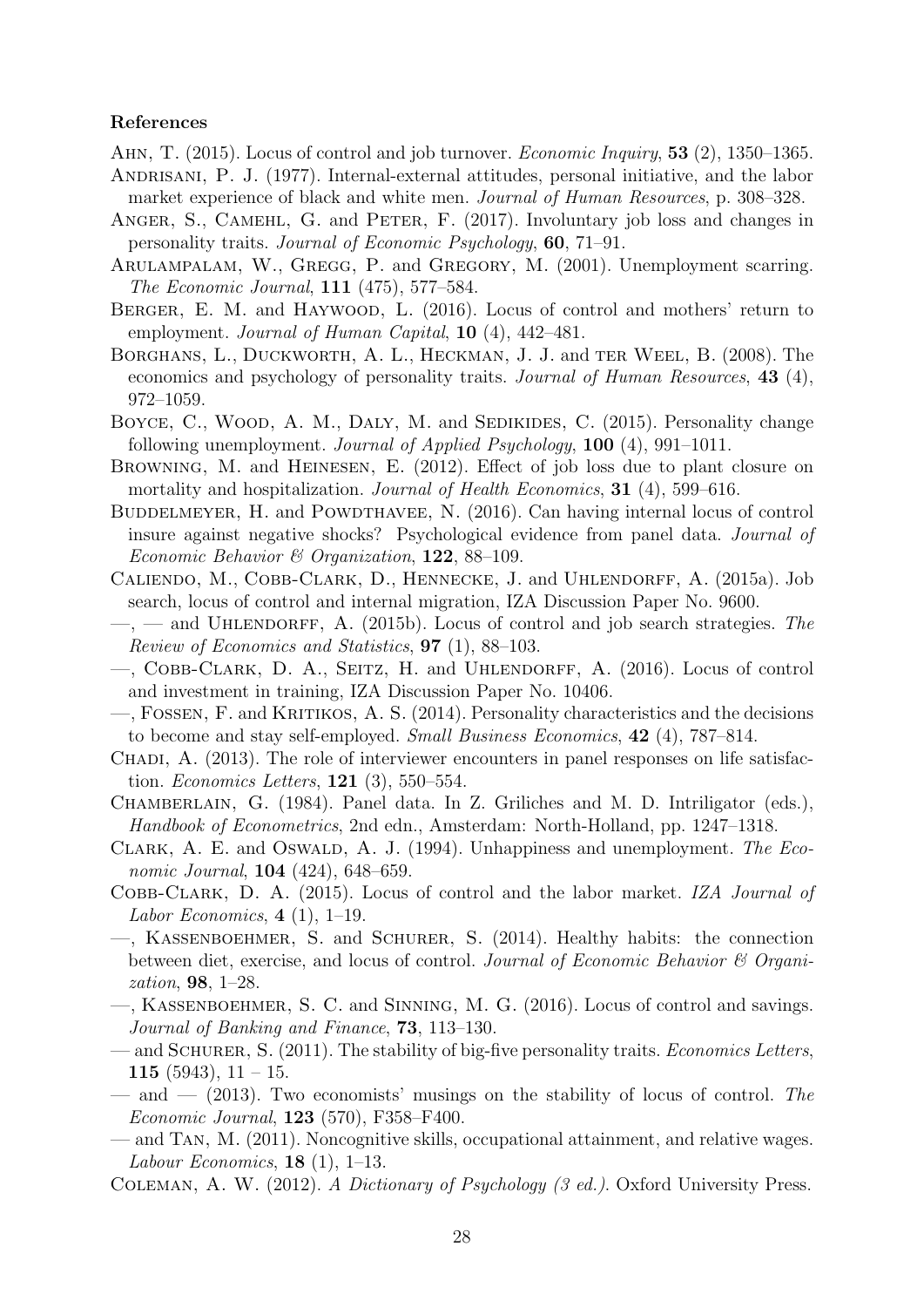- <span id="page-30-1"></span>Coleman, M. and DeLeire, T. (2003). An economic model of locus of control and the human capital investment decision. The Journal of Human Resources, 38 (3), 701–721.
- <span id="page-30-20"></span>CONTI, G. and PUDNEY, S. (2011). Survey design and the analysis of satisfaction. Review of Economics and Statistics, 93 (3), 1087–1093.
- <span id="page-30-17"></span>Cunha, F. and Heckman, J. (2007). The technology of skill formation. American Economic Review, 97 (2), 31–47.
- <span id="page-30-6"></span>DAHMANN, S. and ANGER, S. (2014). The impact of education on personality: evidence from a German high school reform, IZA Discussion Paper No. 8139.
- <span id="page-30-9"></span>DIEWALD, M. (2007). Agency or constraint? The mutual shaping of control beliefs and working lives in East Germany after 1989. International Journal of Psychology, 42 (2), 77–84.
- <span id="page-30-16"></span>FURNHAM, A. and Boo, H. C. (2011). A literature review of the anchoring effect. Journal of Socio-Economics,  $40$  (1), 35-42.
- <span id="page-30-7"></span>GERLITZ, J.-Y. and SCHUPP, J. (2005). Zur Erhebung der Big-Five-basierten Persönlichkeitsmerkmale im SOEP. Tech. rep., DIW Berlin.
- <span id="page-30-12"></span>GOLSTEYN, B. and SCHILDBERG-HÖRISCH, H.  $(2017)$ . Challenges in research on preferences and personality traits: Measurement, stability, and inference. Journal of Economic Psychology,  $60, 1-6$ .
- <span id="page-30-8"></span>GOTTSCHALK, P. (2005). Can work alter welfare recipients' beliefs? Journal of Policy Analysis and Management, 24 (3), 485–498.
- <span id="page-30-5"></span>HAINMUELLER, J. (2012). Entropy balancing for causal effects: a multivariate reweighting method to produce balanced samples in observational studies. Political Analysis, 20 (1), 25–46.
- <span id="page-30-19"></span>— and Xu, Y. (2013). Ebalance: a Stata package for entropy balancing. Journal of Statistical Software, 54 (7), 1–18.
- <span id="page-30-3"></span>Hansemark, O. C. (2003). Need for achievement, locus of control and the prediction of business start-ups: a longitudinal study. Journal of Economic Psychology, 24 (3), 301–319.
- <span id="page-30-2"></span>Heckman, J. (2011). Integrating personality psychology into economics, IZA Discussion Paper No. 5950.
- <span id="page-30-0"></span>HEINECK, G. and ANGER, S. (2010). The returns to cognitive abilities and personality traits in Germany. Labour Economics, 17 (3), 535–546.
- <span id="page-30-15"></span>HETSCHKO, C., KNABE, A. and SCHÖB, R.  $(2014)$ . Changing identity: retiring from unemployment. Economic Journal, 124 (575), 149–166.
- <span id="page-30-14"></span>— and Preuss, M. (2015). Income in jeopardy: how losing employment affects the willigness to take risks, SOEP Paper No. 813.
- <span id="page-30-4"></span>HEYWOOD, J. S., JIRJAHN, U. and STRUEWING, C. (2017). Locus of control and performance appraisal. Journal of Economic Behavior & Organization.
- <span id="page-30-13"></span>HUTTUNEN, K. and KELLOKUMPU, J. (2016). The effect of job displacement on couples' fertility decisions. Journal of Labor Economics, 34 (2), 403–442.
- <span id="page-30-11"></span>INFURNA, F. J., GERSTORF, D., RAM, N., SCHUPP, J., WAGNER, G. G. and HECKhausen, J. (2016). Maintaining perceived control with unemployment facilitates future adjustment. Journal of Vocational Behavior, 93, 103–119.
- <span id="page-30-18"></span>Kassenboehmer, S. C. and Haisken-DeNew, J. P. (2009). You're fired! The causal negative effect of entry unemployment on life satisfaction. The Economic Journal, 119 (536), 448–462.
- <span id="page-30-10"></span>LEGERSKI, E., CORNWALL, M. and O'NEIL, B. (2006). Changing locus of control: steelworkers adjusting to forced unemployment. Social Forces, 84 (3), 1521–1537.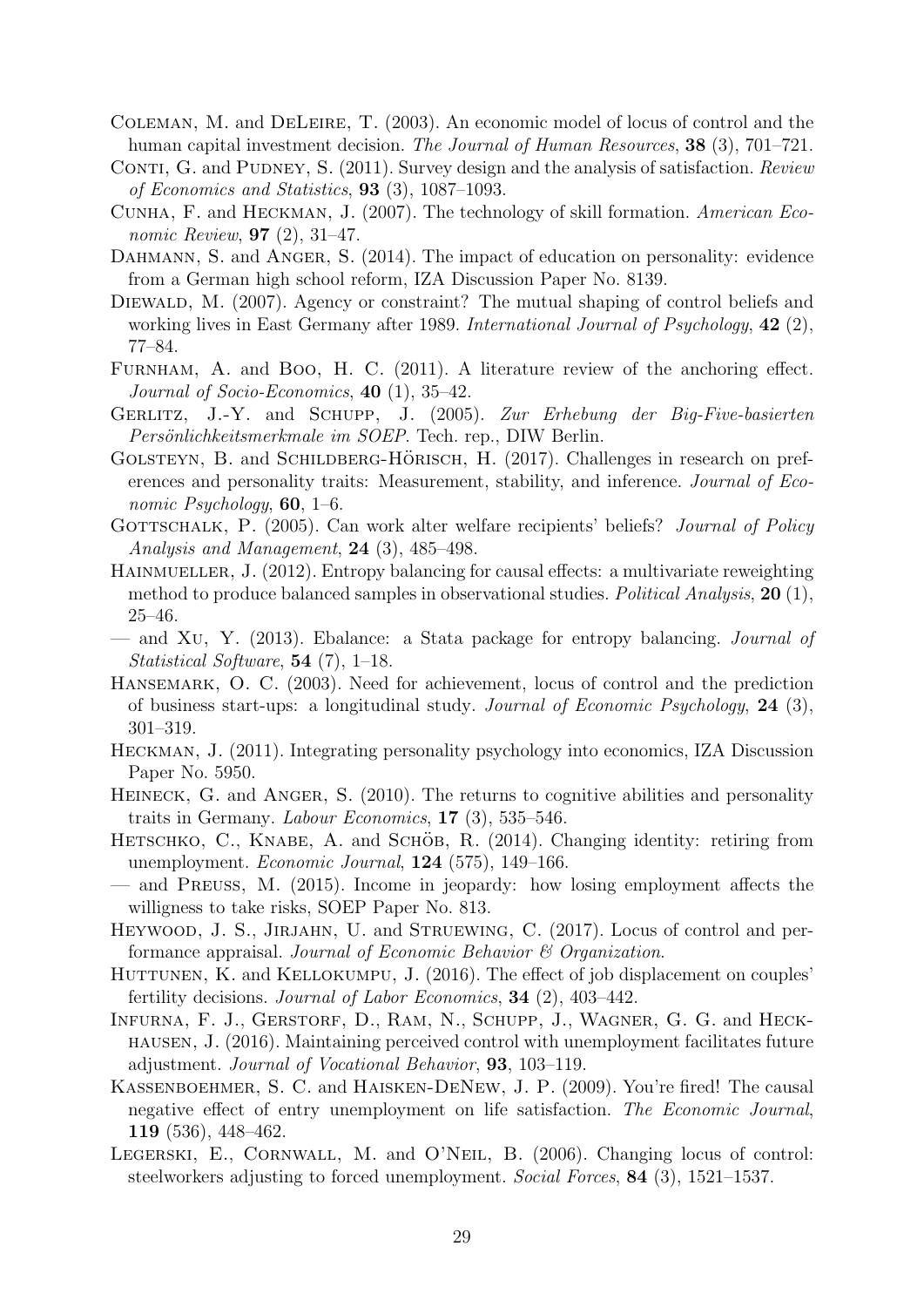- <span id="page-31-4"></span>Lekfuangfu, W. N., Powdthavee, N., Warrinnier, N. and Cornaglia, F. (2017). Locus of control and its intergenerational implications for early childhood skill formation. The Economic Journal.
- <span id="page-31-15"></span>Levenson, H. (1981). Differentiating among internality, powerful others, and chance. In H. M. Lefcourt (ed.), Research with the locus of control construct: Vol. 1. Assessment methods, vol. 1, Academic Press, pp. 15–63.
- <span id="page-31-2"></span>Machin, S. and Manning, A. (1999). Chapter 47 The causes and consequences of longterm unemployment in Europe. In *Handbook of Labor Economics*, vol. 3, Elsevier, pp. 3085–3139.
- <span id="page-31-18"></span>Marcus, J. (2013). The effect of unemployment on the mental health of spouses - evidence from plant closures in Germany. Journal of Health Economics, 32 (3), 546–558.
- <span id="page-31-1"></span>MCCRAE, R. R. and COSTA JR., P. T.  $(1994)$ . The stability of personality: observations and evaluations. Current Directions in Personality Psychology, 3 (6), 173–175.
- <span id="page-31-10"></span>— and COSTA JR, P. T. (2008). The five-factor theory of personality.
- <span id="page-31-19"></span>MUNDLAK, Y. (1978). On the pooling of time series and cross section data. *Econometrica*, 46 (1), 69.
- <span id="page-31-5"></span>Ng, T. W. H., Sorensen, K. L. and Eby, L. T. (2006). Locus of control at work: a meta-analysis. Journal of Organizational Behavior, 27 (8), 1057–1087.
- <span id="page-31-8"></span>PETER, F. H. and SPIESS, C. K. (2016). Family instability and locus of control in adolescence. The B.E. Journal of Economic Analysis  $\mathcal B$  Policy, 16 (3).
- <span id="page-31-17"></span>Piatek, R. and Pinger, P. (2016). Maintaining (locus of) control? Assessing the impact of locus of control on education decisions and wages. Journal of Applied Econometrics, 4 (31), 734–755.
- <span id="page-31-6"></span>RAMMSTEDT, B., GOLDBERG, L. R. and BORG, I. (2010). The measurement equivalence of Big-Five factor markers for persons with different levels of education. Journal of Research in Personality, 44 (1), 53–61.
- <span id="page-31-7"></span>— and Kemper, C. (2011). Measurement equivalence of the Big Five: shedding further light on potential causes of the educational bias. Journal of Research in Personality, 45 $(1)$ , 121–125.
- <span id="page-31-9"></span>ROBERTS, B. W. (2009). Back to the future: personality and assessment and personality development. Journal of Research in Personality, 43 (2), 137–145.
- <span id="page-31-13"></span>— and DelVecchio, W. F. (2000). The rank-order consistency of personality traits from childhood to old age: a quantitative review of longitudinal studies. Psychological bulletin,  $126$  (1), 3-25.
- <span id="page-31-14"></span>— and Mroczek, D. (2008). Personality trait change in adulthood. Current Directions in Psychological Science, 17 (1), 31–35.
- <span id="page-31-11"></span>—, Walton, K. E. and Viechtbauer, W. (2006). Patterns of mean-level change in personality traits across the life course: a meta-analysis of longitudinal studies. Psychological Bulletin,  $132$  (1), 1–25.
- <span id="page-31-12"></span>—, Wood, D. and Caspi, A. (2008). The development of personality traits in adulthood. In O. P. John, R. W. Robins and L. A. Pervin (eds.), *Handbook of Personality: Theory* and Research, vol. 3, Guilford Press, pp. 375–398.
- <span id="page-31-0"></span>ROTTER, J. B. (1966). Generalized expectancies for internal versus external control of reinforcement. Psychological Monographs: General and Applied, 80  $(1)$ , 1–28.
- <span id="page-31-16"></span>SCHMITZ, H. (2011). Why are the unemployed in worse health? The causal effect of unemployment on health. *Labour Economics*, **18** (1), 71–78.
- <span id="page-31-3"></span>SCHNITZLEIN, D. D. and STEPHANI, J. (2016). Locus of control and low-wage mobility. Journal of Economic Psychology, 53, 164–177.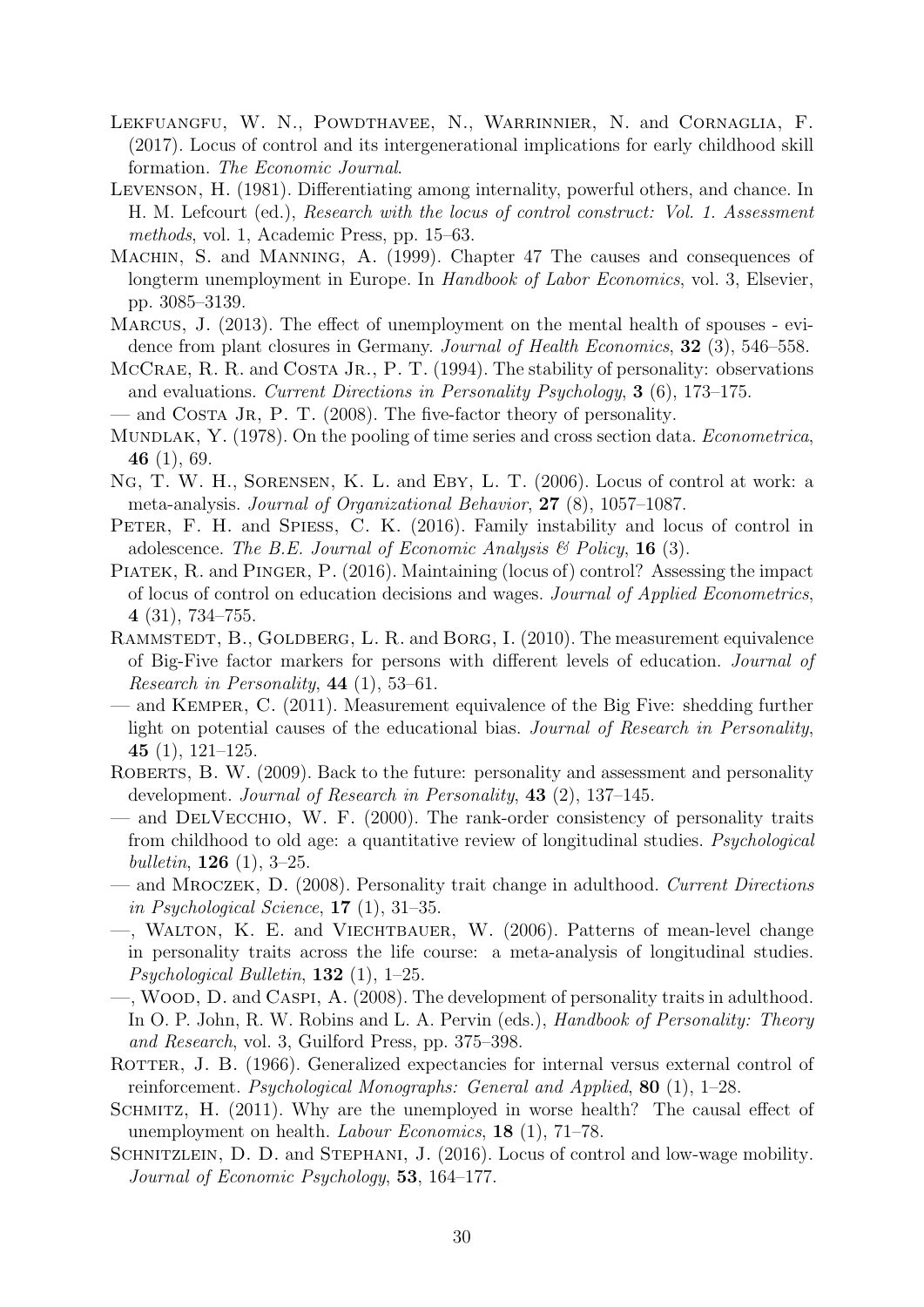- <span id="page-32-5"></span>SCHÖB, R. (2013). Unemployment and identity. CESifo Economic Studies, 59 (1), 149– 180.
- <span id="page-32-1"></span>SOEP (2016). Socio Economic Panel Data: data for years 1984-2015, version 32, doi: 10.5684/soep.v32.
- <span id="page-32-3"></span>SOTO, C. J. and TACKETT, J. L. (2015). Personality traits in childhood and adolescence: structure, development, and outcomes. Current Directions in Psychological Science, 24 (5), 358–362.
- <span id="page-32-2"></span>SPECHT, J., EGLOFF, B. and SCHMUKLE, S. C. (2013). Everything under control? The effects of age, gender, and education on trajectories of perceived control in a nationally representative German sample. Developmental Psychology, 49 (2), 353.
- <span id="page-32-0"></span>UHLENDORFF, A. (2004). Der Einfluss von Persönlichkeitseigenschaften und sozialen Ressourcen auf die Arbeitslosigkeitsdauer. Kölner Zeitschrift für Soziologie und Sozialpsychologie, 56 (2), 279–303.
- <span id="page-32-6"></span>Wagner, G., Frick, J. R. and Schupp, J. (2007). The German Socio-Economic Panel Study (SOEP): scope, evolution and enhancements. Schmollers Jahrbuch, 127 (1), 139– 170.
- <span id="page-32-4"></span>WINEFIELD, A., WINEFIELD, H. and TIGGEMANN, M. (1991). A longitudinal study of the psychological effects of unemployment and unsatisfactory employment on young adults. Journal of Applied Psychology, 76, 424–431.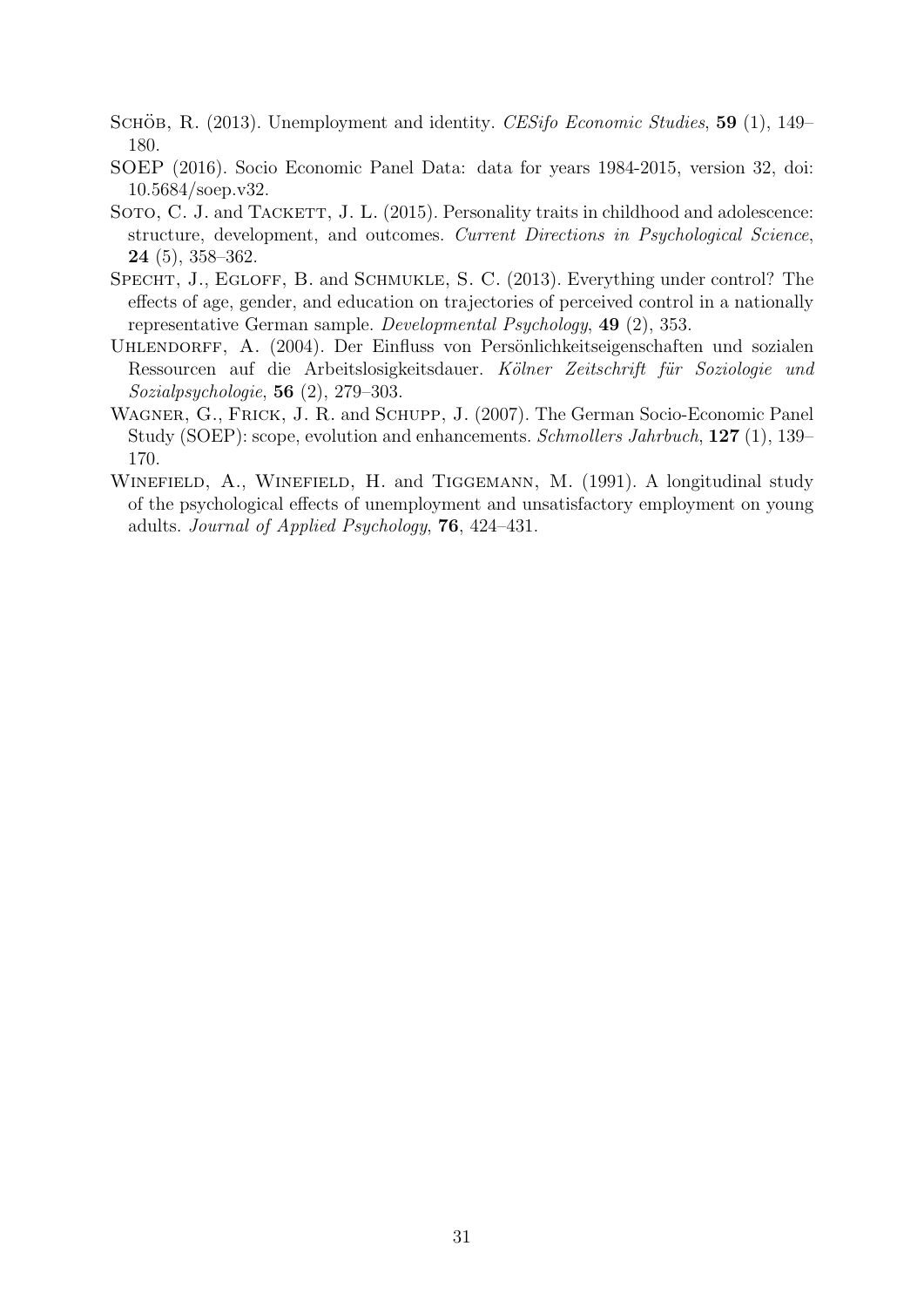# <span id="page-33-0"></span>Appendix



Figure A1: Factor loadings

 $\circ$  Full sample  $\triangle$  EMP in *t*  $\bullet$  UE in *t*  $\diamond$  Non-dismissed

Source: SOEP 1999-2015, own calculations.

Notes: Factor analysis with two forced factors. Labels I1 to I10 correspond to Table [1.](#page-9-0) Principalcomponent factor method used. Rotation by 'orthogonal varimax'. Figure [A1b](#page-33-0) does not include Item 4 and 9.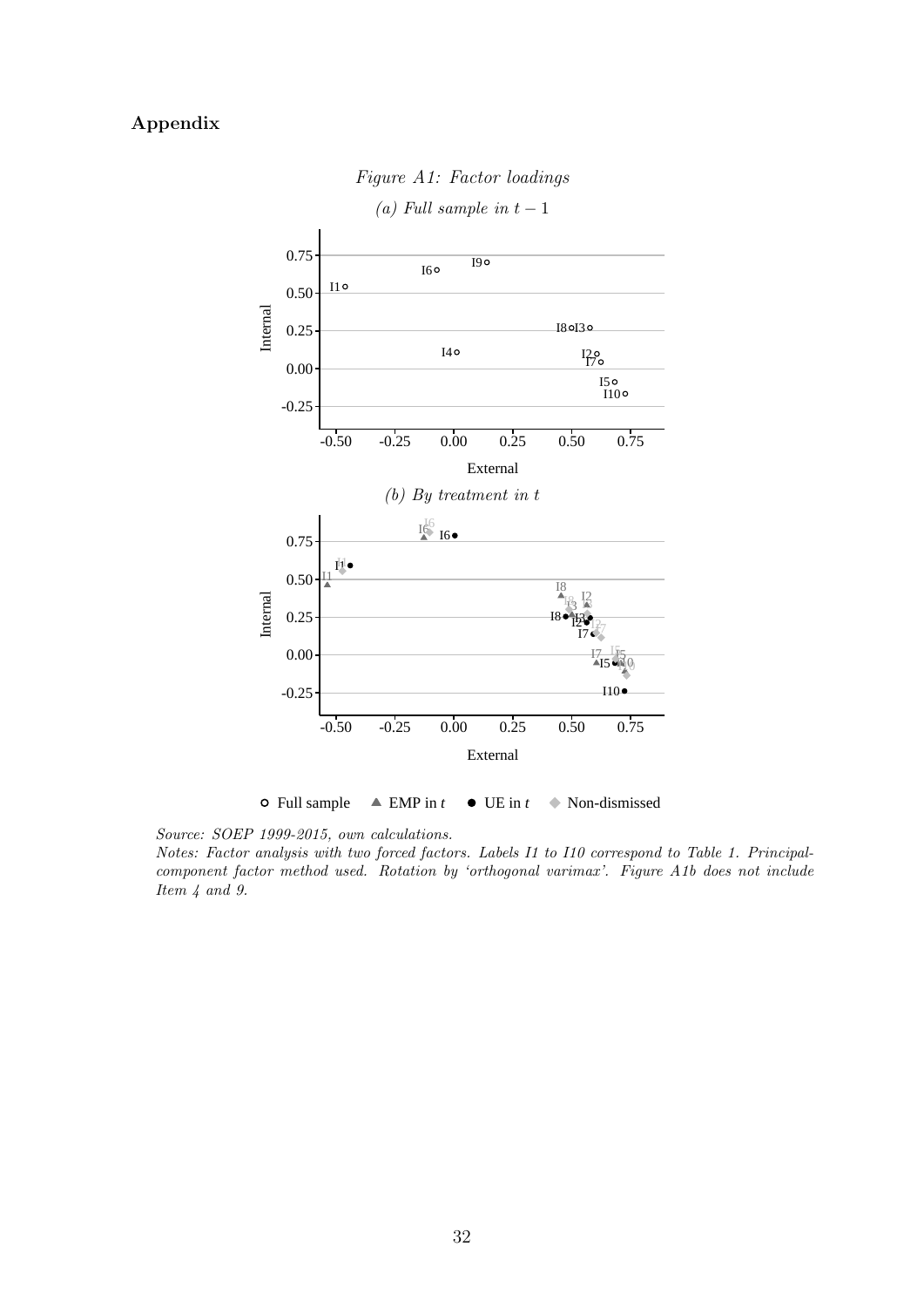<span id="page-34-0"></span>

|                                 | (A1.1)      | (A1.2)                    |                      | (A1.3)                 |                      |
|---------------------------------|-------------|---------------------------|----------------------|------------------------|----------------------|
|                                 | Dismissed   | Non-dismissed             |                      | Non-dismissed          |                      |
|                                 | mean/share  | mean/share<br>un-weighted | Diff.<br>$(1) - (2)$ | mean/share<br>weighted | Diff.<br>$(1) - (3)$ |
| $Socio-dependengraphics$ at t-1 |             |                           |                      |                        |                      |
| Age                             | 46.901      | 47.150                    | $-0.250$             | 46.917                 | $-0.016$             |
|                                 | (10.030)    | (9.101)                   |                      | (10.029)               |                      |
| Years unemployed                | 0.959       | 0.448                     | $0.511***$           | 0.959                  | 0.000                |
|                                 | (1.522)     | (1.017)                   |                      | (1.522)                |                      |
| Number of children              | 0.653       | 0.647                     | 0.006                | 0.653                  | 0.000                |
|                                 | (0.909)     | (0.909)                   |                      | (0.909)                |                      |
| Female                          | 0.416       | 0.477                     | $-0.061***$          | 0.416                  | 0.000                |
| Married                         | 0.615       | 0.643                     | $-0.028**$           | $0.615\,$              | 0.000                |
| East                            | 0.369       | 0.271                     | $0.099***$           | 0.369                  | 0.000                |
| School degree                   |             |                           |                      |                        |                      |
| No degree                       | 0.028       | 0.015                     | $0.013***$           | 0.028                  | 0.000                |
| Sec. school degree              | 0.304       | 0.245                     | $0.058***$           | 0.304                  | 0.000                |
| Interm. school degree           | 0.423       | $0.395\,$                 | $0.028**$            | 0.423                  | 0.000                |
| Upper sec. degree               | 0.176       | 0.293                     | $-0.118***$          | 0.176                  | 0.000                |
| Other degree                    | 0.070       | $\,0.052\,$               | $0.018**$            | 0.070                  | 0.000                |
| Apprenticeship                  | 0.577       | $0.511\,$                 | $0.066***$           | 0.577                  | 0.000                |
| University degree               | 0.338       | $\,0.452\,$               | $-0.114***$          | 0.338                  | 0.000                |
| Job characteristics at t-1      |             |                           |                      |                        |                      |
| Net monthly wage                | 1249.512    | 1627.176                  | $-377.663***$        | 1249.230               | 0.283                |
|                                 | (697.287)   | (1011.326)                |                      | (610.737)              |                      |
| Tenure                          | 6.944       | 10.782                    | $-3.838***$          | 6.946                  | $-0.002$             |
|                                 | (8.085)     | (8.821)                   |                      | (8.086)                |                      |
| Full time                       | 0.804       | 0.793                     | 0.011                | 0.804                  | 0.000                |
| Part time                       | 0.196       | 0.207                     | $-0.011$             | 0.196                  | 0.000                |
| Blue collar worker              | 0.493       | 0.309                     | $0.184***$           | 0.493                  | 0.000                |
| White collar worker             | 0.507       | 0.691                     | $-0.184***$          | 0.507                  | 0.000                |
| Small firm size                 | 0.397       | 0.204                     | $0.193***$           | 0.397                  | 0.000                |
| Medium firm size                | 0.317       | 0.293                     | $0.025*$             | 0.318                  | 0.000                |
| Large firm size                 | 0.237       | 0.466                     | $-0.229***$          | 0.237                  | 0.000                |
| Industry                        |             |                           |                      |                        |                      |
| Manufacturing                   | 0.114       | 0.129                     | $-0.016*$            | 0.114                  | 0.000                |
| Agriculture                     | $\,0.024\,$ | 0.010                     | $0.014***$           | 0.024                  | 0.000                |
| Mining                          | $0.059\,$   | 0.074                     | $-0.016**$           | $0.059\,$              | 0.000                |
| Chemicals                       | $0.055\,$   | 0.063                     | $-0.008$             | $0.055\,$              | 0.000                |
| Construction                    | 0.134       | 0.052                     | $0.081***$           | 0.134                  | 0.000                |
| Textile                         | $0.014\,$   | $0.006\,$                 | $0.008***$           | $0.014\,$              | 0.000                |
| Retail                          | 0.171       | 0.114                     | $0.057***$           | 0.172                  | 0.000                |
| Transport                       | 0.047       | 0.049                     | $-0.002$             | 0.047                  | 0.000                |
| Public Service                  | 0.124       | 0.274                     | $-0.150***$          | 0.124                  | 0.000                |
| Private Service                 | 0.116       | 0.118                     | $-0.002$             | 0.116                  | 0.000                |
| Other                           | 0.143       | 0.110                     | $0.033***$           | 0.143                  | 0.000                |
| Observations                    | 1452        | 9152                      |                      | 9152                   |                      |

Table A1: Descriptive Statistics

Notes: Significance level of the test on the difference from zero denoted by  $*$  p < 0.1,  $*$  p < 0.05 and \*\*\*  $p < 0.01$ . Standard deviation in parenthesis.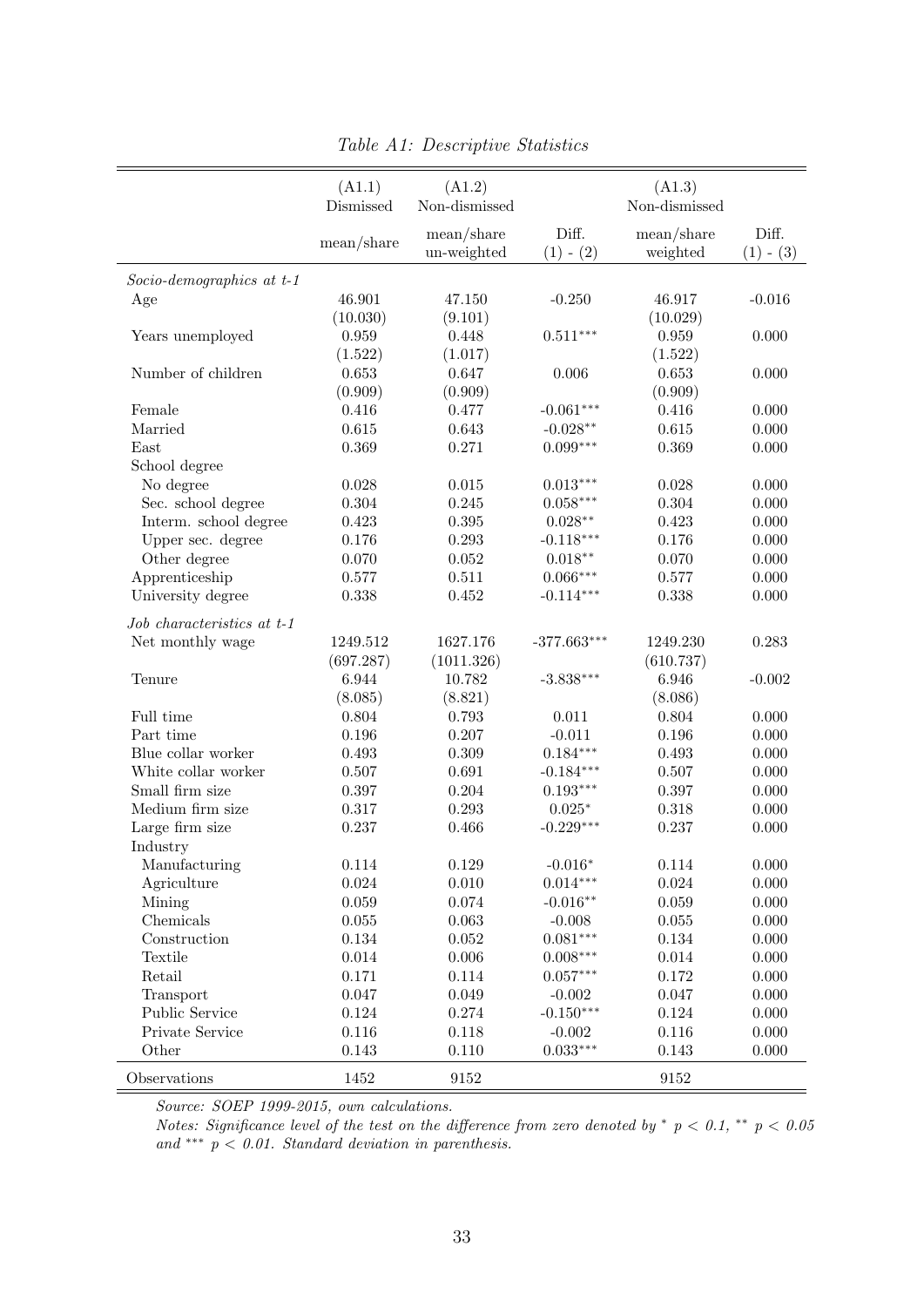<span id="page-35-0"></span>

|                 | (A2.1)    | (A2.2)               |                         | (A2.3)            |                                      |
|-----------------|-----------|----------------------|-------------------------|-------------------|--------------------------------------|
|                 | Dismissed | Non-dismissed        |                         | Non-dismissed     |                                      |
|                 | share     | share<br>un-weighted | Diff.<br>$- (2)$<br>(1) | share<br>weighted | Diff.<br>$- (3)$<br>$\left(1\right)$ |
| Child birth     | 0.121     | 0.123                | $-0.002$                | 0.124             | $-0.002$                             |
| Death of spouse | 0.013     | 0.006                | $0.007**$               | 0.004             | $0.009***$                           |
| Separation      | 0.107     | 0.072                | $0.035***$              | 0.069             | $0.037***$                           |
| Divorce         | 0.039     | 0.028                | $0.011**$               | 0.024             | $0.015***$                           |
| Moved           | 0.088     | 0.072                | $0.016***$              | 0.073             | $0.016*$                             |
| Married         | 0.099     | 0.098                | 0.001                   | 0.100             | $-0.001$                             |
| Observations    | 1452      | 9152                 |                         | 9152              |                                      |

Table A2: Descriptive Statistics - parallel life events

Source: SOEP 1999-2015, own calculations. Notes: See Table [A1](#page-34-0) for notes.

<span id="page-35-1"></span>

|                                      | By group  | By period         |          |          |          |          |
|--------------------------------------|-----------|-------------------|----------|----------|----------|----------|
|                                      | Dismissed | Non-<br>Dismissed | 2005     | 2010     | 2015     | Total    |
| Observations reporting $\Delta SC_i$ | 2,570     | 20,384            | 7.218    | 9.183    | 6,553    | 22,954   |
| - Not employed in $t-1$              | $-673$    | $-6,209$          | $-2,198$ | $-2,873$ | $-1,811$ | $-6,882$ |
| - Not regularly employed in $t-1$    | $-378$    | $-3.618$          | $-1,134$ | $-1.630$ | $-1,232$ | $-3,996$ |
| - More than three month unemployed   | $\theta$  | $-1,216$          | -462     | -434     | $-320$   | $-1,216$ |
| - Missing time information           | $-33$     | 0                 | -8       | $-12$    | $-13$    | $-33$    |
| - More than three displacements      | $-10$     | $\Omega$          | -9       | $-1$     | $\Omega$ | $-10$    |
| - Missing variables                  | $-24$     | $-189$            | -61      | $-71$    | $-81$    | $-213$   |
| Final sample                         | 1,452     | 9,152             | 3,346    | 4,162    | 3.096    | 10.604   |

Table A3: Sample dropouts by groups and period

Source: SOEP 1999-2015.

<span id="page-35-2"></span>Table  $A_4$ : Mean SC in t – 1 of treated and their sub-group specific synthetic control group

|                   |                                    | Displacement |           |          |          | Plant Closure only |          |          |  |
|-------------------|------------------------------------|--------------|-----------|----------|----------|--------------------|----------|----------|--|
|                   | $UE_t$<br>All<br>$OS_t$<br>$EMP_t$ |              | All       | $EMP_t$  | $UE_t$   | $OS_t$             |          |          |  |
|                   | (A4.1)                             | (A4.2)       | (A4.3)    | A4.4)    | (A4.5)   | (A4.6)             | (A4.7)   | (A4.8)   |  |
| Observations      | 1,452                              | 841          | 370       | 241      | 496      | 321                | 100      | 75       |  |
| Treated           | $-0.161$                           | $-0.108$     | $-0.251$  | $-0.206$ | $-0.098$ | $-0.041$           | $-0.193$ | $-0.215$ |  |
|                   | (1.028)                            | (1.025)      | (0.995)   | (1.078)  | (1.010)  | (1.007)            | (1.024)  | (0.999)  |  |
| Synthetic Control | $-0.087$                           | $-0.032$     | $-0.144$  | $-0.171$ | $-0.047$ | 0.007              | $-0.138$ | $-0.118$ |  |
|                   | (1.008)                            | (1.001)      | (1.006)   | (1.011)  | (1.010)  | (0.999)            | (1.006)  | (1.018)  |  |
| Difference        | $-0.074**$                         | $-0.076*$    | $-0.107*$ | $-0.035$ | $-0.051$ | $-0.049$           | $-0.055$ | $-0.097$ |  |

Source: SOEP 1999-2015, own calculations.

Notes: Standard deviation in parenthesis. \*  $p < 0.1$ , \*\*  $p < 0.05$  and \*\*\*  $p < 0.01$  denote significance level of the difference from zero. Mean from the synthetic control group results from re-weighting the full control group of 9152 observations such that the descriptives of Table [A1](#page-34-0) match those of the group specified in the header. The un-weighted mean (standard deviation) of  $SC_{t-1}$  within the control group is 0.025 (0.993).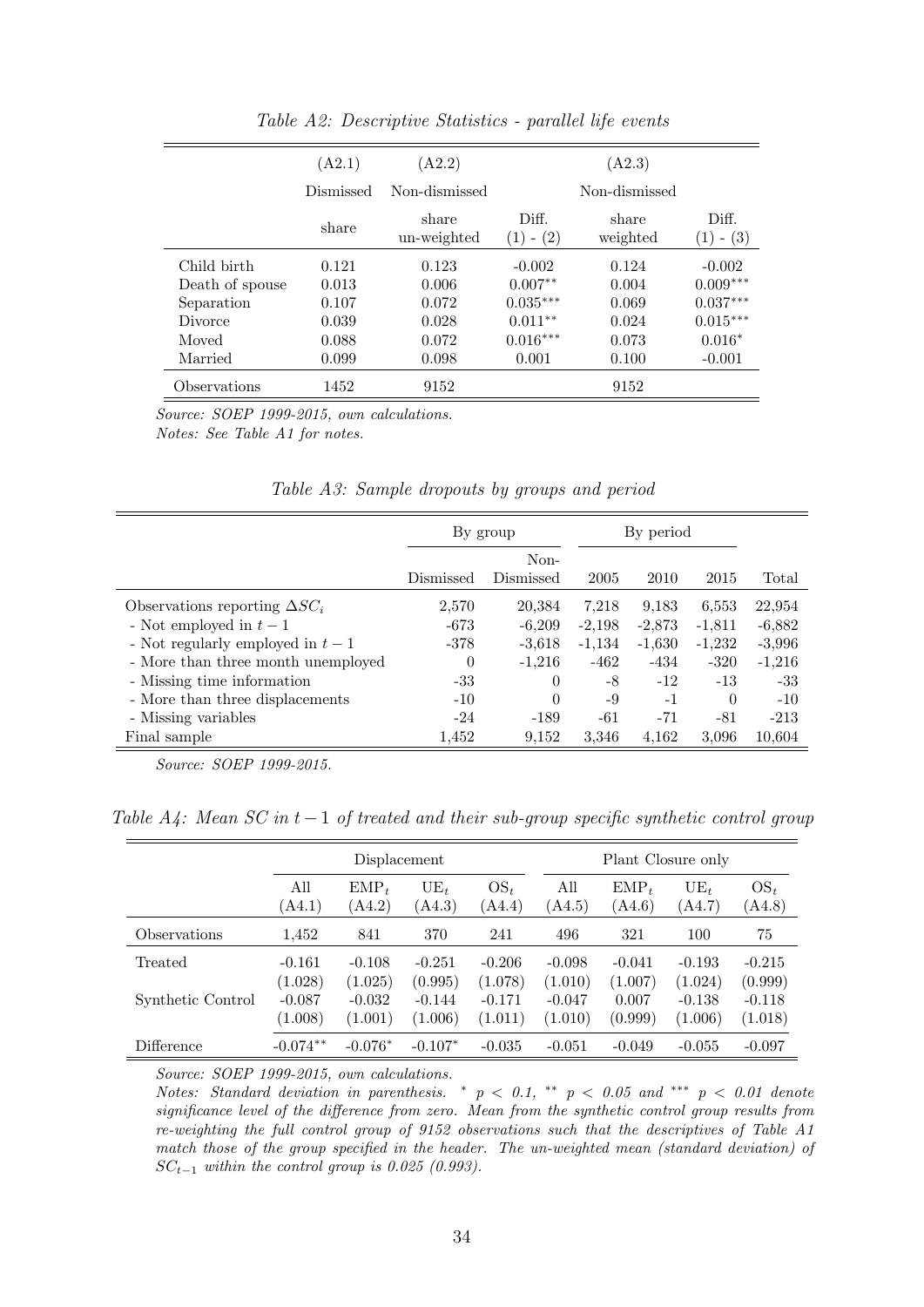|                      |          | All displacements |            |            | Plant closure only |            |  |  |
|----------------------|----------|-------------------|------------|------------|--------------------|------------|--|--|
|                      | (1)      | (2)               | (3)        | (4)        | (5)                | (6)        |  |  |
| Displacement         |          |                   |            |            |                    |            |  |  |
| $\times$ EMP in t    | 0.024    |                   |            | $-0.011$   |                    |            |  |  |
|                      | (0.039)  |                   |            | (0.058)    |                    |            |  |  |
| $\times$ UE in $t$   |          | $-0.327***$       |            |            | $-0.270**$         |            |  |  |
|                      |          | (0.065)           |            |            | (0.120)            |            |  |  |
| $\times$ OS in t     |          |                   | $-0.049$   |            |                    | 0.010      |  |  |
|                      |          |                   | (0.082)    |            |                    | (0.131)    |  |  |
| Parallel life events |          |                   |            |            |                    |            |  |  |
| Child birth          | 0.034    | $-0.017$          | $-0.132$   | $-0.007$   | 0.067              | $-0.129$   |  |  |
|                      | (0.057)  | (0.107)           | (0.127)    | (0.079)    | (0.244)            | (0.228)    |  |  |
| Death of spouse      | 0.177    | $-0.209$          | 0.512      | $0.342***$ | 0.019              | $1.322***$ |  |  |
|                      | (0.198)  | (0.318)           | (0.375)    | (0.124)    | (0.286)            | (0.333)    |  |  |
| Separation           | 0.123    | $-0.066$          | $-0.355**$ | 0.169      | $-0.186$           | $-0.056$   |  |  |
|                      | (0.081)  | (0.160)           | (0.180)    | (0.136)    | (0.370)            | (0.398)    |  |  |
| Divorce              | 0.087    | $-0.121$          | $0.646***$ | $-0.051$   | 0.075              | 0.025      |  |  |
|                      | (0.116)  | (0.204)           | (0.215)    | (0.177)    | (0.179)            | (0.292)    |  |  |
| Moved                | 0.005    | 0.037             | $-0.006$   | $-0.033$   | $-0.018$           | $-0.611**$ |  |  |
|                      | (0.073)  | (0.164)           | (0.144)    | (0.104)    | (0.223)            | (0.300)    |  |  |
| Married              | 0.044    | $0.260**$         | 0.190      | 0.048      | 0.426              | $0.456**$  |  |  |
|                      | (0.062)  | (0.132)           | (0.135)    | (0.104)    | (0.350)            | (0.216)    |  |  |
| Constant             | $-0.027$ | 0.013             | 0.004      | $-0.052$   | 0.015              | $-0.183$   |  |  |
|                      | (0.034)  | (0.051)           | (0.060)    | (0.047)    | (0.083)            | (0.122)    |  |  |
| Years                | Yes      | Yes               | Yes        | Yes        | Yes                | Yes        |  |  |
| Socio-demographics   | EB       | EB                | EB         | EB         | EB                 | EB         |  |  |
| Job characteristics  | EB       | EB                | EB         | EB         | EB                 | EB         |  |  |
| Observations         | 9993     | 9522              | 9393       | 9473       | 9252               | 9227       |  |  |

<span id="page-36-0"></span>Table A5: Weighted OLS regression results with sub-group specific weights

Notes: Robust standard errors in parentheses with  $p < 0.1$ , \*\*  $p < 0.05$  and \*\*\*  $p < 0.01$ . Change in standardized control perception determined by factor analysis as dependent variable. A synthetic control group is established by re-weighting the control group such that its descriptives of the with EB marked covariates match those of the sub-group of displaced denoted by second row. First row denotes reason for job loss.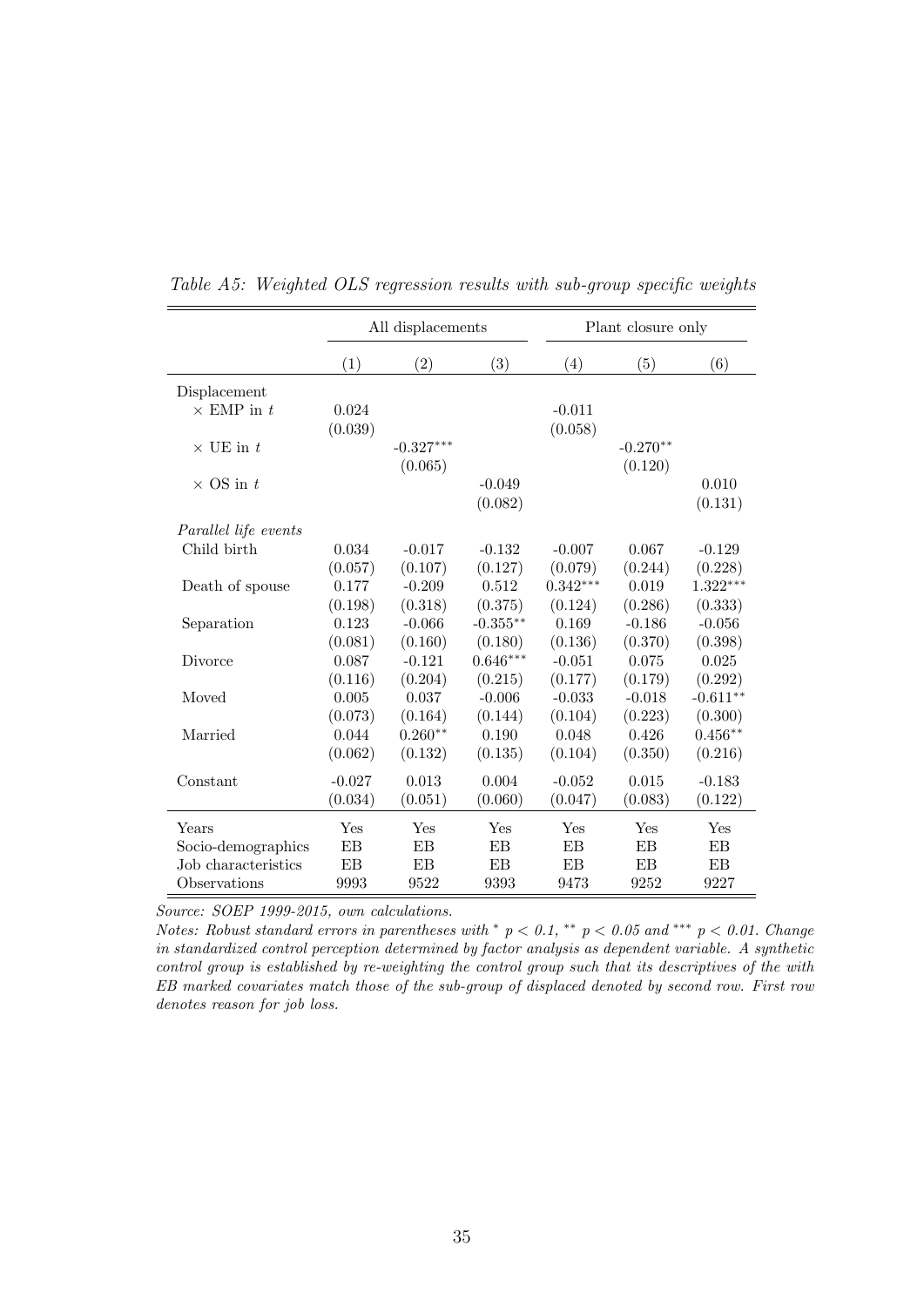<span id="page-37-0"></span>

|                                         | (A6.1)      |         | ( A6.2 )    |         | ( A6.3 )<br>Plant Closure |         |
|-----------------------------------------|-------------|---------|-------------|---------|---------------------------|---------|
| Displacement                            |             |         |             |         |                           |         |
| $\times$ EMP in $t$                     | 0.046       | (0.038) | 0.042       | (0.038) | $-0.009$                  | (0.059) |
| $\times$ UE in $t$                      | $-0.331***$ | (0.061) | $-0.331***$ | (0.061) | $-0.280**$                | (0.117) |
| $\times$ OS in $t$                      | $-0.072$    | (0.077) | $-0.072$    | (0.077) | $-0.049$                  | (0.140) |
| Socio-demographics in $t-1$             |             |         |             |         |                           |         |
| Age                                     | $-0.039***$ | (0.011) | $-0.042***$ | (0.012) | $-0.033***$               | (0.012) |
| Age squared                             | $0.000***$  | (0.000) | $0.000***$  | (0.000) | $0.000***$                | (0.000) |
| Years unemployed                        | $0.018*$    | (0.010) | $0.018*$    | (0.010) | 0.018                     | (0.011) |
| Number of children                      | $-0.000$    | (0.012) | $-0.000$    | (0.012) | $-0.002$                  | (0.013) |
| Female                                  | 0.019       | (0.020) | 0.000       | (0.026) | $-0.007$                  | (0.027) |
| Married                                 | $-0.034$    | (0.024) | $-0.030$    | (0.025) | $-0.028$                  | (0.027) |
| East                                    | $-0.033$    | (0.023) | $-0.030$    | (0.024) | $-0.034$                  | (0.025) |
| School degree (reference: intermediate) |             |         |             |         |                           |         |
| No degree                               | 0.052       | (0.093) | 0.057       | (0.094) | 0.015                     | (0.099) |
| Sec. school degree                      | 0.021       | (0.028) | $0.025\,$   | (0.029) | 0.016                     | (0.030) |
| Other degree                            | 0.011       | (0.051) | $0.011\,$   | (0.053) | 0.018                     | (0.055) |
| Upper sec. degree                       | 0.013       | (0.025) | $\,0.015\,$ | (0.026) | 0.024                     | (0.027) |
| Apprenticeship                          | 0.005       | (0.028) | $0.003\,$   | (0.029) | $-0.005$                  | (0.029) |
| University degree                       | $-0.025$    | (0.030) | $-0.024$    | (0.031) | $-0.031$                  | (0.033) |
| Job-characteristics in $t-1$            |             |         |             |         |                           |         |
| Net monthly wage (euros)/1000           |             |         | $-0.015$    | (0.013) | $-0.020$                  | (0.014) |
| Tenure                                  |             |         | $0.000\,$   | (0.001) | $-0.000$                  | (0.001) |
| Part time                               |             |         | $0.007\,$   | (0.031) | $-0.013$                  | (0.032) |
| White collar worker                     |             |         | 0.020       | (0.028) | 0.013                     | (0.029) |
| Medium firm size                        |             |         | 0.023       | (0.028) | 0.028                     | (0.029) |
| Large firm size                         |             |         | $0.009\,$   | (0.027) | 0.008                     | (0.028) |
| Industry (reference: manufacturing)     |             |         |             |         |                           |         |
| Agriculture                             |             |         | $-0.016$    | (0.097) | $-0.016$                  | (0.110) |
| Mining                                  |             |         | $-0.041$    | (0.045) | $-0.042$                  | (0.047) |
| Chemicals                               |             |         | 0.023       | (0.048) | 0.023                     | (0.049) |
| Construction                            |             |         | 0.001       | (0.051) | $-0.004$                  | (0.055) |
| Textile                                 |             |         | $-0.012$    | (0.100) | 0.049                     | (0.111) |
| Retail                                  |             |         | $-0.035$    | (0.042) | $-0.030$                  | (0.043) |
| Transport                               |             |         | $-0.072$    | (0.050) | $-0.050$                  | (0.052) |
| Public Service                          |             |         | $-0.027$    | (0.036) | $-0.027$                  | (0.037) |
| Private Service                         |             |         | 0.017       | (0.040) | 0.031                     | (0.042) |
| Other                                   |             |         | $-0.097**$  | (0.041) | $-0.083*$                 | (0.043) |
| Parallel life events                    |             |         |             |         |                           |         |
| Child birth                             |             |         | $-0.031$    | (0.033) | $-0.037$                  | (0.035) |
| Death of spouse                         |             |         | $0.154\,$   | (0.119) | 0.161                     | (0.128) |
| Separation                              |             |         | $-0.024$    | (0.041) | $-0.043$                  | (0.043) |
| Divorce                                 |             |         | $0.099*$    | (0.056) | 0.079                     | (0.058) |
| Moved                                   |             |         | $-0.003$    | (0.041) | 0.005                     | (0.043) |
| Married                                 |             |         | 0.012       | (0.037) | 0.000                     | (0.039) |
| Constant                                | $0.933***$  | (0.256) | $1.041***$  | (0.268) | $0.870***$                | (0.285) |
| Years                                   | Yes         |         | Yes         |         | Yes                       |         |
| Observations                            | 10604       |         | 10604       |         | 9648                      |         |
| Adj. $R^2$                              | 0.007       |         | 0.007       |         | $0.002\,$                 |         |

Table A6: Non-weighted OLS estimations by labor force status in t

Notes: Robust standard errors in parentheses with  $p < 0.1$ , \*\*  $p < 0.05$  and \*\*\*  $p < 0.01$ . Change in SC determined by factor analysis as dependent variable. The reference group inhabits full time employment as blue collar worker in a small firm, has an intermediate school degree, is male, not married and is employed within the manufacturing sector.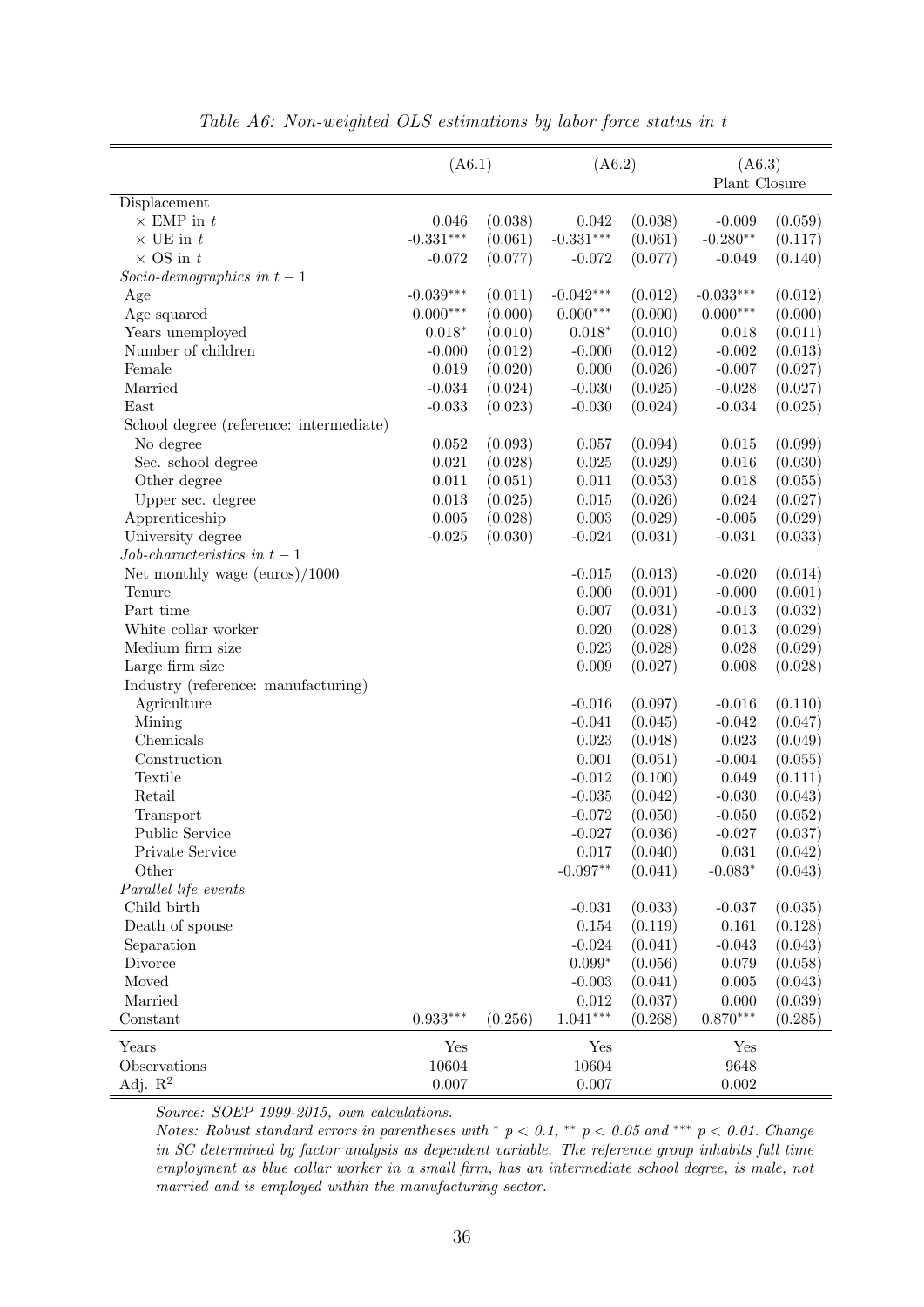<span id="page-38-0"></span>

| Change in SC from                  | (A7.1)     | $t = -2$ to $t = -1$ | (A7.2)<br>$t=0$ to $t=1$ |         |  |
|------------------------------------|------------|----------------------|--------------------------|---------|--|
|                                    |            |                      |                          |         |  |
| Displacement between $t-1$ and $t$ |            |                      |                          |         |  |
| $\times$ EMP in t                  | $-0.096$   | (0.074)              | 0.033                    | (0.061) |  |
| $\times$ UE in t                   | $-0.109$   | (0.128)              | $0.236**$                | (0.103) |  |
| $\times$ OS in t                   | $-0.227$   | (0.179)              | 0.104                    | (0.242) |  |
| Parallel life events               |            |                      |                          |         |  |
| Child birth                        | 0.019      | (0.093)              | $-0.096$                 | (0.109) |  |
| Death of spouse                    | $0.794***$ | (0.251)              | $-0.066$                 | (0.169) |  |
| Separation                         | 0.116      | (0.118)              | $-0.049$                 | (0.120) |  |
| Divorce                            | $-0.023$   | (0.138)              | 0.242                    | (0.161) |  |
| Moved                              | 0.163      | (0.121)              | $-0.194$                 | (0.141) |  |
| Married                            | $-0.002$   | (0.099)              | 0.048                    | (0.144) |  |
| Constant                           | $-0.058$   | (0.043)              | $-0.069*$                | (0.039) |  |
| Years                              | <b>Yes</b> |                      | Yes                      |         |  |
| Socio-demographics at $t-1$        | EB         |                      | EB                       |         |  |
| Job characteristics at $t-1$       | EB         |                      | EB                       |         |  |
| Observations                       | 3804       |                      | 3987                     |         |  |
| Adj. $\mathbb{R}^2$                | 0.009      |                      | 0.009                    |         |  |

Table A7: Anticipation and reversion

Notes: Robust standard errors in parentheses with  $p < 0.1$ , \*\*  $p < 0.05$  and \*\*\*  $p < 0.01$ . Difference in standardized control perception determined by factor analysis as dependent variable. Considered time frame defined by first row. Parallel life events during the same period as defined in first row. Specification [\(A7.](#page-38-0)1) and (A7.2) consider regular employment in  $t = -2$  or  $t = 1$ , respectively.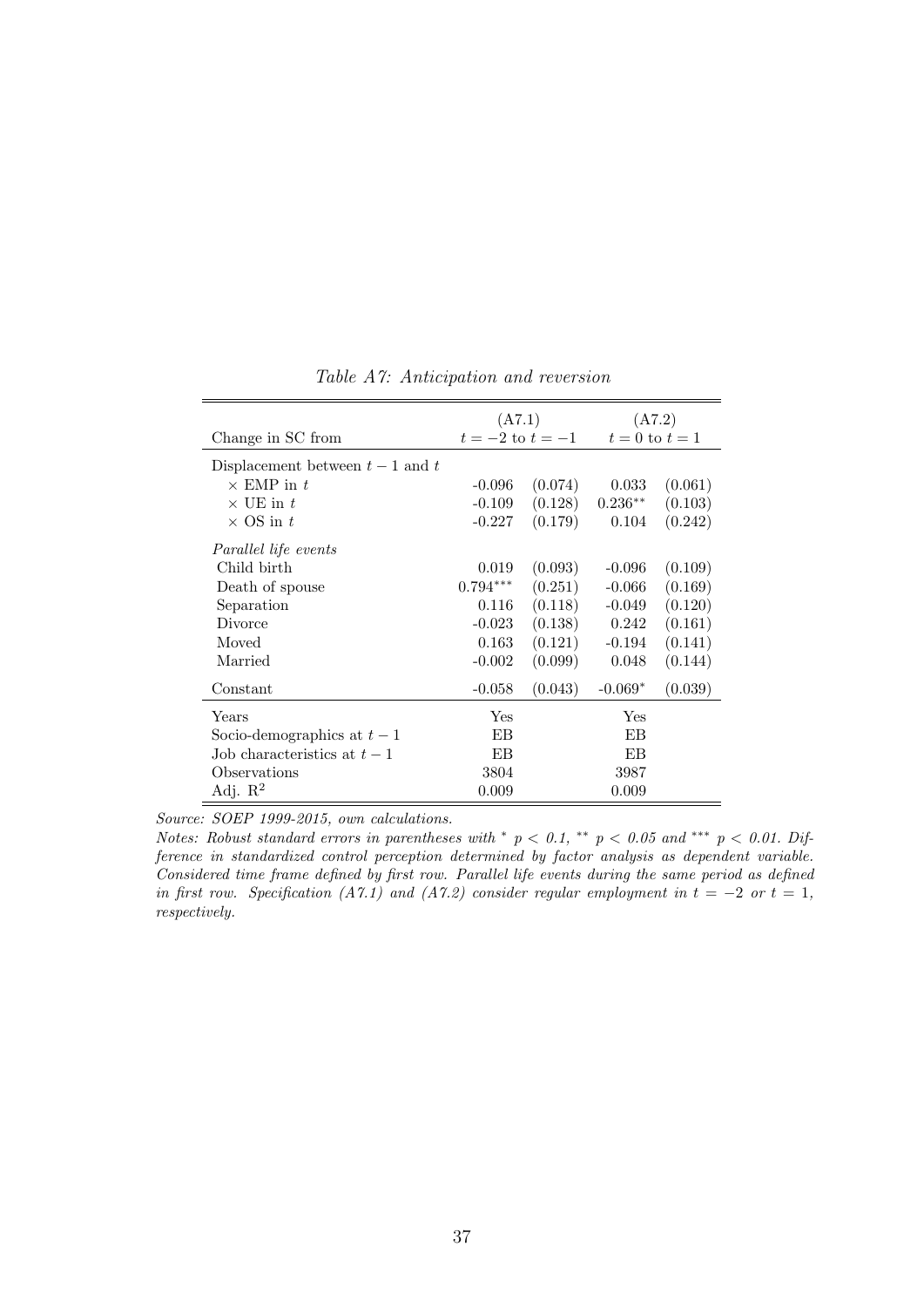<span id="page-39-0"></span>

|                      |             | (48.1)<br>Years UE |            | (48.2)<br>$#UE$ spells |            | (A8.3)<br>Gender | (A8.4)<br>Occ. Auton. |            |
|----------------------|-------------|--------------------|------------|------------------------|------------|------------------|-----------------------|------------|
|                      | Low         | High               | Low        | High                   | Female     | Male             | Low                   | High       |
| Displacement         |             |                    |            |                        |            |                  |                       |            |
| $\times$ EMP in $t$  | 0.040       | 0.002              | 0.007      | 0.071                  | 0.039      | 0.004            | 0.048                 | $-0.077$   |
|                      | (0.056)     | (0.056)            | (0.049)    | (0.069)                | (0.061)    | (0.052)          | (0.044)               | (0.082)    |
| $\times$ UE in t     | $-0.298***$ | $-0.354***$        | $-0.220**$ | $-0.359***$            | $-0.220**$ | $-0.409***$      | $-0.318***$           | $-0.438**$ |
|                      | (0.093)     | (0.084)            | (0.101)    | (0.086)                | (0.088)    | (0.086)          | (0.067)               | (0.180)    |
| $\times$ OS in $t$   | 0.037       | $-0.180$           | 0.085      | $-0.214*$              | 0.090      | $-0.278*$        | $-0.088$              | 0.077      |
|                      | (0.102)     | (0.117)            | (0.102)    | (0.123)                | (0.085)    | (0.142)          | (0.083)               | (0.230)    |
| Parallel life events |             |                    |            |                        |            |                  |                       |            |
| Child birth          | $-0.015$    | $-0.003$           | $-0.012$   | 0.007                  | $-0.082$   | 0.034            | $-0.005$              | 0.042      |
|                      | (0.068)     | (0.074)            | (0.063)    | (0.089)                | (0.075)    | (0.068)          | (0.057)               | (0.110)    |
| Death of spouse      | $0.381*$    | 0.149              | $0.385**$  | 0.087                  | 0.140      | 0.505            | 0.184                 | $0.452***$ |
|                      | (0.208)     | (0.263)            | (0.185)    | (0.298)                | (0.176)    | (0.517)          | (0.209)               | (0.149)    |
| Separation           | $-0.005$    | 0.046              | 0.130      | $-0.080$               | $-0.000$   | 0.020            | $-0.024$              | 0.259      |
|                      | (0.110)     | (0.098)            | (0.099)    | (0.116)                | (0.084)    | (0.117)          | (0.082)               | (0.161)    |
| Divorce              | 0.200       | 0.050              | 0.140      | 0.105                  | 0.069      | 0.147            | 0.154                 | $-0.179$   |
|                      | (0.156)     | (0.122)            | (0.147)    | (0.145)                | (0.120)    | (0.158)          | (0.106)               | (0.241)    |
| Moved                | $-0.052$    | 0.027              | $-0.008$   | $-0.045$               | $-0.119$   | 0.101            | 0.018                 | $-0.060$   |
|                      | (0.093)     | (0.099)            | (0.080)    | (0.120)                | (0.086)    | (0.101)          | (0.076)               | (0.139)    |
| Married              | 0.002       | $0.195**$          | 0.101      | 0.117                  | $0.130*$   | 0.083            | $0.140**$             | $-0.132$   |
|                      | (0.077)     | (0.082)            | (0.071)    | (0.100)                | (0.075)    | (0.080)          | (0.063)               | (0.103)    |
| Constant             | 0.063       | $-0.078*$          | 0.018      | $-0.059$               | 0.010      | $-0.013$         | $-0.005$              | $-0.061$   |
|                      | (0.040)     | (0.046)            | (0.037)    | (0.059)                | (0.041)    | (0.042)          | (0.033)               | (0.067)    |
| Years                | Yes         | Yes                | Yes        | Yes                    | Yes        | Yes              | Yes                   | Yes        |
| Socio-demographics   | EB          | EB                 | EB         | EB                     | EB         | EB               | EB                    | EB         |
| Job characteristics  | EB          | EB                 | EB         | EB                     | EB         | EB               | EB                    | EB         |
| Shocks               | Yes         | Yes                | Yes        | Yes                    | Yes        | Yes              | Yes                   | Yes        |
| Observations         | 6773        | 3831               | 8735       | 1869                   | 4966       | 5638             | 8113                  | 2491       |
| Adj. $\mathbf{R}^2$  | 0.014       | 0.024              | 0.010      | 0.023                  | 0.008      | 0.025            | 0.016                 | 0.024      |

Table A8: Weighted OLS estimations by subsamples

Notes: Robust standard errors in parentheses with  $p < 0.1$ , \*\*  $p < 0.05$  and \*\*\*  $p < 0.01$ . Change in standardized control perception as dependent variable. Cutoffs of the separated estimations set to the sample median in  $t - 1$  (low  $\leq$  median): years unemployed (0 years), number of unemployment spells (2, median within treatment group) and occupation autonomy (level 3 of 5). For each estimation EB was conducted separately.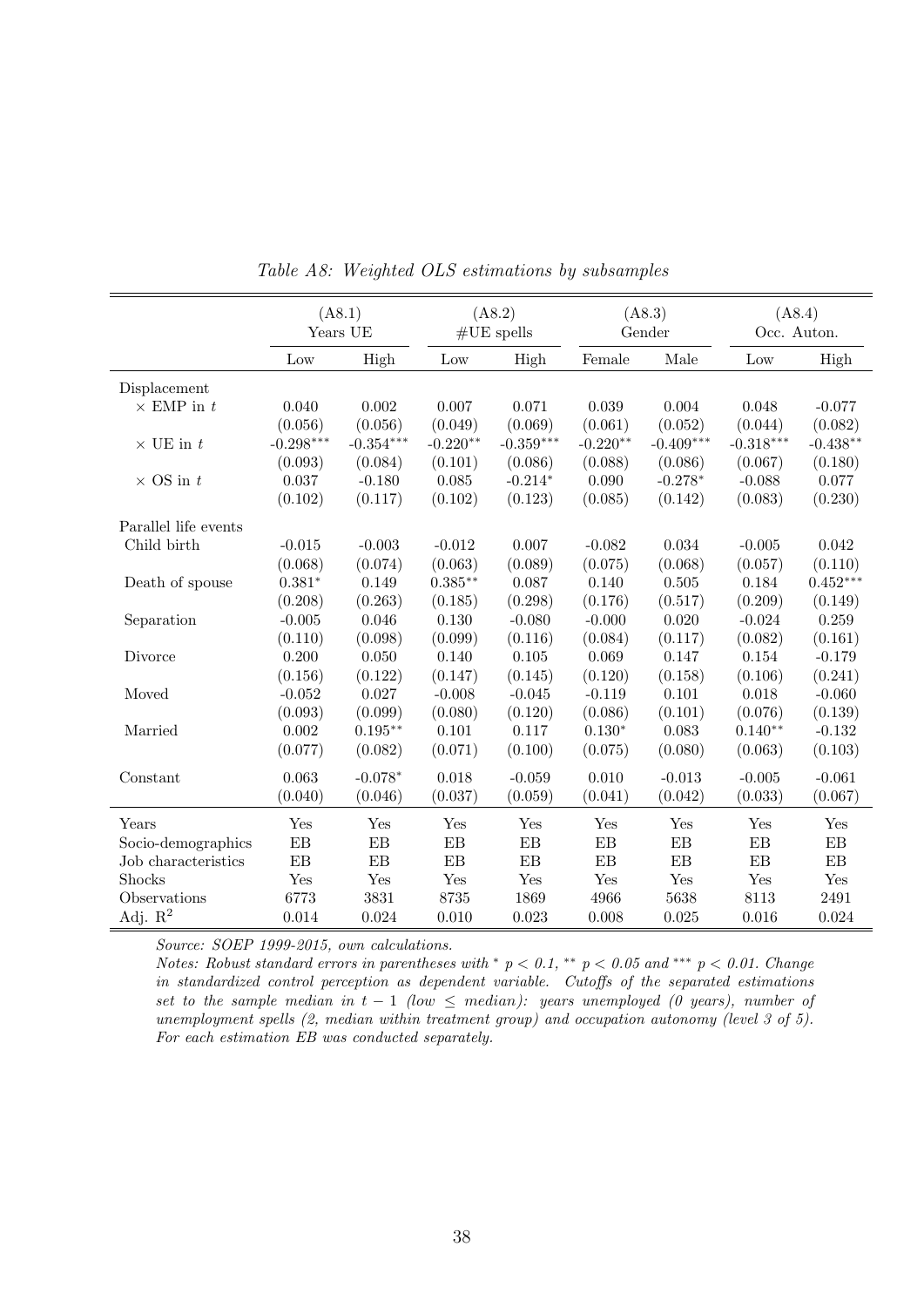<span id="page-40-0"></span>

|                      | (A9.1)<br>Age   |             | (A9.2)<br>Years in educ. |             | (A9.3)<br>Month. earnings |            | (A9.4)<br>$SC_{t-1}$ |             |
|----------------------|-----------------|-------------|--------------------------|-------------|---------------------------|------------|----------------------|-------------|
|                      | $_{\text{Low}}$ | High        | Low                      | High        | Low                       | High       | Low                  | High        |
| Displacement         |                 |             |                          |             |                           |            |                      |             |
| $\times$ EMP in $t$  | 0.054           | $-0.037$    | 0.074                    | $-0.046$    | 0.029                     | 0.009      | 0.034                | $-0.015$    |
|                      | (0.052)         | (0.062)     | (0.054)                  | (0.056)     | (0.051)                   | (0.060)    | (0.051)              | (0.050)     |
| $\times$ UE in t     | $-0.391***$     | $-0.274***$ | $-0.324***$              | $-0.347***$ | $-0.335***$               | $-0.308**$ | $-0.341***$          | $-0.587***$ |
|                      | (0.092)         | (0.085)     | (0.082)                  | (0.090)     | (0.073)                   | (0.125)    | (0.069)              | (0.096)     |
| $\times$ OS in $t$   | $-0.239**$      | 0.014       | $-0.069$                 | $-0.066$    | $-0.083$                  | $-0.034$   | 0.040                | $-0.354***$ |
|                      | (0.108)         | (0.104)     | (0.097)                  | (0.122)     | (0.089)                   | (0.167)    | (0.086)              | (0.110)     |
| Parallel life events |                 |             |                          |             |                           |            |                      |             |
| Child birth          | 0.002           | 0.454       | $-0.006$                 | $-0.004$    | $-0.003$                  | 0.029      | $-0.032$             | 0.059       |
|                      | (0.055)         | (0.367)     | (0.072)                  | (0.068)     | (0.067)                   | (0.077)    | (0.069)              | (0.065)     |
| Death of spouse      | $-0.063$        | 0.295       | $0.407*$                 | $-0.260$    | 0.275                     | 0.083      | 0.010                | $0.630**$   |
|                      | (0.336)         | (0.212)     | (0.209)                  | (0.321)     | (0.200)                   | (0.437)    | (0.222)              | (0.282)     |
| Separation           | 0.046           | $-0.059$    | $-0.074$                 | 0.126       | 0.016                     | 0.029      | 0.096                | $-0.040$    |
|                      | (0.084)         | (0.139)     | (0.104)                  | (0.098)     | (0.090)                   | (0.127)    | (0.082)              | (0.103)     |
| Divorce              | $0.243**$       | $-0.141$    | 0.065                    | 0.177       | 0.021                     | $0.359**$  | $-0.015$             | 0.167       |
|                      | (0.122)         | (0.156)     | (0.149)                  | (0.127)     | (0.121)                   | (0.177)    | (0.118)              | (0.138)     |
| Moved                | $-0.033$        | 0.091       | 0.101                    | $-0.118$    | $-0.019$                  | 0.021      | $-0.010$             | 0.060       |
|                      | (0.075)         | (0.168)     | (0.099)                  | (0.085)     | (0.083)                   | (0.118)    | (0.091)              | (0.087)     |
| Married              | 0.071           | $0.233*$    | $0.151*$                 | 0.049       | $0.135*$                  | 0.050      | $0.135*$             | $0.149**$   |
|                      | (0.062)         | (0.136)     | (0.085)                  | (0.070)     | (0.074)                   | (0.089)    | (0.079)              | (0.067)     |
| Constant             | $-0.010$        | $-0.013$    | $-0.000$                 | $-0.033$    | $-0.015$                  | 0.008      | $0.386***$           | $-0.437***$ |
|                      | (0.042)         | (0.046)     | (0.040)                  | (0.043)     | (0.038)                   | (0.052)    | (0.038)              | (0.040)     |
| Years                | Yes             | Yes         | Yes                      | Yes         | Yes                       | Yes        | Yes                  | Yes         |
| Socio-demographics   | EB              | EB          | EB                       | EB          | EB                        | EB         | EB                   | EB          |
| Job characteristics  | EB              | EB          | EB                       | EB          | EB                        | EB         | EB                   | EB          |
| Shocks               | Yes             | Yes         | Yes                      | Yes         | Yes                       | Yes        | Yes                  | Yes         |
| Observations         | 5313            | 5291        | 5579                     | 5025        | 5413                      | 5191       | 5302                 | 5302        |
| Adj. $\mathbf{R}^2$  | 0.021           | 0.015       | 0.018                    | 0.016       | 0.019                     | 0.013      | 0.021                | 0.045       |

Table A9: Weighted OLS estimations by subsamples (cont.)

Notes: Robust standard errors in parentheses with  $p < 0.1$ , \*\*  $p < 0.05$  and \*\*\*  $p < 0.01$ . Change in standardized control perception as dependent variable. Cutoffs of the separated estimations set to the sample median in t – 1 (low  $\leq$  median): Age (46 years), years in education (11.5 years), monthly earnings  $(1,400 \in)$  and perception to control  $(0.047)$ . For each estimation EB was conducted separately.